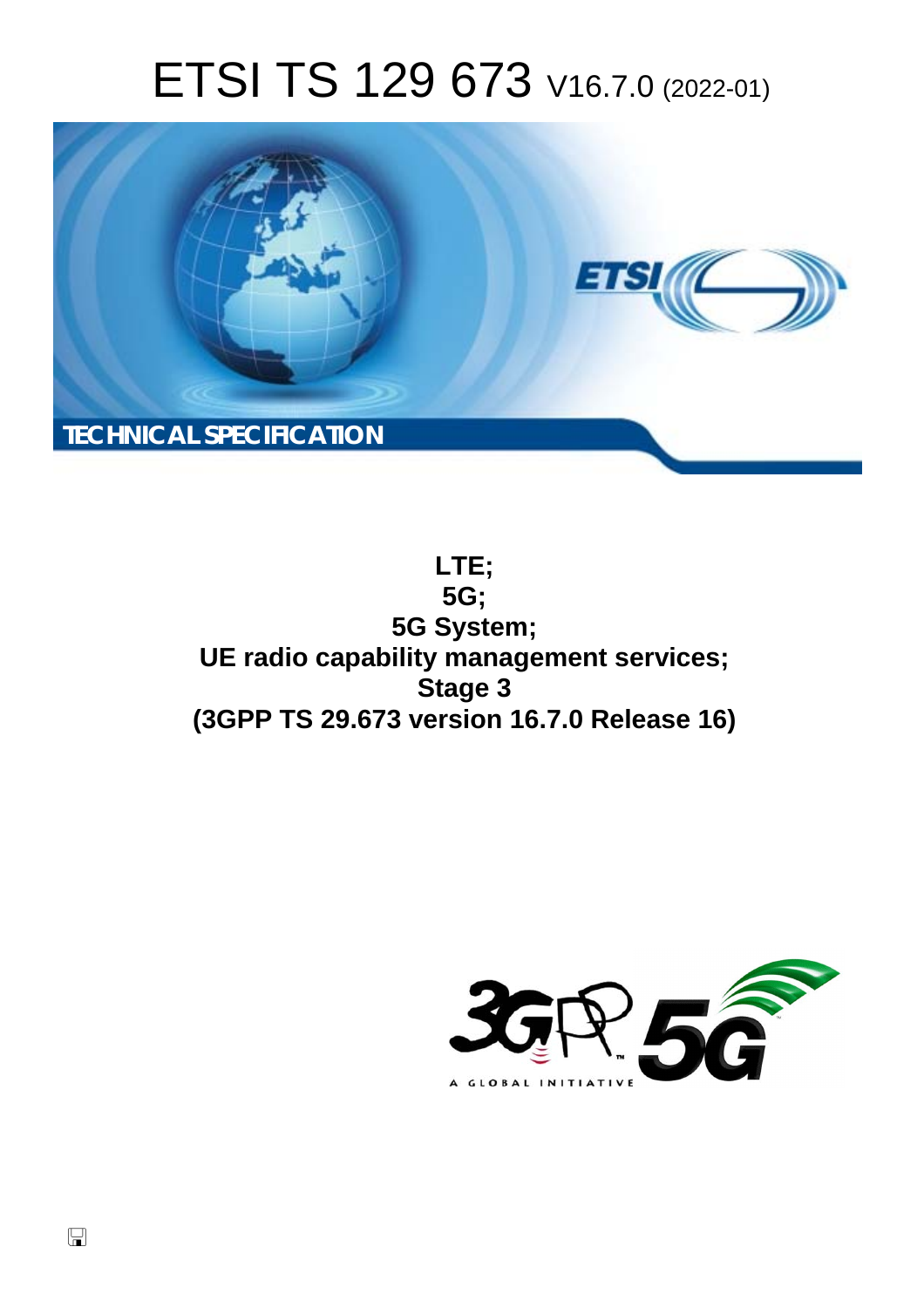Reference RTS/TSGC-0429673vg70

Keywords

 $5G$  LTF

#### *ETSI*

650 Route des Lucioles F-06921 Sophia Antipolis Cedex - FRANCE

Tel.: +33 4 92 94 42 00 Fax: +33 4 93 65 47 16

Siret N° 348 623 562 00017 - APE 7112B Association à but non lucratif enregistrée à la Sous-Préfecture de Grasse (06) N° w061004871

#### *Important notice*

The present document can be downloaded from: <http://www.etsi.org/standards-search>

The present document may be made available in electronic versions and/or in print. The content of any electronic and/or print versions of the present document shall not be modified without the prior written authorization of ETSI. In case of any existing or perceived difference in contents between such versions and/or in print, the prevailing version of an ETSI deliverable is the one made publicly available in PDF format at [www.etsi.org/deliver](http://www.etsi.org/deliver).

Users of the present document should be aware that the document may be subject to revision or change of status. Information on the current status of this and other ETSI documents is available at <https://portal.etsi.org/TB/ETSIDeliverableStatus.aspx>

If you find errors in the present document, please send your comment to one of the following services: <https://portal.etsi.org/People/CommiteeSupportStaff.aspx>

#### *Notice of disclaimer & limitation of liability*

The information provided in the present deliverable is directed solely to professionals who have the appropriate degree of experience to understand and interpret its content in accordance with generally accepted engineering or other professional standard and applicable regulations.

No recommendation as to products and services or vendors is made or should be implied.

No representation or warranty is made that this deliverable is technically accurate or sufficient or conforms to any law and/or governmental rule and/or regulation and further, no representation or warranty is made of merchantability or fitness for any particular purpose or against infringement of intellectual property rights.

In no event shall ETSI be held liable for loss of profits or any other incidental or consequential damages.

Any software contained in this deliverable is provided "AS IS" with no warranties, express or implied, including but not limited to, the warranties of merchantability, fitness for a particular purpose and non-infringement of intellectual property rights and ETSI shall not be held liable in any event for any damages whatsoever (including, without limitation, damages for loss of profits, business interruption, loss of information, or any other pecuniary loss) arising out of or related to the use of or inability to use the software.

#### *Copyright Notification*

No part may be reproduced or utilized in any form or by any means, electronic or mechanical, including photocopying and microfilm except as authorized by written permission of ETSI. The content of the PDF version shall not be modified without the written authorization of ETSI.

The copyright and the foregoing restriction extend to reproduction in all media.

© ETSI 2022. All rights reserved.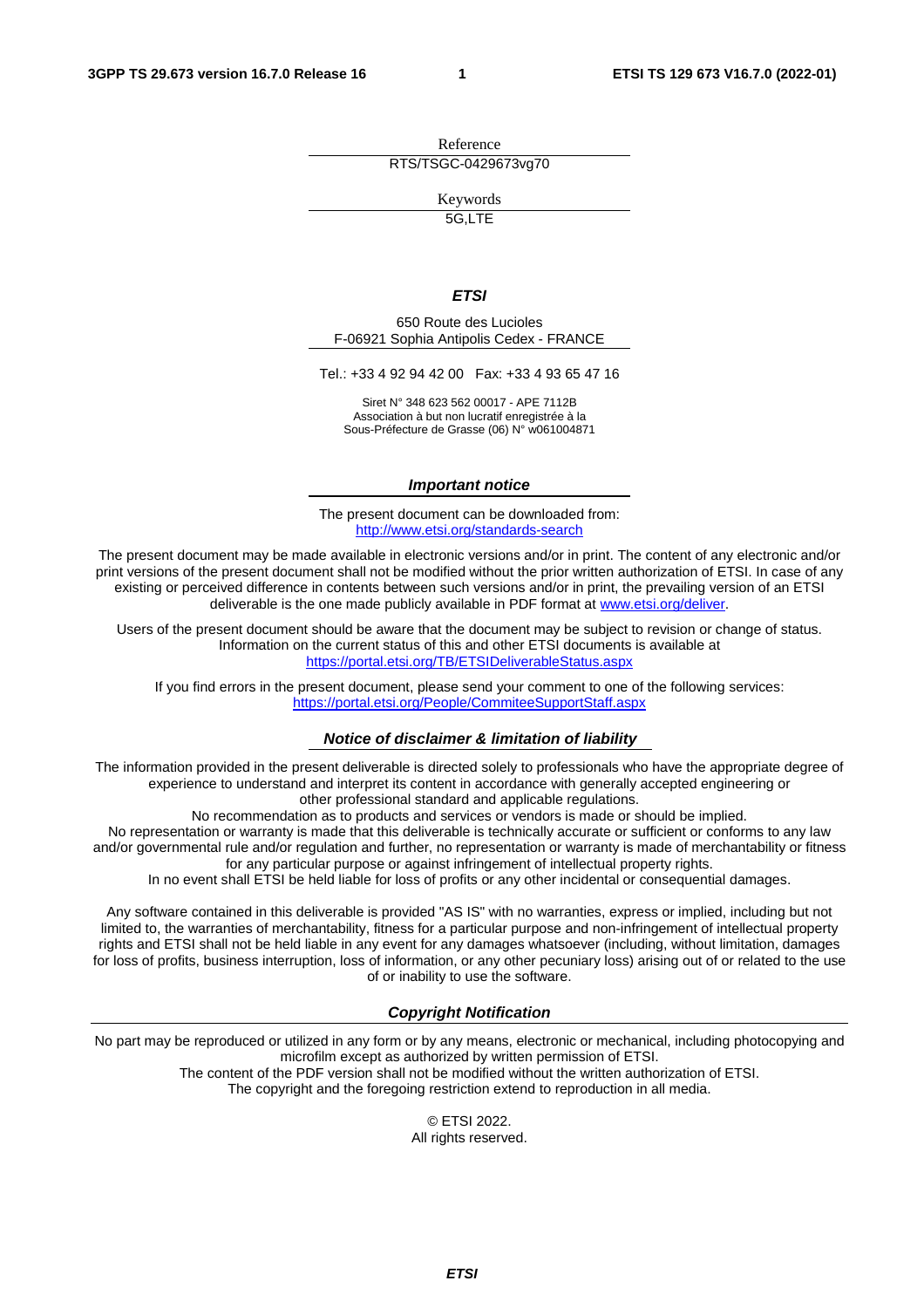## Intellectual Property Rights

#### Essential patents

IPRs essential or potentially essential to normative deliverables may have been declared to ETSI. The declarations pertaining to these essential IPRs, if any, are publicly available for **ETSI members and non-members**, and can be found in ETSI SR 000 314: *"Intellectual Property Rights (IPRs); Essential, or potentially Essential, IPRs notified to ETSI in respect of ETSI standards"*, which is available from the ETSI Secretariat. Latest updates are available on the ETSI Web server ([https://ipr.etsi.org/\)](https://ipr.etsi.org/).

Pursuant to the ETSI Directives including the ETSI IPR Policy, no investigation regarding the essentiality of IPRs, including IPR searches, has been carried out by ETSI. No guarantee can be given as to the existence of other IPRs not referenced in ETSI SR 000 314 (or the updates on the ETSI Web server) which are, or may be, or may become, essential to the present document.

#### **Trademarks**

The present document may include trademarks and/or tradenames which are asserted and/or registered by their owners. ETSI claims no ownership of these except for any which are indicated as being the property of ETSI, and conveys no right to use or reproduce any trademark and/or tradename. Mention of those trademarks in the present document does not constitute an endorsement by ETSI of products, services or organizations associated with those trademarks.

**DECT™**, **PLUGTESTS™**, **UMTS™** and the ETSI logo are trademarks of ETSI registered for the benefit of its Members. **3GPP™** and **LTE™** are trademarks of ETSI registered for the benefit of its Members and of the 3GPP Organizational Partners. **oneM2M™** logo is a trademark of ETSI registered for the benefit of its Members and of the oneM2M Partners. **GSM**® and the GSM logo are trademarks registered and owned by the GSM Association.

## Legal Notice

This Technical Specification (TS) has been produced by ETSI 3rd Generation Partnership Project (3GPP).

The present document may refer to technical specifications or reports using their 3GPP identities. These shall be interpreted as being references to the corresponding ETSI deliverables.

The cross reference between 3GPP and ETSI identities can be found under<http://webapp.etsi.org/key/queryform.asp>.

## Modal verbs terminology

In the present document "**shall**", "**shall not**", "**should**", "**should not**", "**may**", "**need not**", "**will**", "**will not**", "**can**" and "**cannot**" are to be interpreted as described in clause 3.2 of the [ETSI Drafting Rules](https://portal.etsi.org/Services/editHelp!/Howtostart/ETSIDraftingRules.aspx) (Verbal forms for the expression of provisions).

"**must**" and "**must not**" are **NOT** allowed in ETSI deliverables except when used in direct citation.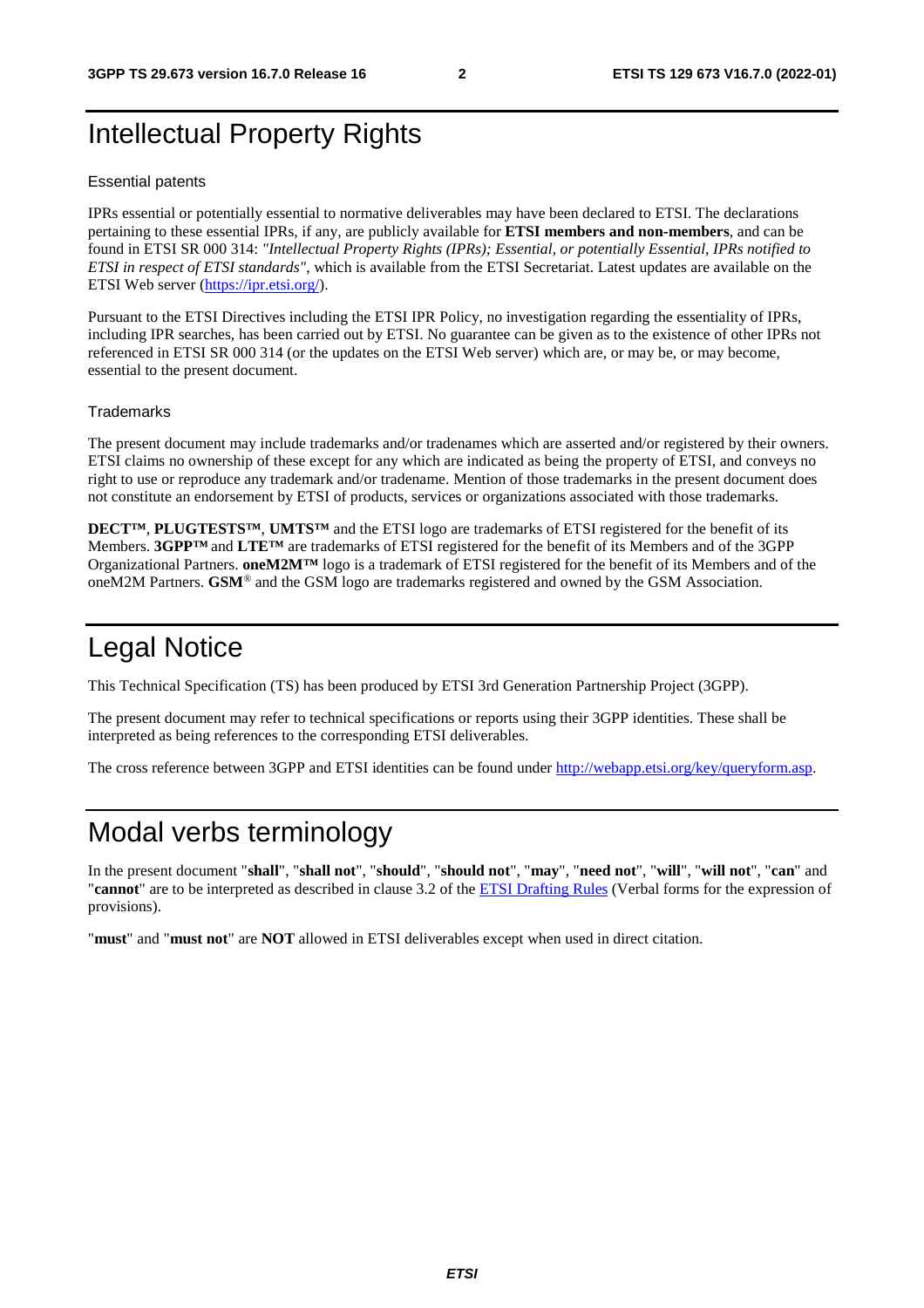$\mathbf{3}$ 

## Contents

| 1                |  |  |  |
|------------------|--|--|--|
| 2                |  |  |  |
| 3                |  |  |  |
| 3.1<br>3.2       |  |  |  |
| 3.3              |  |  |  |
| 4                |  |  |  |
| 4.1              |  |  |  |
| 5                |  |  |  |
| 5.1              |  |  |  |
| 5.2              |  |  |  |
| 5.2.1            |  |  |  |
| 5.2.2<br>5.2.2.1 |  |  |  |
| 5.2.2.2          |  |  |  |
| 5.2.2.2.1        |  |  |  |
| 5.2.2.2.2        |  |  |  |
| 5.2.2.3          |  |  |  |
| 5.2.2.4          |  |  |  |
| 5.2.2.4.1        |  |  |  |
| 5.2.2.5          |  |  |  |
| 5.2.2.5.1        |  |  |  |
| 5.2.2.6          |  |  |  |
| 5.2.2.6.1        |  |  |  |
| 6                |  |  |  |
| 6.1              |  |  |  |
| 6.1.1            |  |  |  |
| 6.1.2            |  |  |  |
| 6.1.2.1          |  |  |  |
| 6.1.2.2          |  |  |  |
| 6.1.2.2.1        |  |  |  |
| 6.1.2.2.2        |  |  |  |
| 6.1.2.3          |  |  |  |
| 6.1.2.4<br>6.1.3 |  |  |  |
| 6.1.3.1          |  |  |  |
| 6.1.3.2          |  |  |  |
| 6.1.3.2.1        |  |  |  |
| 6.1.3.2.2        |  |  |  |
| 6.1.3.2.3        |  |  |  |
| 6.1.3.2.3.1      |  |  |  |
| 6.1.3.2.3.2      |  |  |  |
| 6.1.3.2.4        |  |  |  |
| 6.1.3.3          |  |  |  |
| 6.1.3.3.1        |  |  |  |
| 6.1.3.3.2        |  |  |  |
| 6.1.3.3.3        |  |  |  |
| 6.1.3.3.3.1      |  |  |  |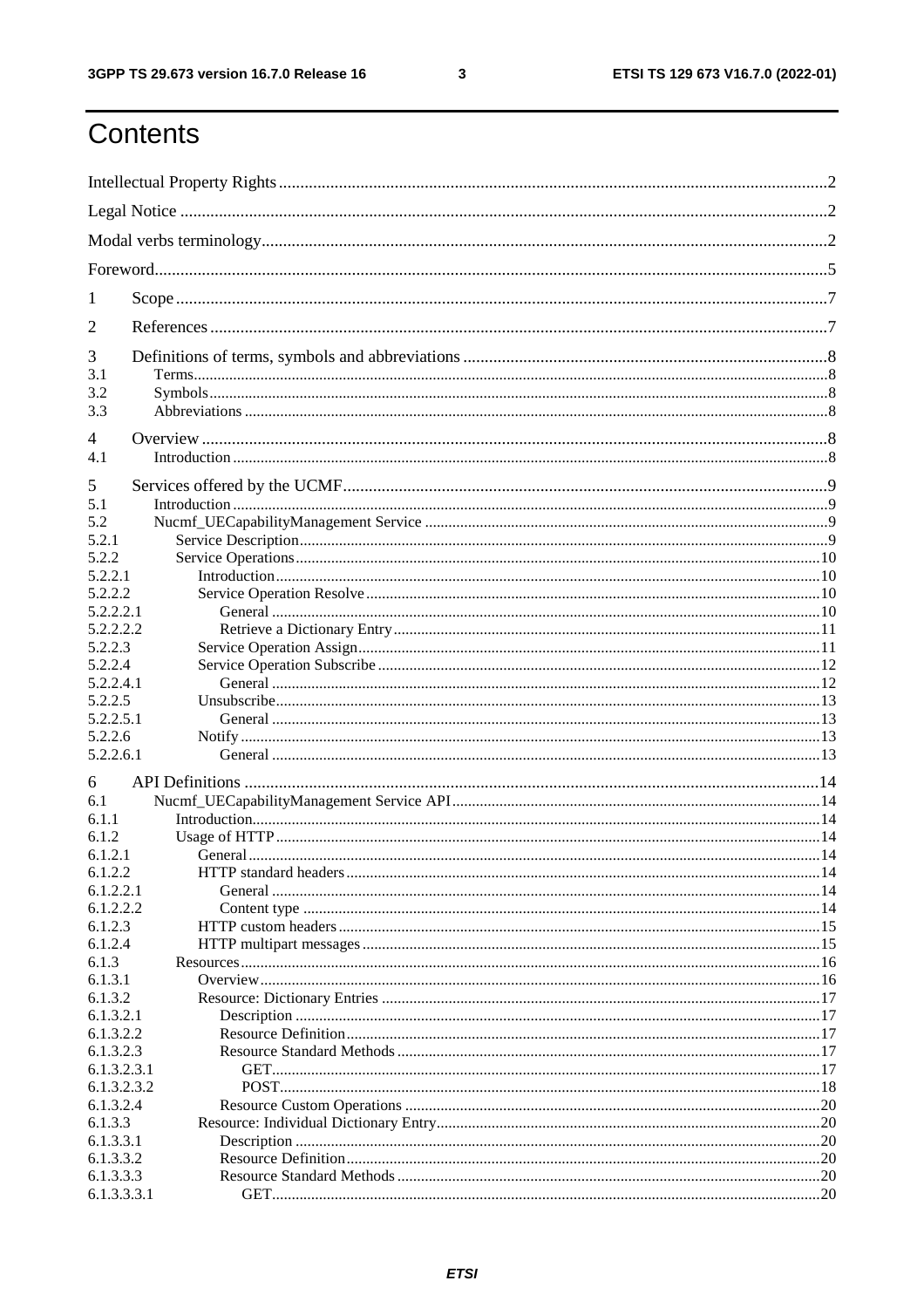#### $\overline{\mathbf{4}}$

| 6.1.3.4     |                               |    |  |
|-------------|-------------------------------|----|--|
| 6.1.3.4.1   |                               |    |  |
| 6.1.3.4.2   |                               |    |  |
| 6.1.3.4.3   |                               |    |  |
| 6.1.3.4.3.1 |                               |    |  |
| 6.1.3.4.4   |                               |    |  |
| 6.1.3.5     |                               |    |  |
| 6.1.3.5.1   |                               |    |  |
| 6.1.3.5.2   |                               |    |  |
| 6.1.3.5.3   |                               |    |  |
| 6.1.3.5.3.2 |                               |    |  |
|             |                               |    |  |
| 6.1.3.5.4   |                               |    |  |
| 6.1.4       |                               |    |  |
| 6.1.5       |                               |    |  |
| 6.1.5.1     |                               |    |  |
| 6.1.5.2     |                               |    |  |
| 6.1.5.2.1   |                               |    |  |
| 6.1.5.2.2   |                               |    |  |
| 6.1.5.2.3   |                               |    |  |
| 6.1.5.2.3.1 |                               |    |  |
| 6.1.6       |                               |    |  |
| 6.1.6.1     |                               |    |  |
| 6.1.6.2     |                               |    |  |
| 6.1.6.2.1   |                               |    |  |
| 6.1.6.2.2   |                               |    |  |
| 6.1.6.2.3   |                               |    |  |
| 6.1.6.2.4   |                               |    |  |
| 6.1.6.2.5   |                               |    |  |
| 6.1.6.2.6   |                               |    |  |
| 6.1.6.2.7   |                               |    |  |
| 6.2.6.2.8   |                               |    |  |
| 6.2.6.2.9   |                               |    |  |
| 6.1.6.3     |                               |    |  |
| 6.1.6.3.1   |                               |    |  |
| 6.1.6.3.2   |                               |    |  |
| 6.1.6.3.3   |                               |    |  |
| 6.1.6.3.4   |                               |    |  |
| 6.1.6.4     |                               |    |  |
| 6.1.6.5     |                               | 32 |  |
| 6.1.6.5.2   |                               |    |  |
| 6.1.7       |                               |    |  |
| 6.1.7.1     |                               |    |  |
| 6.1.7.2     |                               |    |  |
| 6.1.7.3     |                               |    |  |
| 6.1.8       |                               |    |  |
| 6.1.9       |                               |    |  |
| 6.1.10      |                               |    |  |
|             |                               |    |  |
|             | Annex A (normative):          |    |  |
| A.1         |                               |    |  |
| A.2         |                               |    |  |
|             |                               |    |  |
|             | <b>Annex B</b> (informative): |    |  |
|             |                               |    |  |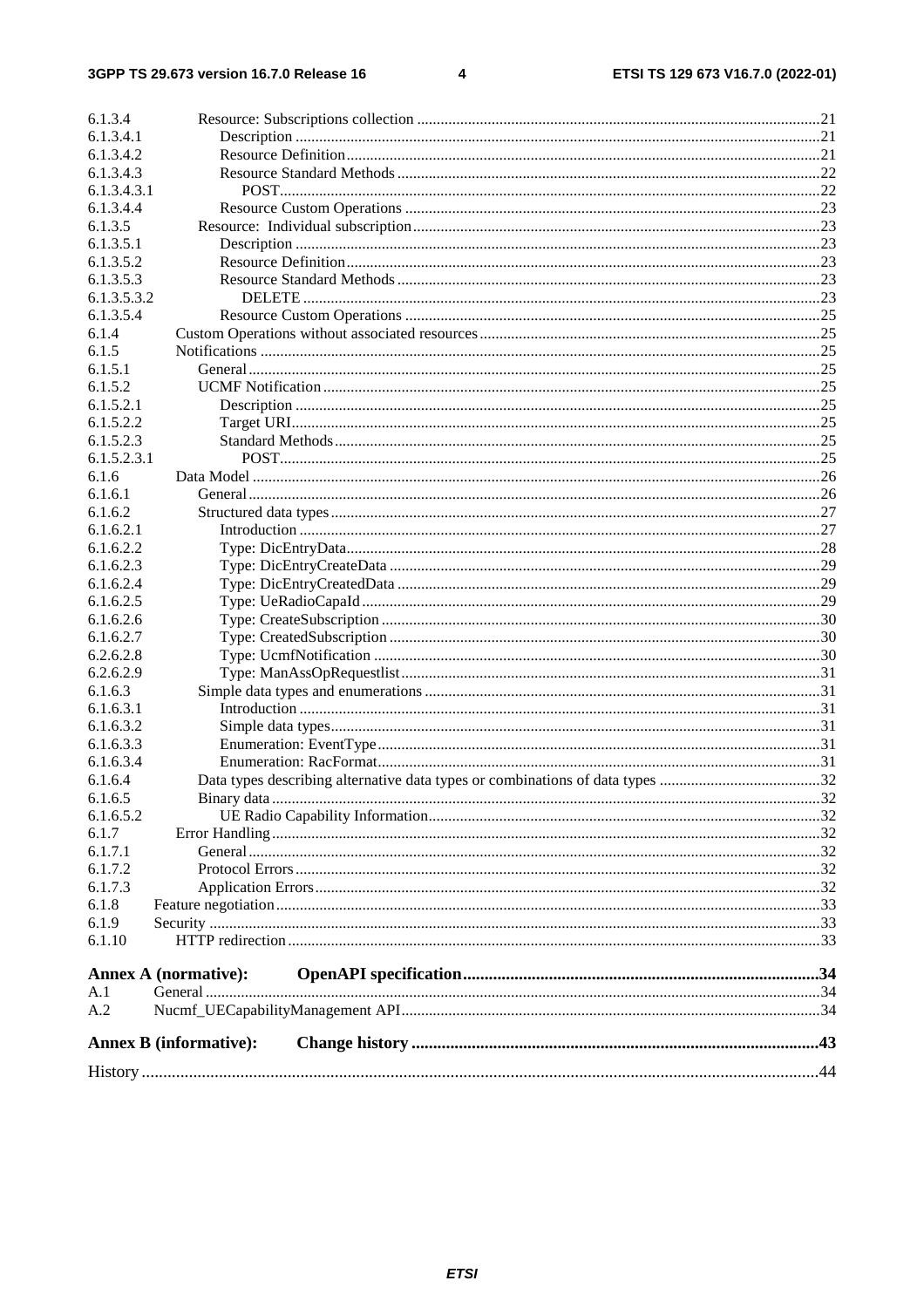## Foreword

This Technical Specification has been produced by the 3rd Generation Partnership Project (3GPP).

The contents of the present document are subject to continuing work within the TSG and may change following formal TSG approval. Should the TSG modify the contents of the present document, it will be re-released by the TSG with an identifying change of release date and an increase in version number as follows:

Version x.y.z

where:

- x the first digit:
	- 1 presented to TSG for information;
	- 2 presented to TSG for approval;
	- 3 or greater indicates TSG approved document under change control.
- y the second digit is incremented for all changes of substance, i.e. technical enhancements, corrections, updates, etc.
- z the third digit is incremented when editorial only changes have been incorporated in the document.

In the present document, modal verbs have the following meanings:

**shall** indicates a mandatory requirement to do something

**shall not** indicates an interdiction (prohibition) to do something

The constructions "shall" and "shall not" are confined to the context of normative provisions, and do not appear in Technical Reports.

The constructions "must" and "must not" are not used as substitutes for "shall" and "shall not". Their use is avoided insofar as possible, and they are not used in a normative context except in a direct citation from an external, referenced, non-3GPP document, or so as to maintain continuity of style when extending or modifying the provisions of such a referenced document.

| should     | indicates a recommendation to do something     |
|------------|------------------------------------------------|
| should not | indicates a recommendation not to do something |
| may        | indicates permission to do something           |
| need not   | indicates permission not to do something       |

The construction "may not" is ambiguous and is not used in normative elements. The unambiguous constructions "might not" or "shall not" are used instead, depending upon the meaning intended.

| can    | indicates that something is possible   |
|--------|----------------------------------------|
| cannot | indicates that something is impossible |

The constructions "can" and "cannot" are not substitutes for "may" and "need not".

| will     | indicates that something is certain or expected to happen as a result of action taken by an agency<br>the behaviour of which is outside the scope of the present document     |
|----------|-------------------------------------------------------------------------------------------------------------------------------------------------------------------------------|
| will not | indicates that something is certain or expected not to happen as a result of action taken by an<br>agency the behaviour of which is outside the scope of the present document |
| might    | indicates a likelihood that something will happen as a result of action taken by some agency the<br>behaviour of which is outside the scope of the present document           |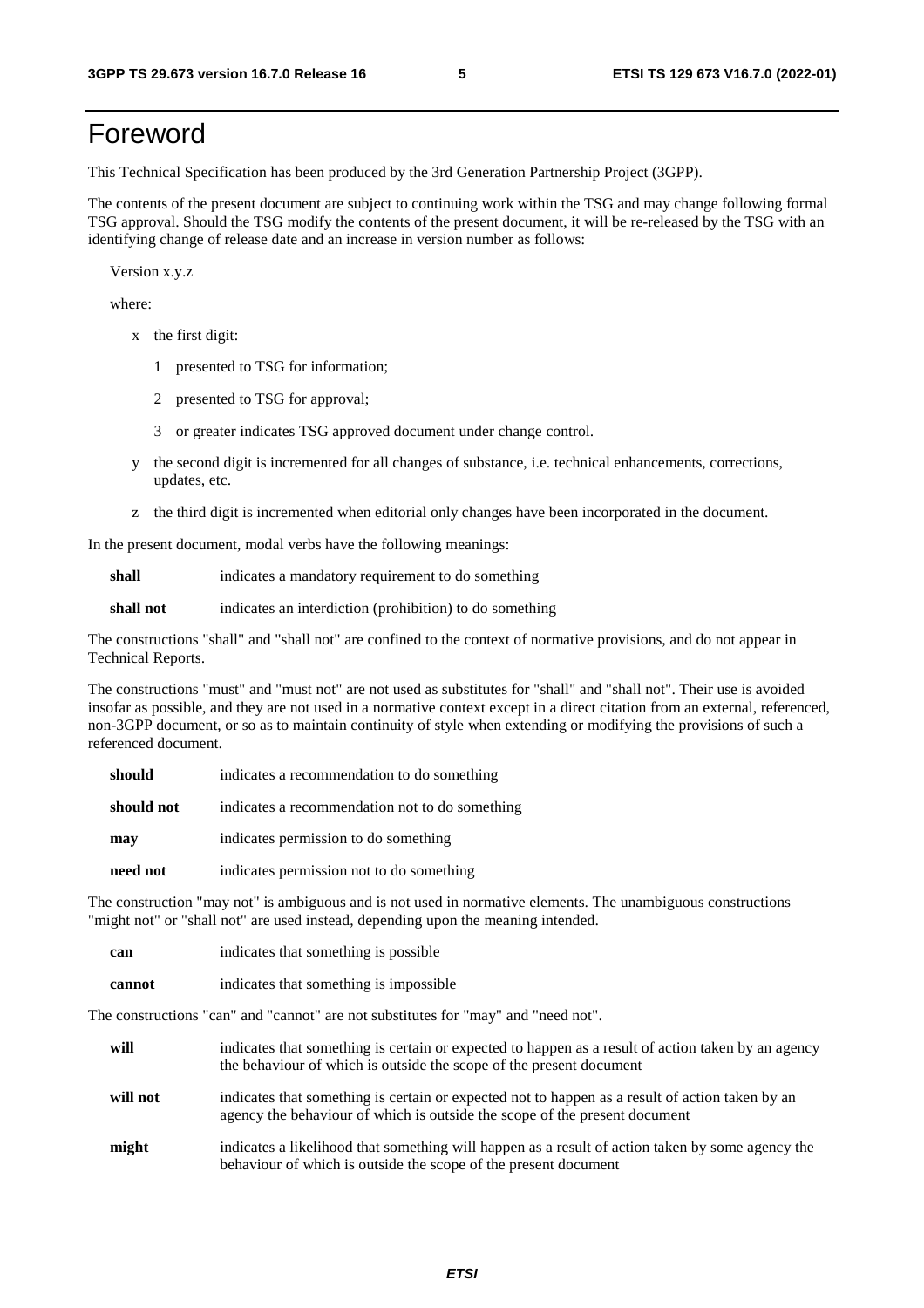**might not** indicates a likelihood that something will not happen as a result of action taken by some agency the behaviour of which is outside the scope of the present document

In addition:

- **is** (or any other verb in the indicative mood) indicates a statement of fact
- **is not** (or any other negative verb in the indicative mood) indicates a statement of fact

The constructions "is" and "is not" do not indicate requirements.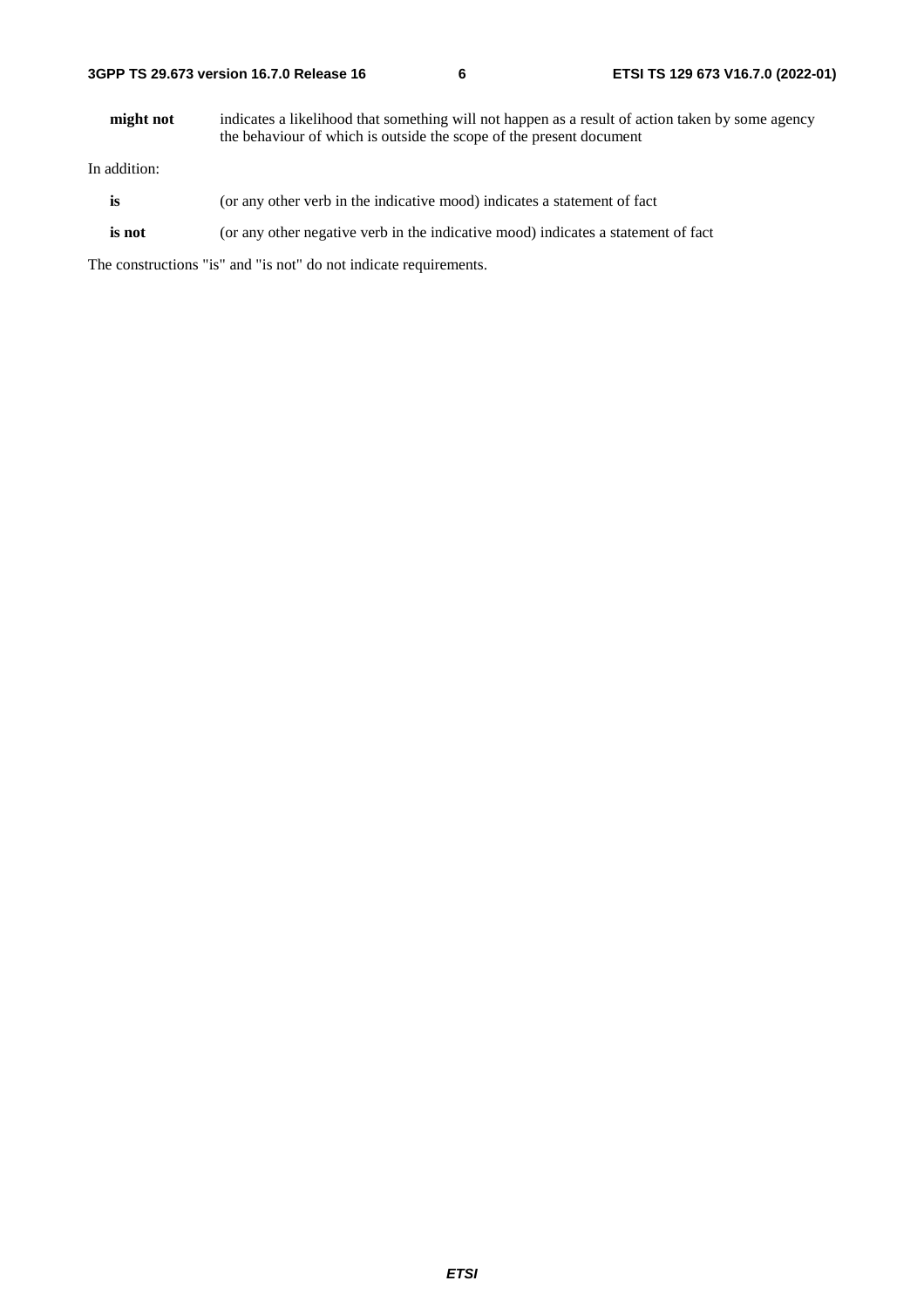## 1 Scope

The present document specifies the stage 3 protocol and data model for the Nucmf Service Based Interface. It provides stage 3 protocol definitions and message flows, and specifies the API for each service offered by the Nucmf.

The 5G System stage 2 architecture and procedures are specified in 3GPP TS 23.501 [2] and 3GPP TS 23.502 [3].

The Technical Realization of the Service Based Architecture and the Principles and Guidelines for Services Definition are specified in 3GPP TS 29.500 [4] and 3GPP TS 29.501 [5].

## 2 References

The following documents contain provisions which, through reference in this text, constitute provisions of the present document.

- References are either specific (identified by date of publication, edition number, version number, etc.) or non-specific.
- For a specific reference, subsequent revisions do not apply.
- For a non-specific reference, the latest version applies. In the case of a reference to a 3GPP document (including a GSM document), a non-specific reference implicitly refers to the latest version of that document *in the same Release as the present document*.
- [1] 3GPP TR 21.905: "Vocabulary for 3GPP Specifications".
- [2] 3GPP TS 23.501: "System Architecture for the 5G System; Stage 2".
- [3] 3GPP TS 23.502: "Procedures for the 5G System; Stage 2".
- [4] 3GPP TS 29.500: "5G System; Technical Realization of Service Based Architecture; Stage 3".
- [5] 3GPP TS 29.501: "5G System; Principles and Guidelines for Services Definition; Stage 3".
- [6] OpenAPI: "OpenAPI 3.0.0 Specification", [https://github.com/OAI/OpenAPI](https://github.com/OAI/OpenAPI-Specification/blob/master/versions/3.0.0.md)-[Specification/blob/master/versions/3.0.0.md](https://github.com/OAI/OpenAPI-Specification/blob/master/versions/3.0.0.md).
- [7] 3GPP TR 21.900: "Technical Specification Group working methods".
- [8] 3GPP TS 33.501: "Security architecture and procedures for 5G system".
- [9] IETF RFC 6749: "The OAuth 2.0 Authorization Framework".
- [10] 3GPP TS 29.510: "5G System; Network Function Repository Services; Stage 3".
- [11] IETF RFC 7540: "Hypertext Transfer Protocol Version 2 (HTTP/2)".
- [12] IETF RFC 8259: "The JavaScript Object Notation (JSON) Data Interchange Format".
- [13] IETF RFC 7807: "Problem Details for HTTP APIs".
- [14] 3GPP TS 29.571: "5G System; Common Data Types for Service Based Interfaces; Stage 3".
- [15] 3GPP TS 38.413: "NG Radio Access Network (NG-RAN); NG Application Protocol (NGAP)".
- [16] 3GPP TS 29.274: "3GPP Evolved Packet System (EPS); Evolved General Packet Radio Service (GPRS) Tunnelling Protocol for Control plane (GTPv2-C); Stage 3".
- [17] 3GPP TS 36.413: "Evolved Universal Terrestrial Radio Access Network (E-UTRAN); S1 Application Protocol (S1AP)"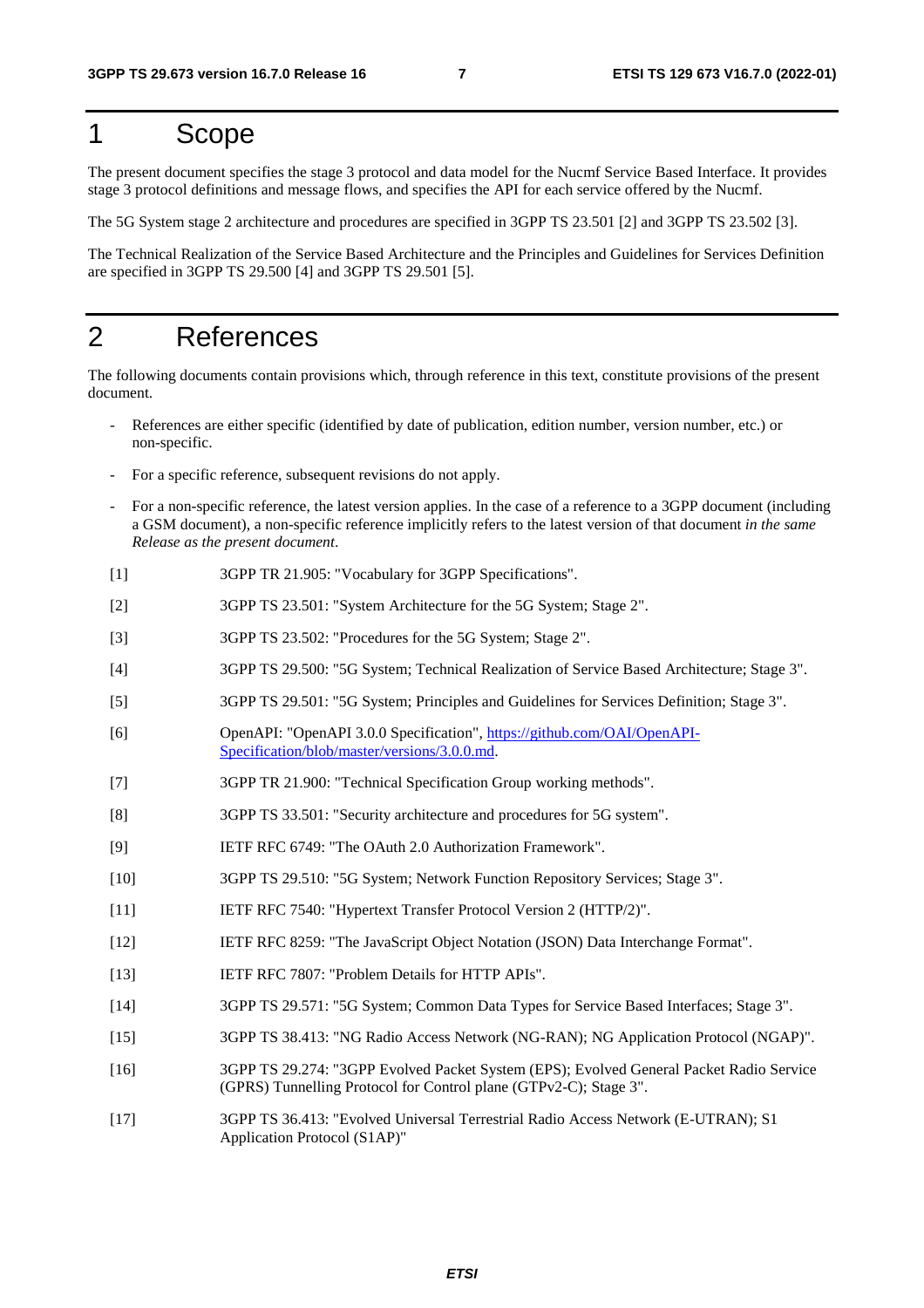## 3 Definitions of terms, symbols and abbreviations

3.1 Terms

void

## 3.2 Symbols

void

## 3.3 Abbreviations

For the purposes of the present document, the abbreviations given in 3GPP TR 21.905 [1] and the following apply. An abbreviation defined in the present document takes precedence over the definition of the same abbreviation, if any, in 3GPP TR 21.905 [1].

| <b>MME</b>  | <b>Mobility Management Entity</b>       |
|-------------|-----------------------------------------|
| <b>UCMF</b> | UE radio Capability Management Function |

## 4 Overview

### 4.1 Introduction

Within the 5GC, the UCMF offers services to the NF (e.g. AMF and MME) via the Nucmf service based interface (see 3GPP TS 23.501 [2] and 3GPP TS 23.502 [3]).

Figure 4.1-1 provides the reference model (in service based interface representation and in reference point representation), with focus on the UCMF and the scope of the present specification.



#### **Figure 4.1-1: Reference model – UCMF**

The functionalities supported by the UCMF are listed in clause 6.2.5 of 3GPP TS 23.501 [2].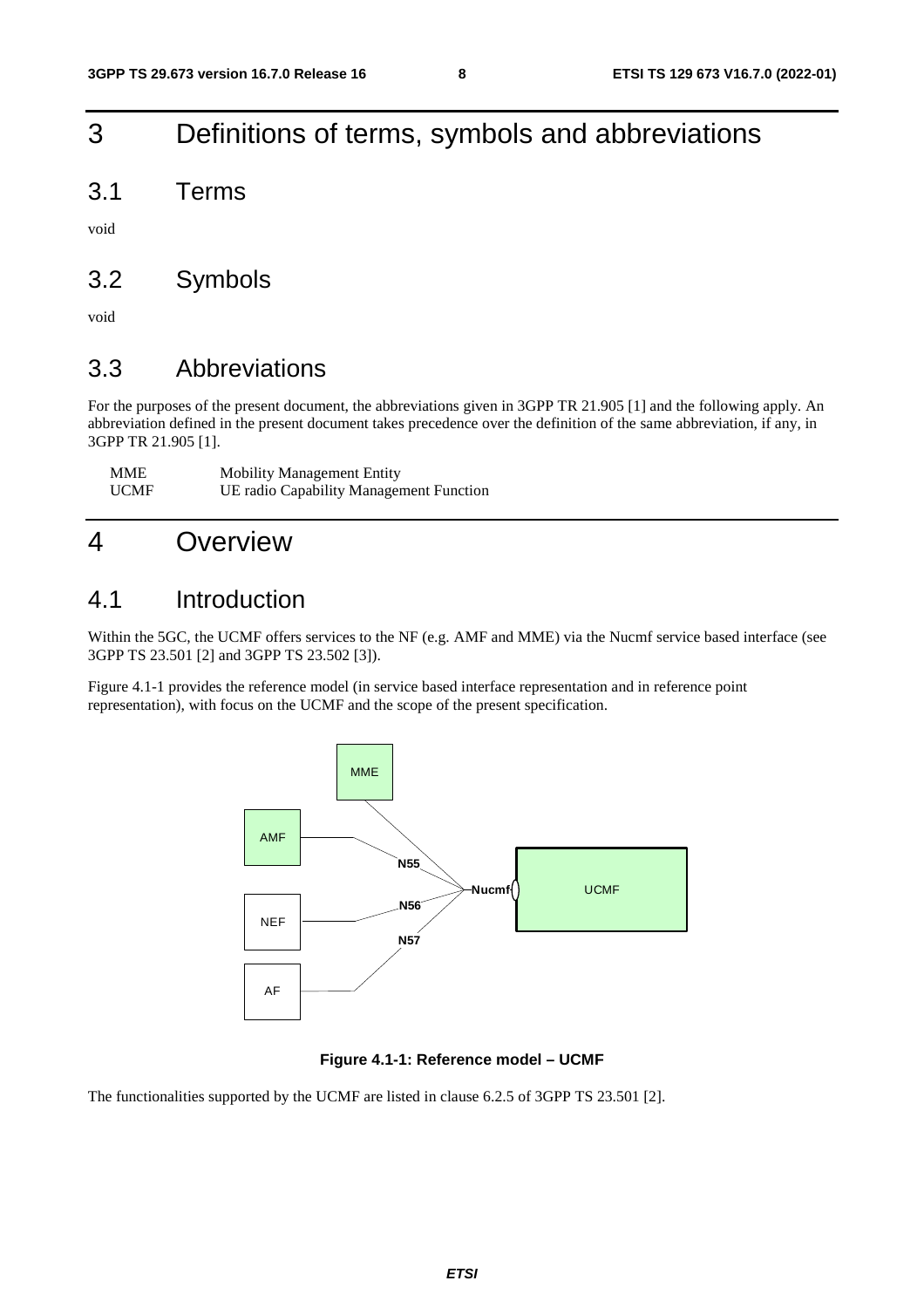## 5 Services offered by the UCMF

## 5.1 Introduction

The UCMF supports the following services.

#### **Table 5.1-1: NF Services provided by UCMF**

| <b>Service Name</b>              | <b>Description</b>                                                                                                                                                                                                            | <b>Example</b><br><b>Consumer</b> |
|----------------------------------|-------------------------------------------------------------------------------------------------------------------------------------------------------------------------------------------------------------------------------|-----------------------------------|
| Nucmf_UECapabilityMan<br>agement | Allows the NF consumer to resolve UE Radio<br>Capability ID (either Manufacturer-assigned or PLMN-<br>assigned) into the corresponding UE radio access<br>capability and the corresponding UE Radio Capability<br>for Paging. | AMF, MME                          |
|                                  | Allows the NF consumer to obtain a PLMN-assigned<br>UE Radio Capability ID for a specific UE radio access<br>capability.                                                                                                      |                                   |
|                                  | Allows the NF consumer to subscribe or unsubscribe<br>for notifications of UCMF dictionary entries.                                                                                                                           |                                   |
|                                  | Allows the NF consumer to be notified about creation<br>and deletion of UCMF dictionary entries.                                                                                                                              |                                   |

## 5.2 Nucmf\_UECapabilityManagement Service

### 5.2.1 Service Description

The Nucmf\_UECapabilityManagement service operates on the dictionary entries for the mapping between UE Radio Capability ID and UE Radio Access Capability Information. The service operations exposed by this service allow service consumer NF, e.g. an AMF:

- to retrieve UE radio access capability information with a UE Radio Capability ID (either Manufacturer-assigned or PLMN-assigned);
- to obtain a PLMN-assigned UE Radio Capability ID for a specific UE radio access capability information;
- to subscribe or unsubscribe for notifications of UCMF dictionary entries;
- to be notified about creation and deletion of UCMF dictionary entries;

The Nucmf\_UECapabilityManagement service supports the following service operations;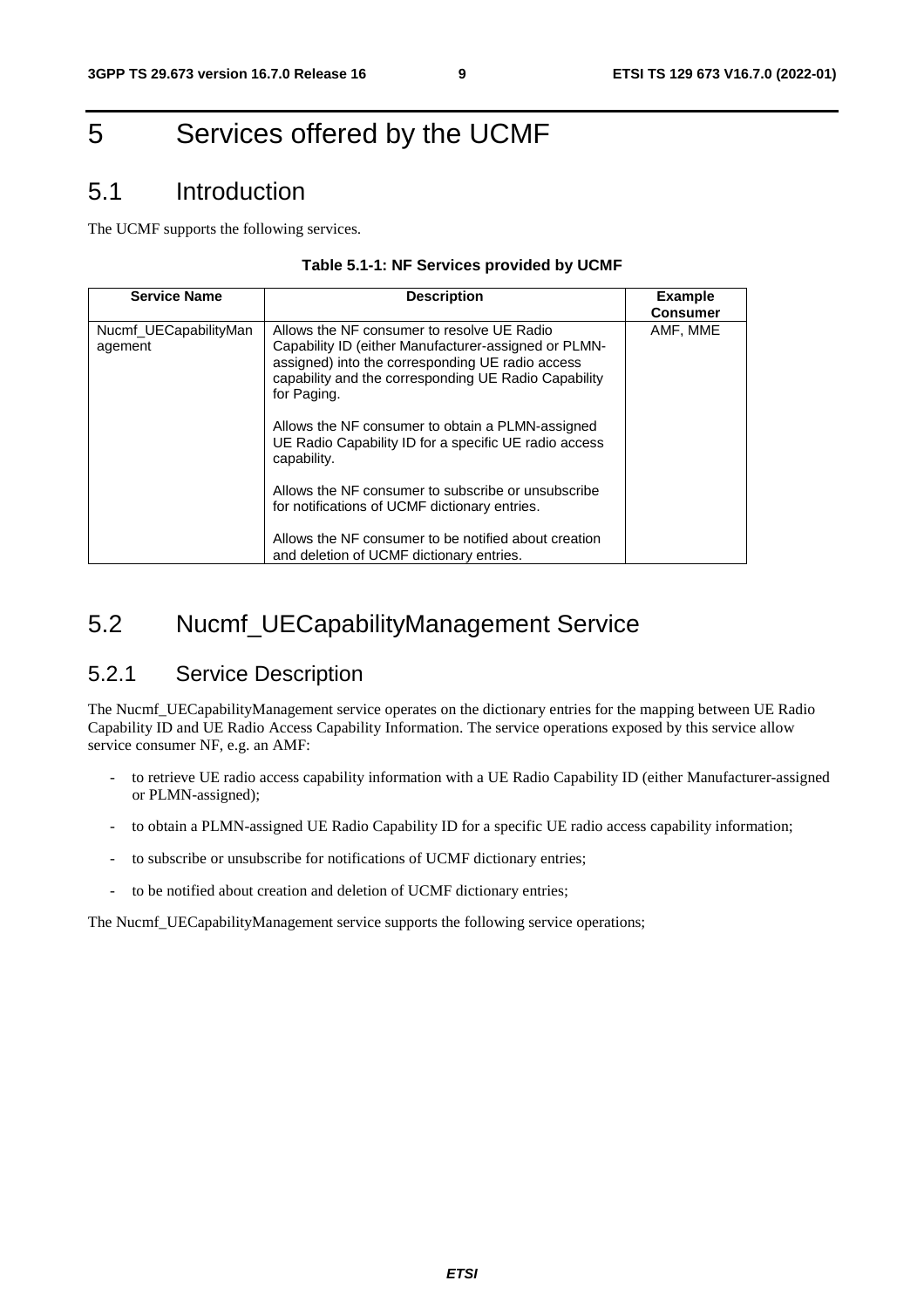| <b>Service Operations</b> | <b>Description</b>                                                                                                                                                          | <b>Operation</b><br><b>Semantics</b> | <b>Example</b><br>Consumer(s) |
|---------------------------|-----------------------------------------------------------------------------------------------------------------------------------------------------------------------------|--------------------------------------|-------------------------------|
| Resolve                   | Retrieve UE radio access capability<br>information from the dictionary entry identified<br>by the UE Radio Capability ID (either<br>Manufacturer-assigned or PLMN-assigned) | Request/Response                     | AMF. MME                      |
| Assign                    | Request to assign a UE Radio Capability ID by<br>providing the UE Radio Capability Information.<br>See 3GPP TS 23.502 clause 5.2.18.3.2.                                    | Request/Response                     | AMF. MME                      |
| Subscribe                 | Subscribe for notifications of UCMF dictionary<br>entries.                                                                                                                  | Subscribe/Notify                     | AMF. MME                      |
| Unsubscribe               | Unsubscribe for notifications of UCMF<br>dictionary entries.                                                                                                                | Subscribe/Notify                     | AMF. MME                      |
| Notify                    | To be notified about creation and deletion of<br>UCMF dictionary entries.                                                                                                   | Subscribe/Notify                     | AMF. MME                      |

|  |  |  |  | Table 5.2.1-1: Service operations supported by the Nucmf_UECapabilityManagement service |
|--|--|--|--|-----------------------------------------------------------------------------------------|
|--|--|--|--|-----------------------------------------------------------------------------------------|

### 5.2.2 Service Operations

#### 5.2.2.1 Introduction

See Table 5.2.1-1 for an overview of the service operations supported by the Nucmf\_UECapabilityManagement service.

#### 5.2.2.2 Service Operation Resolve

#### 5.2.2.2.1 General

The Resolve service operation shall be used to retrieve UE Radio Access Capability Information from a dictionary entry stored in the UCMF, by a NF service consumer, e.g. an AMF, when:

it has received an unknown UE Radio Capability ID, which is either Manufacturer-assigned or PLMN-assigned;

The NF Service Consumer (e.g. AMF) shall retrieve UE Radio Access Capability Information by using the HTTP GET method as shown in Figure 5.2.2.2.1-1.



#### **Figure: 5.2.2.2.1-1 Retrieve UE Radio Access Capability Information**

- 1. The NF Service Consumer, e.g. an AMF, shall send an HTTP GET request to the resource URI Dictionary Entries collection resource. The query parameters are a Manufacturer-assigned or a PLMN-assigned UE Radio Capability ID, and the Coding format (e.g. 5GS or EPS) in which UE Radio Access Capability Information needs to be provided.
- 2a. On success, "200 OK" shall be returned. The response body shall contain UE Radio Access Capability Information in the requested Coding format stored in the dictionary entry that is matching the UE Radio Capability ID in query, and may contain a PLMN-assigned UE Radio Capability ID if the query parameter is a Manufacturer-assigned UE Radio Capability ID and if the PLMN-assigned UE Radio Capability ID mechanism is used in the network.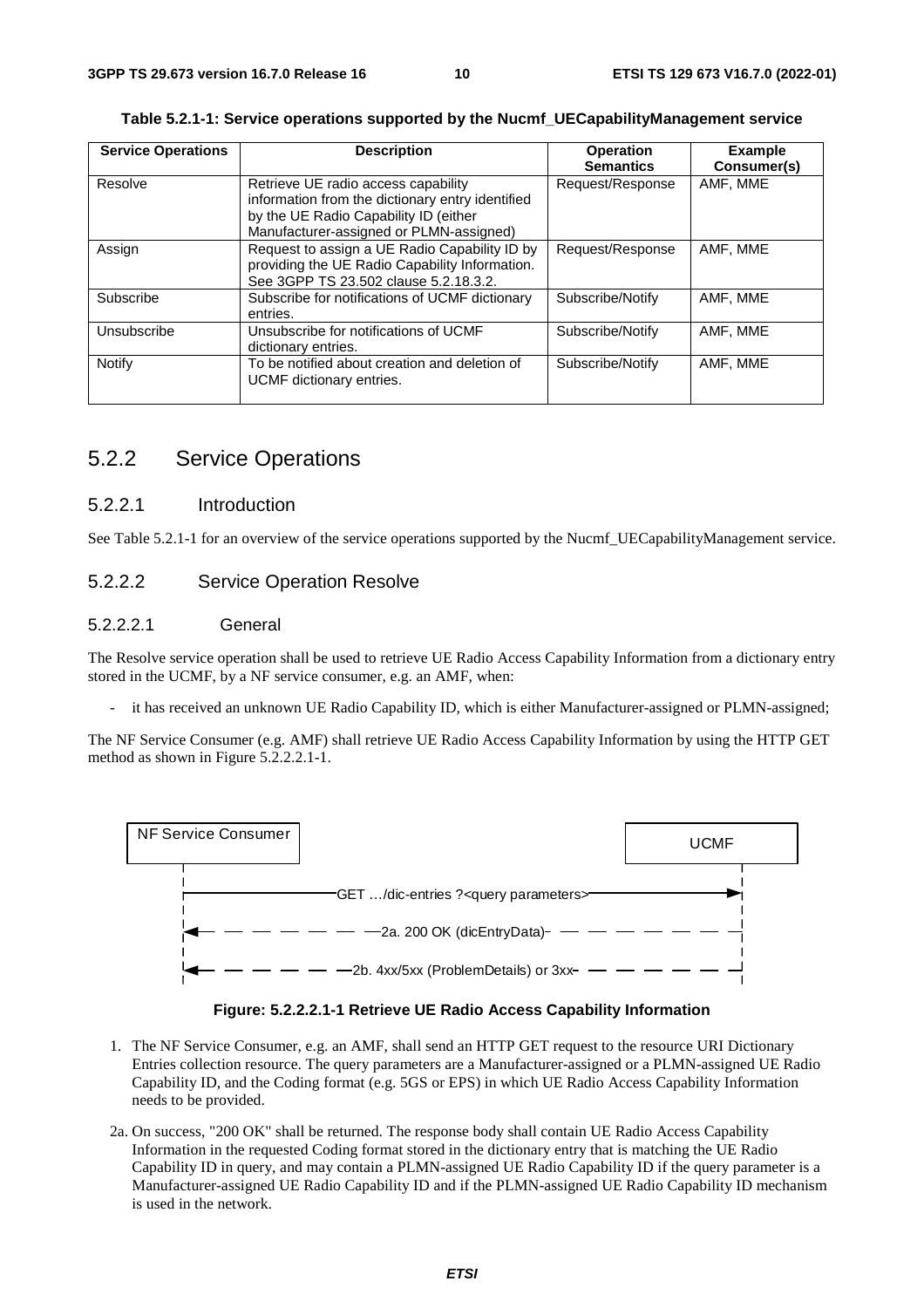2b. On failure or redirection, one of the HTTP status code listed in Table 6.1.3.3.3.2-3 shall be returned. For a 4xx/5xx response, the message body may contain a ProblemDetails structure with the "cause" attribute set to one of the application errors listed in Table 6.1.3.3.3.2-2, where applicable.

#### 5.2.2.2.2 Retrieve a Dictionary Entry

The Resolve service operation may be used to retrieve a dictionary entry stored in the UCMF, by a NF service consumer, e.g. an AMF, when it has the Dictionary Entry ID available.

The NF Service Consumer (e.g. AMF) shall retrieve a Dictionary Entry by using the HTTP GET method as shown in Figure 5.2.2.2.1-1.



**Figure 5.2.2.2.1-1 Retrieve a dictionary entry** 

- 1. The NF Service Consumer, e.g. an AMF, shall send an HTTP GET request to an individual Dictionary Entry resource. The query parameter is the Coding Format (e.g. 5GS or EPS) in which UE Radio Access Capability Information needs to be provided.
- 2a. On success, "200 OK" shall be returned. The response body shall the dictionary entry information for the given Dictionary Entry ID.
- 2b. On failure or redirection, one of the HTTP status code listed in Table 6.1.3.3.3.2-3 shall be returned. For a 4xx/5xx response, the message body may contain a ProblemDetails structure with the "cause" attribute set to one of the application errors listed in Table 6.1.3.3.3.2-3, where applicable.

#### 5.2.2.3 Service Operation Assign

The Assign service operation shall be used by the service consumer NF (e.g. AMF) to obtain a PLMN-assigned UE Radio Capability ID from the UCMF for a specific UE radio access capability information. The UCMF shall create a new dictionary entry and assign a PLMN-assigned UE Radio Capability ID unless such dictionary entry already exists and a PLMN-assigned UE Radio Capability ID has already been assigned to the given UE radio access capability information in the UCMF. The NF service consumer, e.g. an AMF, may consume the service by providing the UE Radio Access Capability Information retrieved from the UE, and Type Allocation Code of PEI of the UE, e.g. when it hasn't received any UE Radio Capability ID.

#### **The NF Service Consumer (e.g. AMF) shall obtain the PLMN Assigned UE Radio Capability ID by using the HTTP POST method as shown in Figure 5.2.2.3.1-1.**



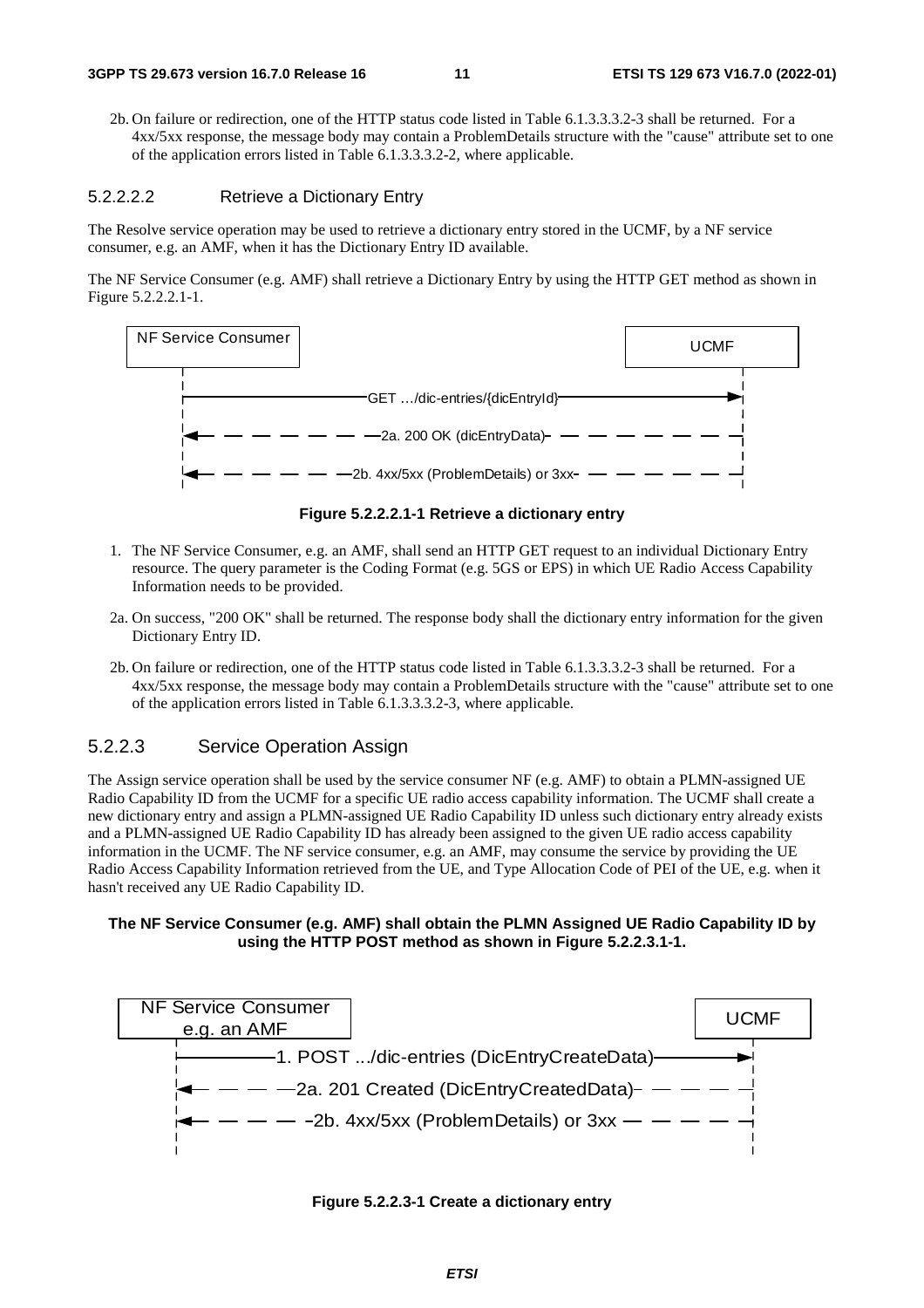- 1. The NF Service Consumer shall send a POST request to the resource representing the Dictionary Entries collection resource of the UCMF. The payload body of the POST request shall contain:
	- the UE Radio Access Capability Information for the current radio configuration of the UE in 5GS format, or EPS format, or both the formats;
	- the Type Allocation Code of the PEI of the UE.
- 2a. On success, the UCMF shall check whether for the provided input a dictionary entry already exists and a PLMN Assigned UE Radio Capability ID has already been assigned. If so "201 Created" shall be returned, the payload body of the POST response shall contain already assigned PLMN Assigned UE Radio Capability ID included in DicEntryCreatedData and the "Location" header shall be present and shall contain the URI of the already existing resource. Otherwise a new dictionary entry shall be created and "201 Created" shall be returned, the payload body of the POST response shall contain the newly assigned PLMN Assigned UE Radio Capability ID included in DicEntryCreatedData and the "Location" header shall be present and shall contain the URI of the newly created resource.
- 2b. On failure or redirection, one of the HTTP status code listed in Table 6.1.3.2.3.2-3 shall be returned. For a 4xx/5xx response, the message body may contain a ProblemDetails structure with the "cause" attribute set to one of the application errors listed in Table 6.1.3.3.3.2-2, where applicable. A UCMF configured to operate in Mode of Operation A (3GPPP TS 23.501, Clause 5.4.4.1a) shall reject the operation if the request does not contain UE Radio Access Capability Information in both the formats and the UCMF is not able to find match of the received UE Radio Access Capability Information in its database.

#### 5.2.2.4 Service Operation Subscribe

#### 5.2.2.4.1 General

The Subscribe service operation shall be used by a NF Service Consumer, e.g. an AMF, to create a subscription in the UCMF, to get notifications for one or more new dictionary entries creation or for the deletion of one or more PLMN Assigned UE Radio Capability IDs.

The NF Service Consumer shall request to create a new subscription by using HTTP method POST with URI of the subscriptions collection, see clause 6.1.3.4. A ucmfNotificationUri shall be provided in the CreateSubscription to be used by the UCMF to send notifications later. See Figure 5.2.2.4.1-1.



#### **Figure 5.2.2.4.1-1 Create a subscription**

- 1. The NF Service Consumer shall send a POST request to create a subscription resource in the UCMF. The payload body of the POST request shall contain a representation of the individual subscription resource to be created. The request may contain an expiry time, suggested by the NF Service Consumer as a hint, representing the time upto which the subscription is desired to be kept active and the time after which the subscribed event(s) shall stop generating report.
- 2a. On success, the request is accepted, the UCMF shall include a HTTP Location header to provide the location of a newly created resource (subscription) together with the status code 201 indicating the requested resource is created in the response message. The UCMF may also include the highest dictionary entry ID which has been allocated.

The response, based on operator policy and taking into account the expiry time included in the request, may contain the expiry time, as determined by the UCMF, after which the subscription becomes invalid. Once the subscription expires, if the NF Service Consumer wants to keep receiving notifications, it shall create a new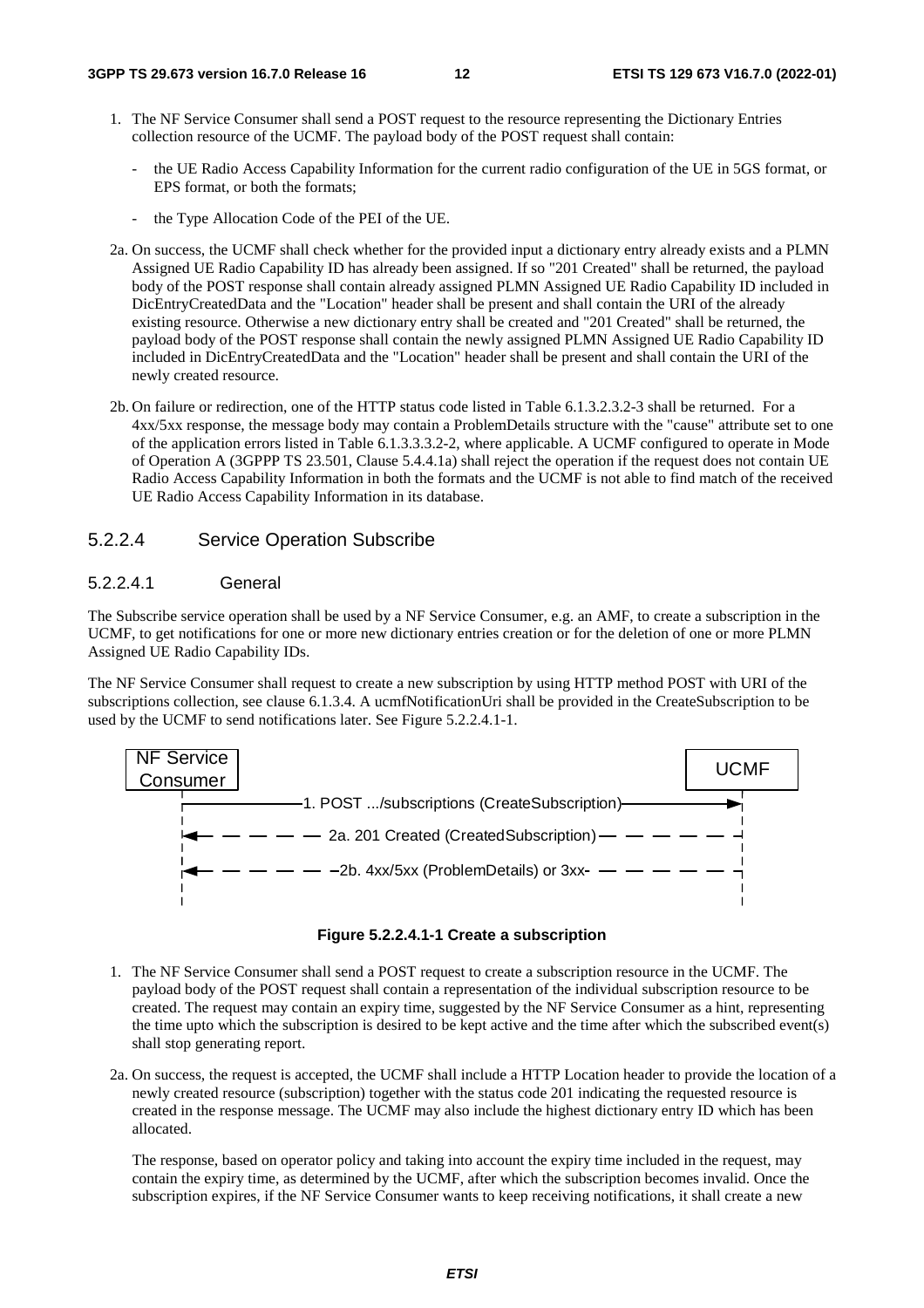subscription in the UCMF. The UCMF shall not provide the same expiry time for many subscriptions in order to avoid all of them expiring and recreating the subscription at the same time. If the expiry time is not included in the response, the NF Service Consumer shall consider the subscription to be valid without an expiry time.

2b. On failure or redirection, one of the HTTP status code listed in Table 6.1.3.4.3.1-3 shall be returned. For a 4xx/5xx response, the message body may contain a ProblemDetails structure with the "cause" attribute set to one of the application errors listed in Table 6.1.3.4.3.1-3.

#### 5.2.2.5 Unsubscribe

#### 5.2.2.5.1 General

The Unsubscribe service operation is used by a NF Service Consumer, e.g. AMF, towards the UCMF, to remove an existing subscription previously created by itself at the UCMF.

The NF Service Consumer shall unsubscribe to the subscription by using HTTP method DELETE with the URI of the individual subscription resource (see clause 6.1.3.5) to be deleted. See Figure 5.2.2.5.1-1.



**Figure 5.2.2.5.1-1 Unsubscribe a subscription** 

- 1. The NF Service Consumer shall send a DELETE request to delete an existing subscription resource in the UCMF.
- 2a. On success, the request is accepted, the UCMF shall reply with the status code 204 indicating the resource identified by subscription ID is successfully deleted in the response message.
- 2b. On failure or redirection, one of the HTTP status code listed in Table 6.1.3.5.3.2-3 shall be returned. For a 4xx/5xx response, the message body may contain a ProblemDetails structure with the "cause" attribute set to one of the application error listed in Table 6.1.3.5.3.2-3.

#### 5.2.2.6 Notify

#### 5.2.2.6.1 General

The Notify service operation is used by the UCMF, to send a notification, towards the notification URI, when certain event included in the subscription has taken place.

The UCMF shall use the HTTP method POST, using the notification URI received in the subscription creation as specified in clause 5.2.2.4.1. See Figure 5.2.2.6.1-1.



#### **Figure 5.2.2.6.1-1 Notify**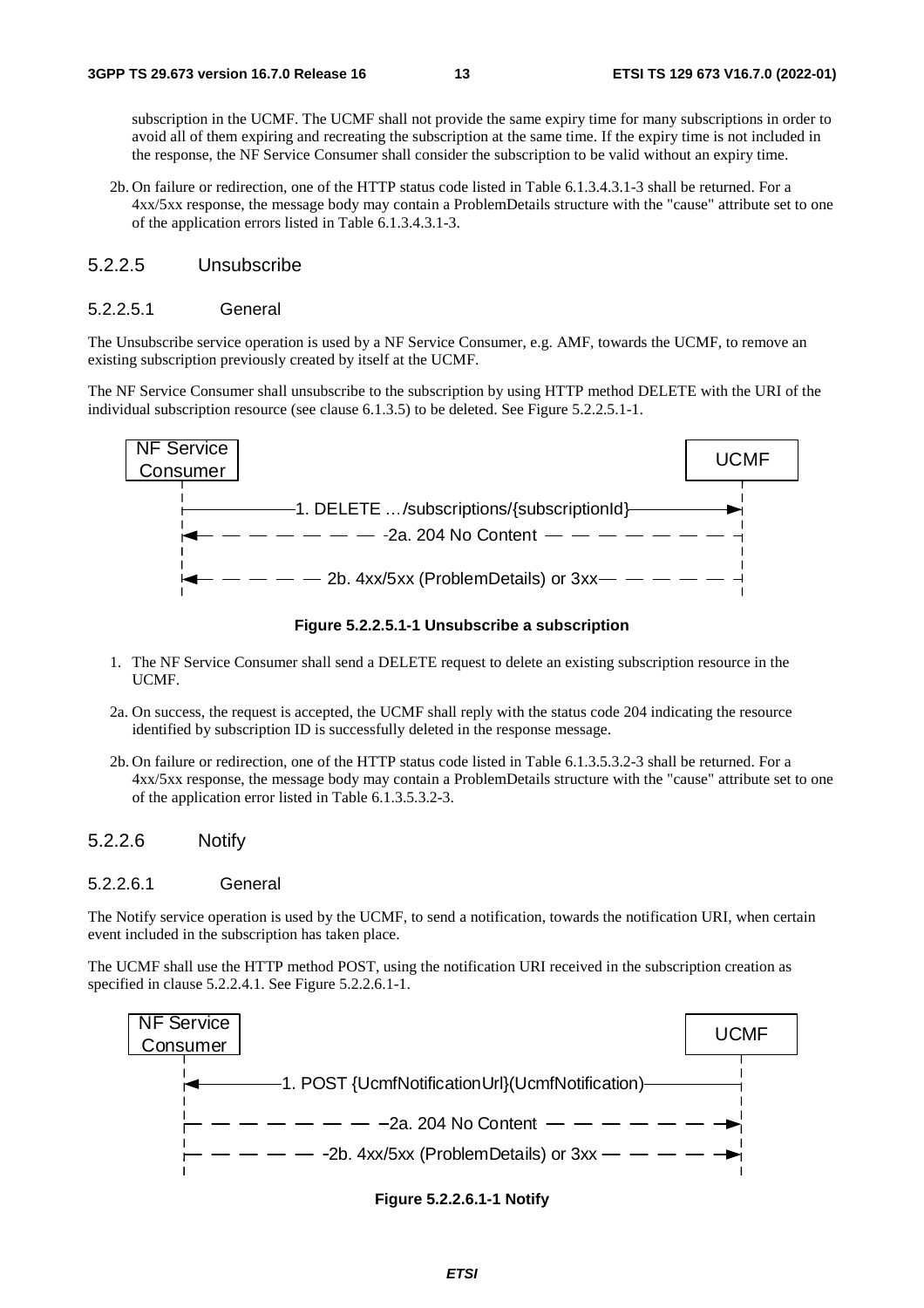- 1. The AMF shall send a POST request to send a notification.
- 2a. On success, "204 No content" shall be returned by the NF Service Consumer.
- 2b. On failure or redirection, the appropriate HTTP status code (e.g. "403 Forbidden") indicating the error shall be returned and appropriate additional error information should be returned.

## 6 API Definitions

## 6.1 Nucmf\_UECapabilityManagement Service API

### 6.1.1 Introduction

The Nucmf\_UECapabilityManagement service shall use the Nucmf\_UECapabilityManagement API.

The API URI of the Nucmf\_UECapabilityManagement API shall be:

#### **{apiRoot}/<apiName>/<apiVersion>/**

The request URI used in HTTP requests from the NF service consumer towards the NF service producer shall have the Resource URI structure defined in clause 4.4.1 of 3GPP TS 29.501 [5], i.e.:

#### **{apiRoot}/<apiName>/<apiVersion>/<apiSpecificResourceUriPart>**

with the following components:

- The {apiRoot} shall be set as described in 3GPP TS 29.501 [5].
- The <apiName> shall be "nucmf-uecm".
- The  $\langle$ apiVersion $>$ shall be "v1".
- The <apiSpecificResourceUriPart> shall be set as described in clause 5.3.

### 6.1.2 Usage of HTTP

#### 6.1.2.1 General

HTTP/2, IETF RFC 7540 [11], shall be used as specified in clause 5 of 3GPP TS 29.500 [4].

HTTP/2 shall be transported as specified in clause 5.3 of 3GPP TS 29.500 [4].

The OpenAPI [6] specification of HTTP messages and content bodies for the <API Name> API is contained in Annex A.

#### 6.1.2.2 HTTP standard headers

6.1.2.2.1 General

See clause 5.2.2 of 3GPP TS 29.500 [4] for the usage of HTTP standard headers.

#### 6.1.2.2.2 Content type

JSON, IETF RFC 8259 [12], shall be used as content type of the HTTP bodies specified in the present specification as specified in clause 5.4 of 3GPP TS 29.500 [4]. The use of the JSON format shall be signalled by the content type "application/json".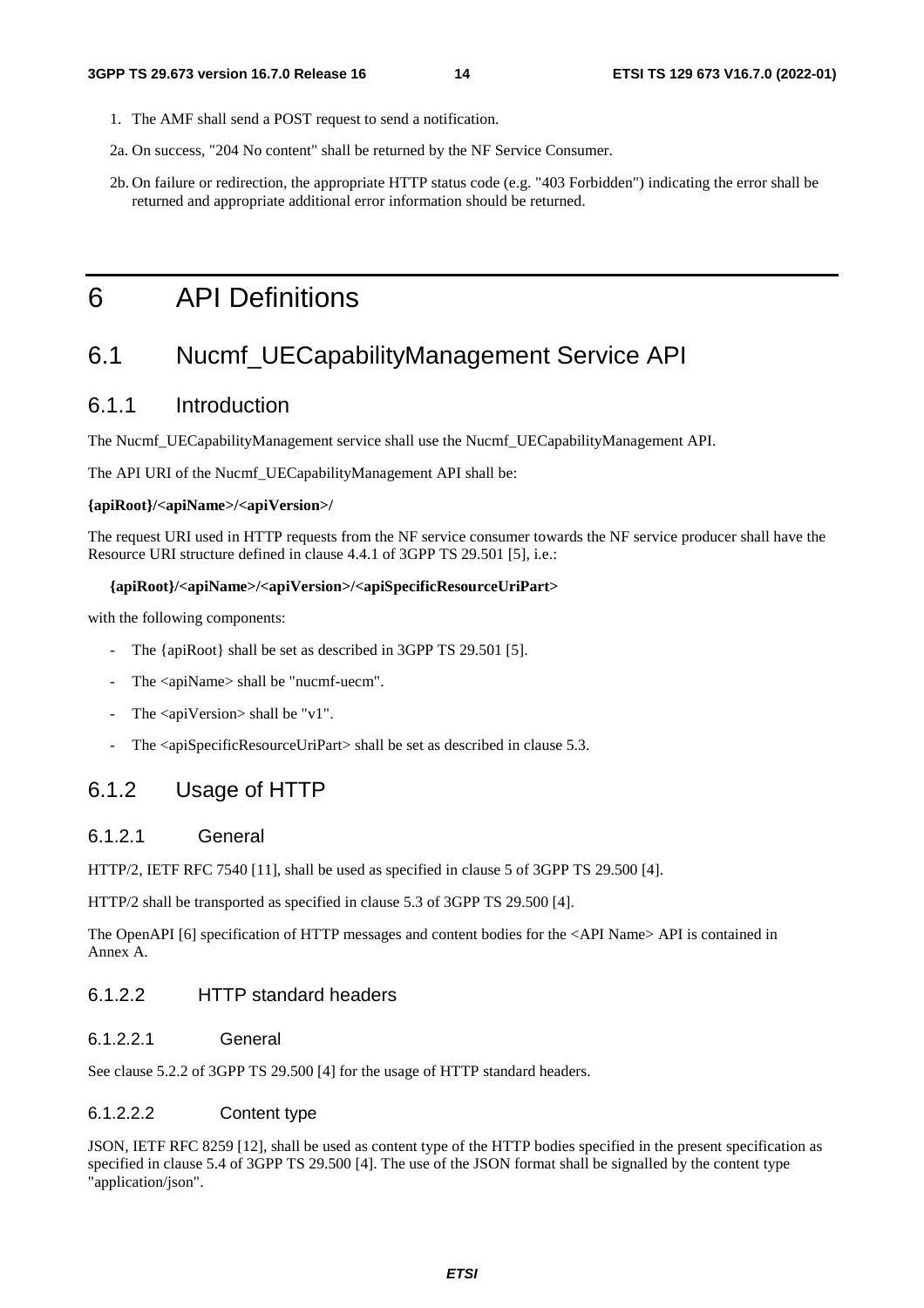"Problem Details" JSON object shall be used to indicate additional details of the error in a HTTP response body and shall be signalled by the content type "application/problem+json", as defined in IETF RFC 7807 [13].

Multipart messages shall also be supported (see clause 6.1.2.4) using the content type "multipart/related", comprising:

- one JSON body part with the "application/json" content type; and
- one or more binary body parts with 3gpp vendor specific content subtypes.

The 3gpp vendor specific content subtypes defined in Table 6.1.2.2.2-1 shall be supported.

**Table 6.1.2.2.2-1: 3GPP vendor specific content subtypes** 

| content subtype                                                                                                                                                                               | <b>Description</b>                                                                                                                         |  |
|-----------------------------------------------------------------------------------------------------------------------------------------------------------------------------------------------|--------------------------------------------------------------------------------------------------------------------------------------------|--|
| vnd.3qpp.ngap                                                                                                                                                                                 | Binary encoded payload, encoding NG Application Protocol (NGAP) IEs,<br>as specified in clause 9.3 of 3GPP TS 38.413 [15] (ASN.1 encoded). |  |
| vnd.3gpp.s1ap                                                                                                                                                                                 | Binary encoded payload, encoding S1 Application Protocol (S1AP) IEs, as<br>specified in clause 9.2 of 3GPP TS 36.413 [17] (ASN.1 encoded). |  |
| NOTE:<br>Using 3GPP vendor content subtypes allows to describe the nature of the opaque payload<br>(e.g. NGAP or 5GS NAS information) without having to rely on metadata in the JSON payload. |                                                                                                                                            |  |

See clause 6.1.2.4 for the binary payloads supported in the binary body part of multipart messages.

#### 6.1.2.3 HTTP custom headers

The mandatory HTTP custom header fields specified in clause 5.2.3.2 of 3GPP TS 29.500 [4] shall be applicable.

#### 6.1.2.4 HTTP multipart messages

HTTP multipart messages shall be supported to transfer opaque UE Radio Access Capability Information, in the following service operations (and HTTP messages):

- Resolve Response (GET Response);
- Assign Request (POST);

HTTP multipart message shall include one JSON body part and one or more binary body parts comprising the OCTET STRING of the UE Radio Capability IE (i.e. excluding the IEI, Criticality and octet string length indicator, see also Annex B of 3GPP TS 29.274 [16]) as specified in clause 9.3.1.74 of 3GPP TS 38.413 [15]) and clause 9.2.1.27 of 3GPP TS 36.413 [17], or the UE Radio Access Capability for Paging IE as specified in clause 9.2.1.98 of 3GPP TS 36.413 [17] and as specified in clause 9.3.1.68 of 3GPP TS 38.413 [15].

The JSON body part shall be the "root" body part of the multipart message. It shall be encoded as the first body part of the multipart message. The "Start" parameter does not need to be included.

The multipart message shall include a "type" parameter (see IETF RFC 2387 [10]) specifying the media type of the root body part, i.e. "application/json".

NOTE: The "root" body part (or "root" object) is the first body part the application processes when receiving a multipart/related message, see IETF RFC 2387 [10]. The default root is the first body within the multipart/related message. The "Start" parameter indicates the root body part, e.g. when this is not the first body part in the message.

For each binary body part in a HTTP multipart message, the binary body part shall include a Content-ID header (see IETF RFC 2045 [12]), and the JSON body part shall include an attribute, defined with the RefToBinaryData type, that contains the value of the Content-ID header field of the referenced binary body part.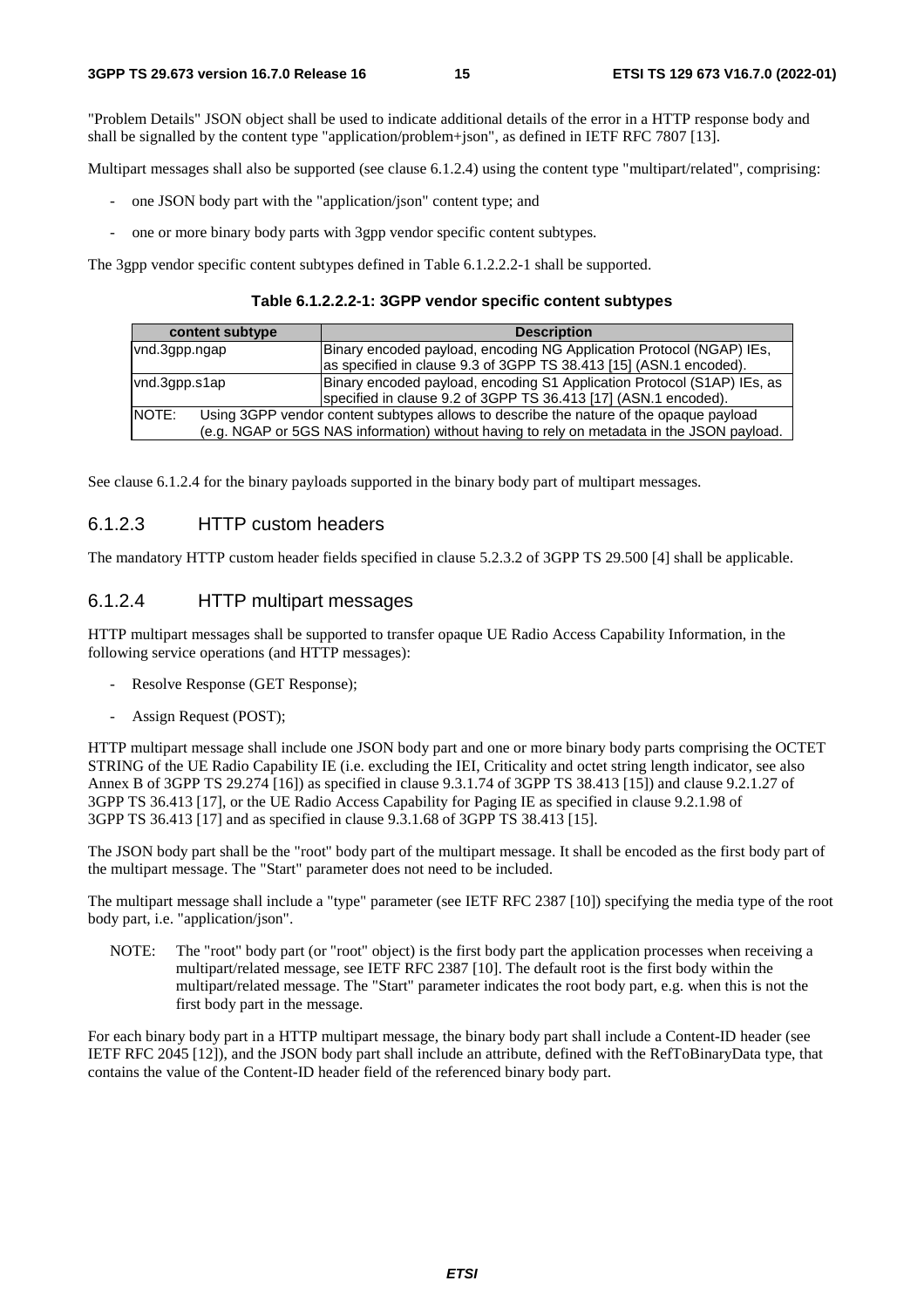### 6.1.3 Resources

6.1.3.1 Overview

{apiRoot}/nucmf-ucm/<apiVersion>



#### **Figure 6.1.3.1-1: Resource URI structure of the Nucmf\_UECapabilityManagement API**

Table 6.1.3.1-1 provides an overview of the resources and applicable HTTP methods.

| <b>Resource</b><br>name                    | <b>Resource URI</b>             | <b>HTTP</b><br>method<br>or<br>custom<br>operation | <b>Description</b>                       |
|--------------------------------------------|---------------------------------|----------------------------------------------------|------------------------------------------|
| Dictionary<br>Entries<br><b>collection</b> | /dic-entries                    | <b>POST</b>                                        | Nucmf_UECapabilityManagement_Assign      |
|                                            |                                 | <b>GET</b>                                         | Nucmf UECapabilityManagement Resolve     |
| Individual<br>Dictionary<br>Entry          | /dic-entries/{dicEntryId}       | <b>GET</b>                                         | Nucmf UECapabilityManagement Resolve     |
| Subscriptions<br>collection                | /subscriptions                  | <b>POST</b>                                        | Nucmf UECapabilityManagement Subscribe   |
| Individual<br>subscription                 | /subscriptions/{subscriptionId} | <b>DELETE</b>                                      | Nucmf UECapabilityManagement Unsubscribe |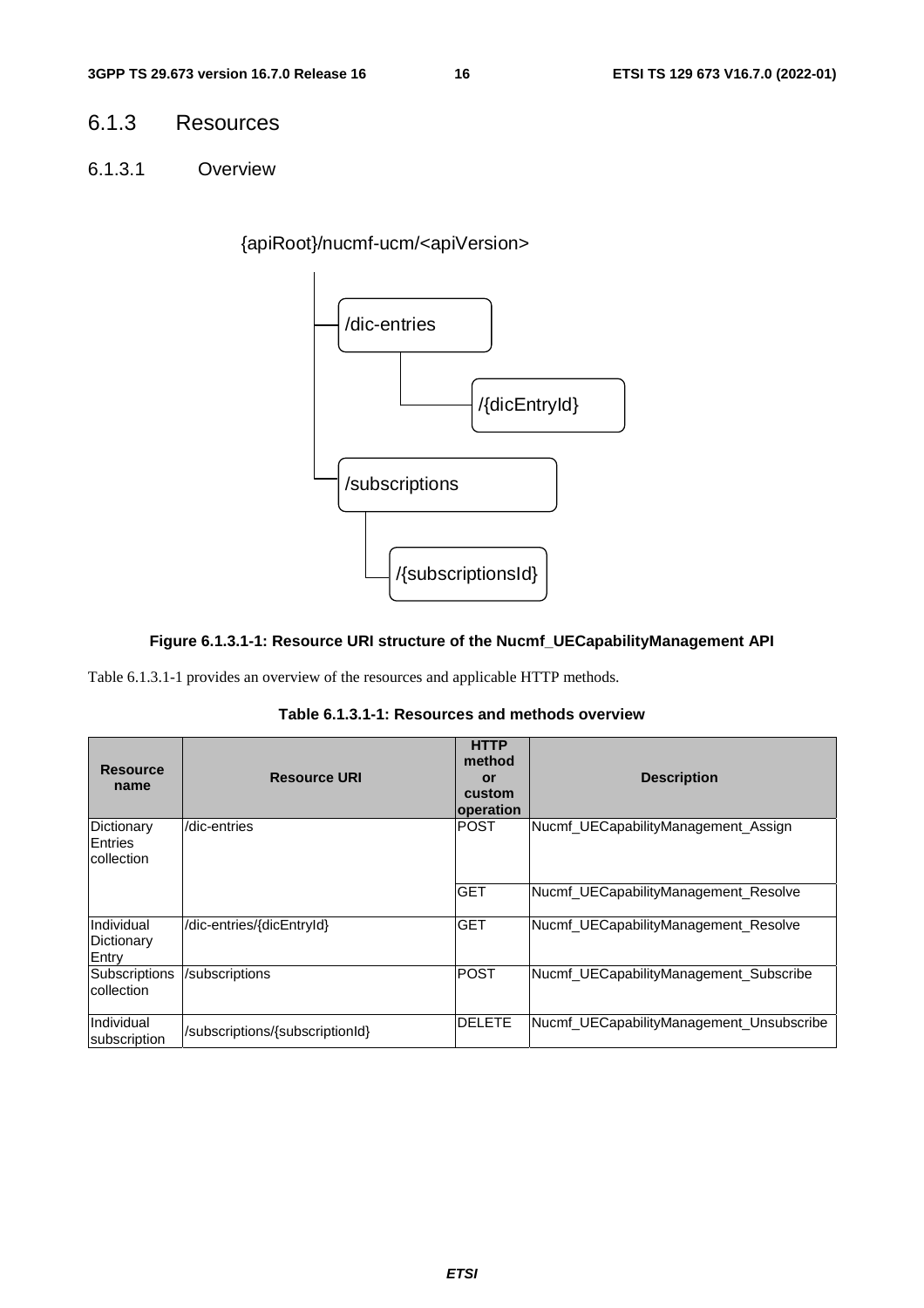#### 6.1.3.2 Resource: Dictionary Entries

#### 6.1.3.2.1 Description

This resource represents the collection of the individual dictionary entries created in the UCMF, where each individual dictionary entry includes the mapping information between UE Radio Capability ID and UE Radio Access Capability Information, Type Allocation Code and Software version of a PEI.

This resource is modelled with the Collection resource archetype (see clause C.2 of 3GPP TS 29.501 [5]).

#### 6.1.3.2.2 Resource Definition

#### Resource URI: **{apiRoot}/nucmf-ucm/<apiVersion>/dic-entries**

This resource shall support the resource URI variables defined in table 6.1.3.2.2-1.

#### **Table 6.1.3.2.2-1: Resource URI variables for this resource**

| Name       | <b>Definition</b> |
|------------|-------------------|
| apiRoot    | See clause 6.1.1  |
| apiVersion | ISee clause 6.1.1 |

#### 6.1.3.2.3 Resource Standard Methods

#### 6.1.3.2.3.1 GET

This operation retrieves the UE Radio Access Capability Information from a dictionary entry stored in the UCMF, by querying with a Manufacturer-assigned or PLMN-assigned UE Radio Capability ID, or the TAC and the SVN as part of the IMEI/IMEISV of the UE.

This method shall support the URI query parameters specified in table 6.1.3.2.3.1-1.

#### **Table 6.1.3.2.3.1-1: URI query parameters supported by the GET method on this resource**

| <b>Name</b>                   | Data type             | Р | <b>Cardinality</b> | <b>Description</b>                                                                                                   | <b>Applicability</b> |
|-------------------------------|-----------------------|---|--------------------|----------------------------------------------------------------------------------------------------------------------|----------------------|
| ue-radio-capa-id              | <b>UeRadioCapal</b>   | M |                    | PLMN assigned or Manufacturer assigned<br>UE Radio Capability ID used to retrieve a<br>dictionary entry.             |                      |
| rac-format                    | RacFormat             | C | 101                | Coding format in which UE Radio Access<br>Capability Information needs to be<br>Iprovided. See the clause 6.1.6.3.4. |                      |
| supported-<br><b>features</b> | SupportedFeat<br>ures | C | 101                | This IE shall be present if at least one<br>optional feature defined in clause 6.1.8 is<br>supported.                |                      |

This method shall support the request data structures specified in table 6.1.3.2.3.1-2 and the response data structures and response codes specified in table 6.1.3.2.3.1-3.

#### **Table 6.1.3.2.3.1-2: Data structures supported by the GET Request Body on this resource**

| Data type | Cardinalitv | <b>Description</b> |
|-----------|-------------|--------------------|
| n/a       |             |                    |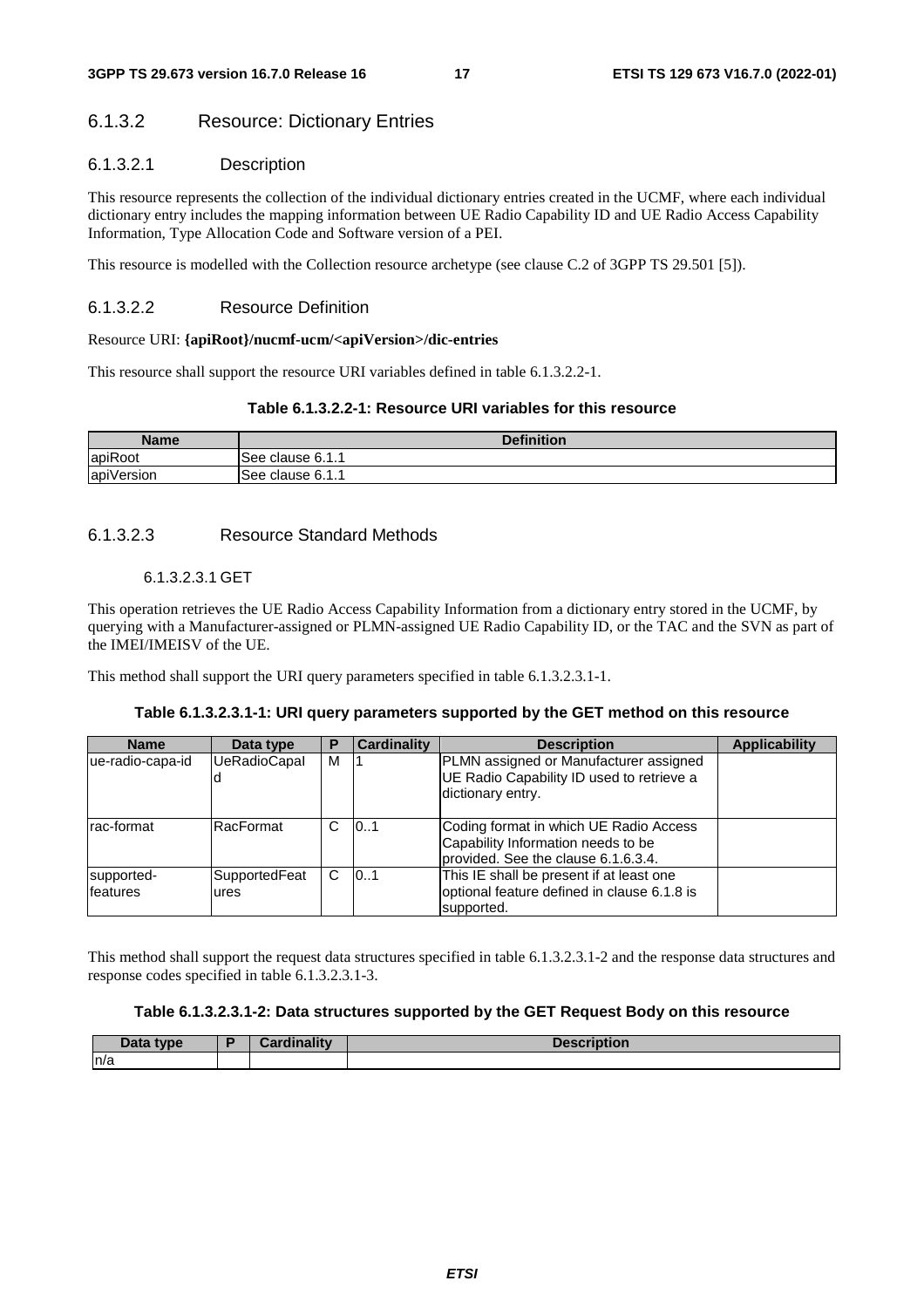| Data type                                                                                                                                                                                                                                         | P | <b>Cardinality</b> | <b>Response</b><br>codes     | <b>Description</b>                                                                                                                                                                                                                                                                                                                                                              |  |  |
|---------------------------------------------------------------------------------------------------------------------------------------------------------------------------------------------------------------------------------------------------|---|--------------------|------------------------------|---------------------------------------------------------------------------------------------------------------------------------------------------------------------------------------------------------------------------------------------------------------------------------------------------------------------------------------------------------------------------------|--|--|
| DicEntryData                                                                                                                                                                                                                                      | М |                    | 200 OK                       | The response body contains a dictionary entry that is matching                                                                                                                                                                                                                                                                                                                  |  |  |
|                                                                                                                                                                                                                                                   |   |                    |                              | the querying parameter.                                                                                                                                                                                                                                                                                                                                                         |  |  |
| RedirectResponse                                                                                                                                                                                                                                  | O | 0.1                | 307<br>Temporary<br>Redirect | Temporary redirection. The response shall include a Location<br>header field containing a different URI, or the same URI if a<br>request is redirected to the same target resource via a different<br>SCP. In the former case, the URI shall be an alternative URI of<br>the resource located on an alternative service instance within<br>the same UCMF or UCMF (service) set. |  |  |
| RedirectResponse                                                                                                                                                                                                                                  | O | 0.1                | 308<br>Permanent<br>Redirect | Permanent redirection. The response shall include a Location<br>header field containing a different URI, or the same URI if a<br>request is redirected to the same target resource via a different<br>SCP. In the former case, the URI shall be an alternative URI of<br>the resource located on an alternative service instance within<br>the same UCMF or UCMF (service) set. |  |  |
| ProblemDetails                                                                                                                                                                                                                                    | O | 0.1                | 400 Bad<br>Request           | The response body contains the error reason of the request<br>message.                                                                                                                                                                                                                                                                                                          |  |  |
| <b>ProblemDetails</b>                                                                                                                                                                                                                             | O | 0.1                | 404 Not<br>Found             | The "cause" attribute may be used to indicate the following<br>application error:<br>- NO_DICTIONARY_ENTRY_FOUND<br>- OUT_DATED_VERSION_ID_IN_RAC_ID                                                                                                                                                                                                                            |  |  |
|                                                                                                                                                                                                                                                   |   |                    |                              | See table 6.1.7.3-1 for the description of this error.                                                                                                                                                                                                                                                                                                                          |  |  |
| NOTE:<br>The manadatory HTTP error status code for the GET method listed in Table 5.2.7.1-1 of<br>3GPP TS 29.500 [4] also apply, with response body containing an object of ProblemDetails data type (see<br>clause 5.2.7 of 3GPP TS 29.500 [4]). |   |                    |                              |                                                                                                                                                                                                                                                                                                                                                                                 |  |  |

#### **Table 6.1.3.2.3.1-3: Data structures supported by the GET Response Body on this resource**

**Table 6.1.3.2.3.1-4: Headers supported by the 307 Response Code on this resource** 

| <b>Name</b>               | Data type | P | <b>Cardinality</b> | <b>Description</b>                                                                                                                                                                                                                    |
|---------------------------|-----------|---|--------------------|---------------------------------------------------------------------------------------------------------------------------------------------------------------------------------------------------------------------------------------|
| Location                  | string    | м |                    | IAn alternative URI of the resource located on an alternative<br>service instance within the same UCMF or UCMF (service)<br>lset.<br>Or the same URI, if a request is redirected to the same target<br>Iresource via a different SCP. |
| 3gpp-Sbi-Target-<br>Nf-Id | string    |   | 0.1                | Identifier of the target NF (service) instance ID towards which<br>the request is redirected                                                                                                                                          |

#### **Table 6.1.3.2.3.1-5: Headers supported by the 308 Response Code on this resource**

| <b>Name</b>               | Data type | Р | <b>Cardinality</b> | <b>Description</b>                                                                                                                |
|---------------------------|-----------|---|--------------------|-----------------------------------------------------------------------------------------------------------------------------------|
| Location                  | string    | M |                    | IAn alternative URI of the resource located on an alternative<br>service instance within the same UCMF or UCMF (service)<br>lset. |
|                           |           |   |                    | Or the same URI, if a request is redirected to the same target<br>Iresource via a different SCP.                                  |
| 3gpp-Sbi-Target-<br>Nf-Id | string    | Ω | 0.1                | Identifier of the target NF (service) instance ID towards which<br>the request is redirected                                      |

#### 6.1.3.2.3.2 POST

This method creates an individual dictionary entry resource in the UCMF unless such dictionary entry already exists.

This method shall support the URI query parameters specified in table 6.1.3.2.3.2-1.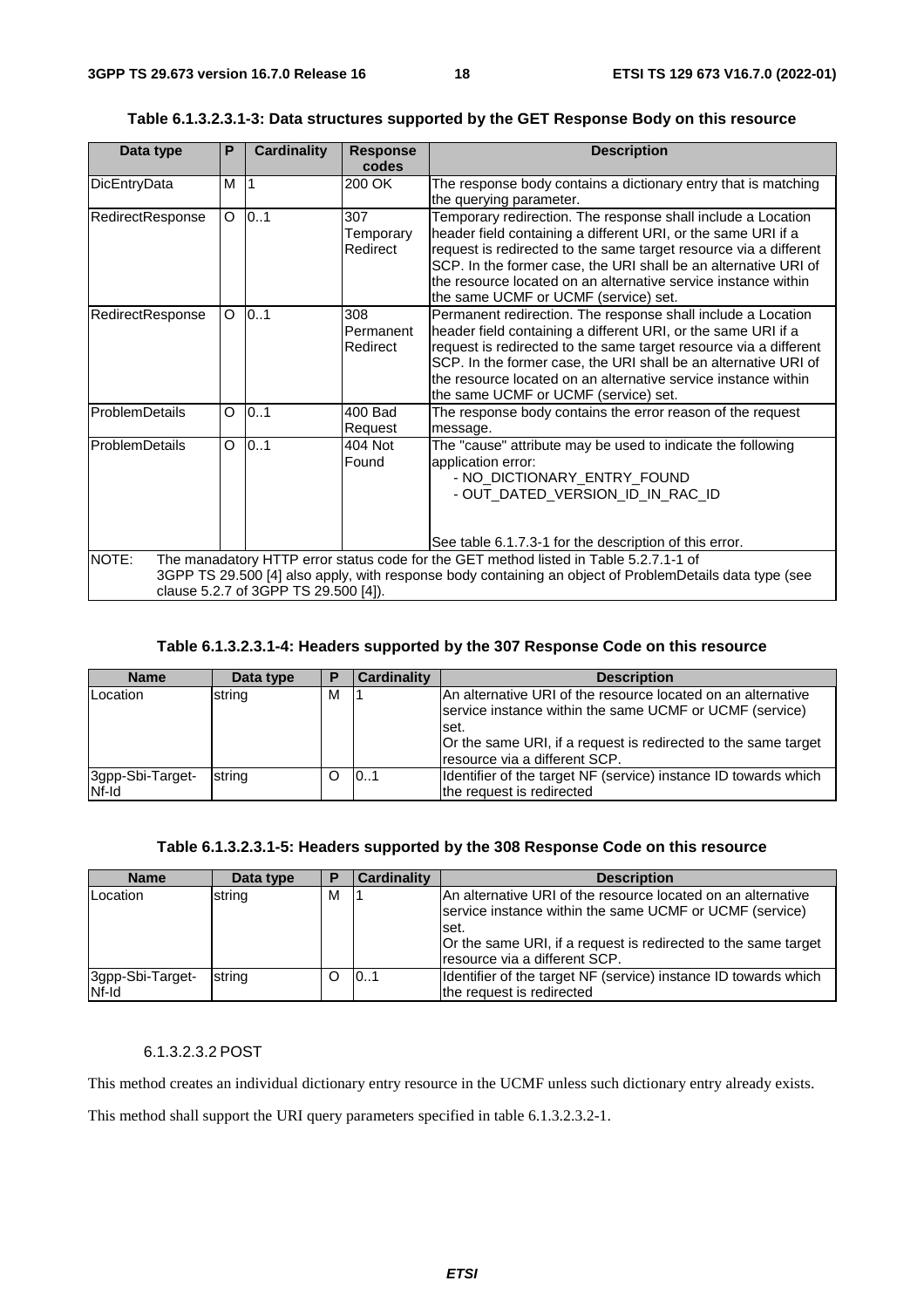#### **Table 6.1.3.2.3.2-1: URI query parameters supported by the POST method on this resource**

| <b>Name</b> | <b>Data type</b> | $-$ and in other $+$<br>adiity | <b>Decorintion</b><br>--- JLIO1 |
|-------------|------------------|--------------------------------|---------------------------------|
| n/a         |                  |                                |                                 |

This method shall support the request data structures specified in table 6.1.3.2.3.2-2 and the response data structures and response codes specified in table 6.1.3.2.3.2-3.

#### **Table 6.1.3.2.3.2-2: Data structures supported by the POST Request Body on this resource**

| Data type                  |   | Cardinality | <b>Description</b>                                                             |
|----------------------------|---|-------------|--------------------------------------------------------------------------------|
| <b>IDicEntryCreateData</b> | M |             | Code.<br>Contains UE Radio Access Capability Information and type Allocation ( |

#### **Table 6.1.3.2.3.2-3: Data structures supported by the POST Response Body on this resource**

| Data type                                                                                                                         | P. | Cardinality | <b>Response</b><br>codes     | <b>Description</b>                                                                                                                                                                                                                                                                                                                                                                  |
|-----------------------------------------------------------------------------------------------------------------------------------|----|-------------|------------------------------|-------------------------------------------------------------------------------------------------------------------------------------------------------------------------------------------------------------------------------------------------------------------------------------------------------------------------------------------------------------------------------------|
| DicEntryCreatedData                                                                                                               | М  |             | 201<br>Created               | The response body contains the assigned UE Radio<br>Capability ID.                                                                                                                                                                                                                                                                                                                  |
| RedirectResponse                                                                                                                  | O  | 0.1         | 307<br>Temporary<br>Redirect | Temporary redirection. The response shall include a Location<br>header field containing a different URI, or the same URI if a<br>request is redirected to the same target resource via a<br>different SCP. In the former case, the URI shall be an<br>alternative URI of the resource located on an alternative<br>service instance within the same UCMF or UCMF (service)<br>lset. |
| RedirectResponse                                                                                                                  | O  | 0.1         | 308<br>Permanent<br>Redirect | Permanent redirection. The response shall include a Location<br>header field containing a different URI, or the same URI if a<br>request is redirected to the same target resource via a<br>different SCP. In the former case, the URI shall be an<br>alternative URI of the resource located on an alternative<br>service instance within the same UCMF or UCMF (service)<br>lset. |
| ProblemDetails                                                                                                                    | O  | 0.1         | 400 Bad<br>Request           | The response body contains the error reason of the request<br>message.                                                                                                                                                                                                                                                                                                              |
| NOTE:<br>The manadatory HTTP error status code for the POST method listed in Table 5.2.7.1-1 of<br>3GPP TS 29.500 [4] also apply. |    |             |                              |                                                                                                                                                                                                                                                                                                                                                                                     |

#### **Table 6.1.3.2.3.2-4: Headers supported by the 307 Response Code on this resource**

| <b>Name</b>               | Data type | Е | <b>Cardinality</b> | <b>Description</b>                                                                                                                                                                                                                    |
|---------------------------|-----------|---|--------------------|---------------------------------------------------------------------------------------------------------------------------------------------------------------------------------------------------------------------------------------|
| Location                  | string    | м |                    | IAn alternative URI of the resource located on an alternative<br>service instance within the same UCMF or UCMF (service)<br>lset.<br>Or the same URI, if a request is redirected to the same target<br>Iresource via a different SCP. |
| 3gpp-Sbi-Target-<br>Nf-Id | string    |   | 0.1                | Identifier of the target NF (service) instance ID towards which<br>the request is redirected                                                                                                                                          |

#### **Table 6.1.3.2.3.2-5: Headers supported by the 308 Response Code on this resource**

| <b>Name</b>               | Data type | Е | <b>Cardinality</b> | <b>Description</b>                                                                                                                                                                                                                  |
|---------------------------|-----------|---|--------------------|-------------------------------------------------------------------------------------------------------------------------------------------------------------------------------------------------------------------------------------|
| Location                  | string    | м |                    | An alternative URI of the resource located on an alternative<br>service instance within the same UCMF or UCMF (service)<br>.set<br>Or the same URI, if a request is redirected to the same target<br>Iresource via a different SCP. |
| 3gpp-Sbi-Target-<br>Nf-Id | string    |   | 101                | Identifier of the target NF (service) instance ID towards which<br>the request is redirected                                                                                                                                        |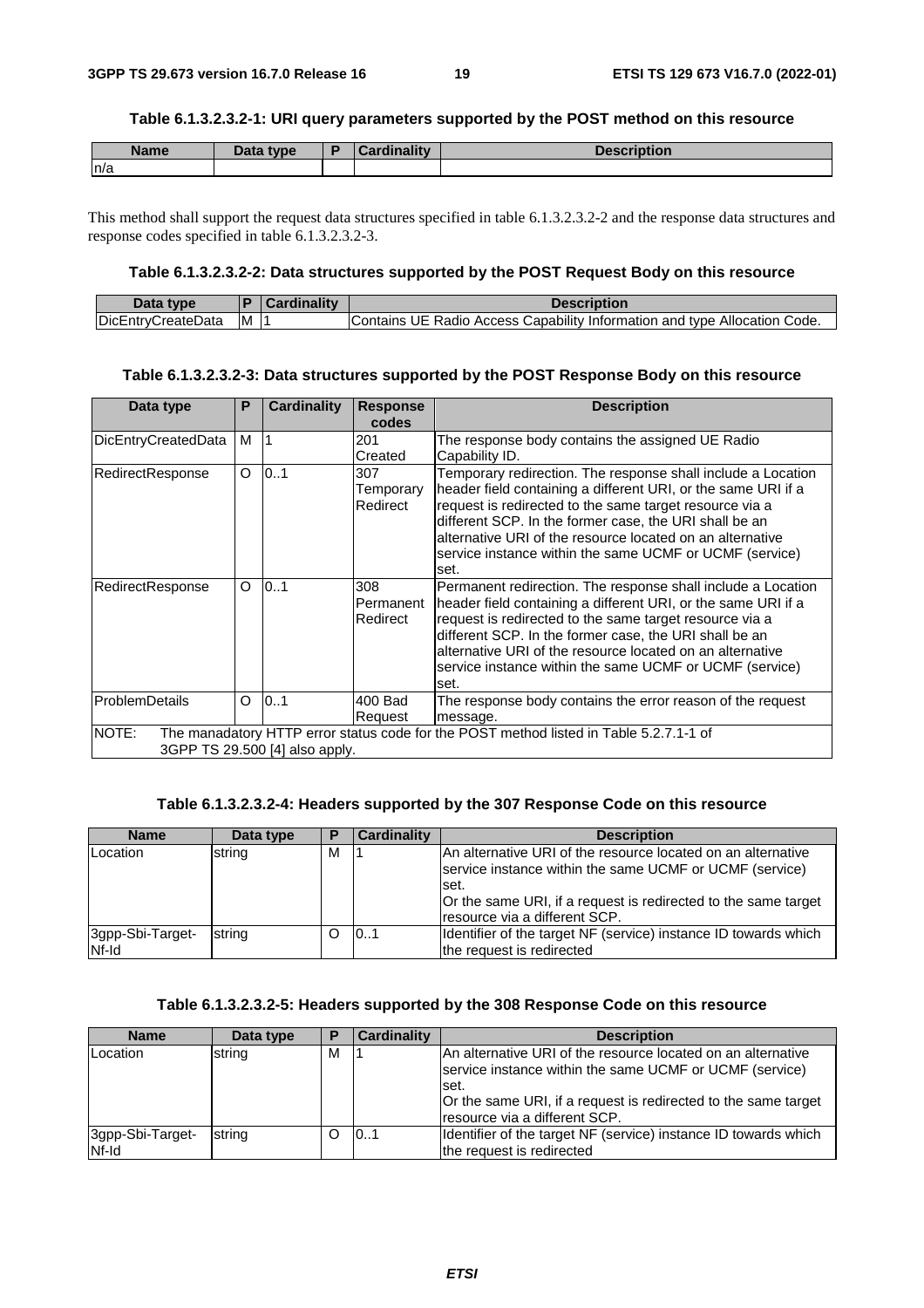#### 6.1.3.2.4 Resource Custom Operations

None.

#### 6.1.3.3 Resource: Individual Dictionary Entry

#### 6.1.3.3.1 Description

This resource represents an individual Dictionary Entry for the mapping information between UE Radio Capability ID(s) and UE Radio Access Capability information, identified by the Dictionary Entry ID.

This resource is modelled as the Document resource archetype (see clause C.1 of 3GPP TS 29.501 [5]).

#### 6.1.3.3.2 Resource Definition

Resource URI:{apiRoot}/nucmf-ucm/<apiVersion>/dic-entries/{dicEntryId}

This resource shall support the resource URI variables defined in table 6.1.3.3.2-1.

#### **Table 6.1.3.3.2-1: Resource URI variables for this resource**

| <b>Name</b> | <b>Definition</b>                |
|-------------|----------------------------------|
| apiRoot     | See clause 6.1.1                 |
| apiVersion  | See clause 6.1.1.                |
| dicEntryId  | Integer with range 1-4294967295. |

#### 6.1.3.3.3 Resource Standard Methods

#### 6.1.3.3.3.1 GET

This operation retrieves an individual dictionary entry resource for the mapping information between UE Radio Capability ID(s) and UE Radio Access Capability information, stored in the UCMF, identified by the dicEntryId.

This method shall support the URI query parameters specified in table 6.1.3.2.3.1-1.

#### **Table 6.1.3.3.3.1-1: URI query parameters supported by the GET method on this resource**

| <b>Name</b>                   | Data type              | P | <b>Cardinality</b> | <b>Description</b>                                                                                                  | <b>Applicability</b> |
|-------------------------------|------------------------|---|--------------------|---------------------------------------------------------------------------------------------------------------------|----------------------|
| Irac-format                   | RacFormat              | С | 101                | Coding format in which UE Radio Access<br>Capability Information needs to be<br>provided. See the clause 6.1.6.3.4. |                      |
| supported-<br><b>features</b> | SupportedFeat<br>lures | C | 01                 | This IE shall be present if at least one<br>optional feature defined in clause 6.1.8 is<br>supported.               |                      |

This method shall support the request data structures specified in table 6.1.3.2.3.1-2 and the response data structures and response codes specified in table 6.1.3.2.3.1-3.

#### **Table 6.1.3.2.3.1-2: Data structures supported by the GET Request Body on this resource**

| Data type | Constituto de la constitución<br>.<br>$\overline{1}$ | <b>Description</b> |
|-----------|------------------------------------------------------|--------------------|
| n/a       |                                                      |                    |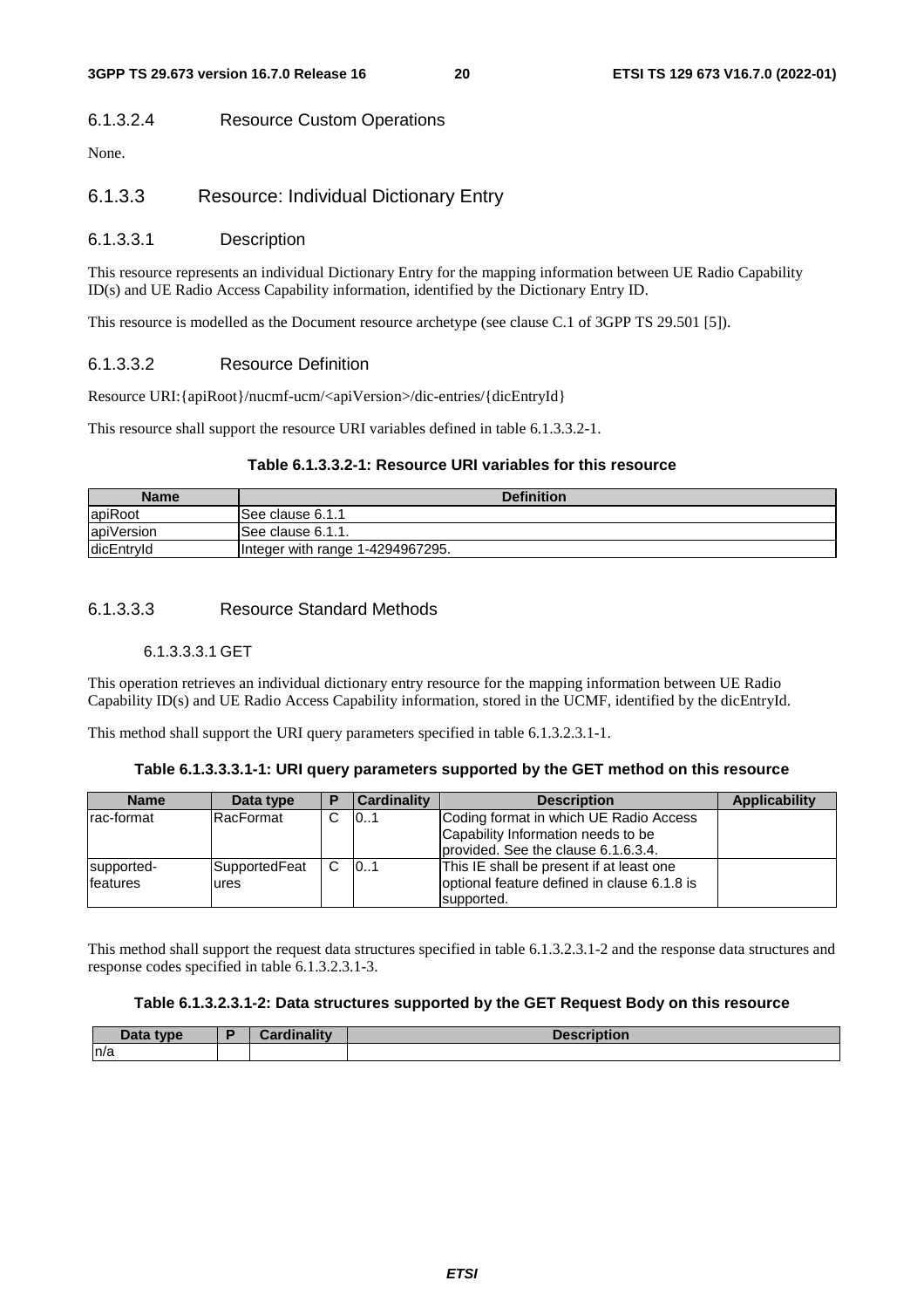#### **Table 6.1.3.2.3.1-3: Data structures supported by the GET Response Body on this resource**

| Data type                                                                                                                                                                                                                                         | P        | <b>Cardinality</b> | <b>Response</b><br>codes     | <b>Description</b>                                                                                                                                                                                                                                                                                                                                                              |
|---------------------------------------------------------------------------------------------------------------------------------------------------------------------------------------------------------------------------------------------------|----------|--------------------|------------------------------|---------------------------------------------------------------------------------------------------------------------------------------------------------------------------------------------------------------------------------------------------------------------------------------------------------------------------------------------------------------------------------|
| DicEntryData                                                                                                                                                                                                                                      | м        |                    | 200 OK                       | The response body contains a dictionary entry for the given<br>Dictionary Entry ID.                                                                                                                                                                                                                                                                                             |
| <b>RedirectRespons</b><br>e                                                                                                                                                                                                                       | $\circ$  | 0.1                | 307<br>Temporary<br>Redirect | Temporary redirection. The response shall include a Location<br>header field containing a different URI, or the same URI if a<br>request is redirected to the same target resource via a different<br>SCP. In the former case, the URI shall be an alternative URI of<br>the resource located on an alternative service instance within<br>the same UCMF or UCMF (service) set. |
| <b>RedirectRespons</b><br>le                                                                                                                                                                                                                      | $\Omega$ | 0.1                | 308<br>Permanent<br>Redirect | Permanent redirection. The response shall include a Location<br>header field containing a different URI, or the same URI if a<br>request is redirected to the same target resource via a different<br>SCP. In the former case, the URI shall be an alternative URI of<br>the resource located on an alternative service instance within<br>the same UCMF or UCMF (service) set. |
| ProblemDetails                                                                                                                                                                                                                                    | O        | 0.1                | 404 Not<br>Found             | The "cause" attribute may be used to indicate the following<br>application error:<br>- NO DICTIONARY ENTRY FOUND<br>See table 6.1.7.3-1 for the description of this error.                                                                                                                                                                                                      |
| NOTE:<br>The manadatory HTTP error status code for the GET method listed in Table 5.2.7.1-1 of<br>3GPP TS 29.500 [4] also apply, with response body containing an object of ProblemDetails data type (see<br>clause 5.2.7 of 3GPP TS 29.500 [4]). |          |                    |                              |                                                                                                                                                                                                                                                                                                                                                                                 |

#### **Table 6.1.3.2.3.1-4: Headers supported by the 307 Response Code on this resource**

| <b>Name</b>               | Data type | Р | <b>Cardinality</b> | <b>Description</b>                                                                                                                                                                                                                   |
|---------------------------|-----------|---|--------------------|--------------------------------------------------------------------------------------------------------------------------------------------------------------------------------------------------------------------------------------|
| Location                  | string    | м |                    | An alternative URI of the resource located on an alternative<br>service instance within the same UCMF or UCMF (service)<br>lset.<br>Or the same URI, if a request is redirected to the same target<br>Iresource via a different SCP. |
| 3gpp-Sbi-Target-<br>Nf-Id | string    |   | 101                | Identifier of the target NF (service) instance ID towards which<br>the request is redirected                                                                                                                                         |

#### **Table 6.1.3.2.3.1-5: Headers supported by the 308 Response Code on this resource**

| <b>Name</b>               | Data type | P | Cardinality | <b>Description</b>                                                                                                                                                                                                                   |
|---------------------------|-----------|---|-------------|--------------------------------------------------------------------------------------------------------------------------------------------------------------------------------------------------------------------------------------|
| Location                  | string    | M |             | An alternative URI of the resource located on an alternative<br>service instance within the same UCMF or UCMF (service)<br>lset.<br>Or the same URI, if a request is redirected to the same target<br>Iresource via a different SCP. |
| 3gpp-Sbi-Target-<br>Nf-Id | string    |   | 0.1         | Identifier of the target NF (service) instance ID towards which<br>the request is redirected                                                                                                                                         |

#### 6.1.3.4 Resource: Subscriptions collection

#### 6.1.3.4.1 Description

This resource represents a collection of subscriptions in the UCMF, created by NF service consumers of Nucmf\_UECapabilityManagement service.

This resource is modelled as the Collection resource archetype (see clause C.2 of 3GPP TS 29.501 [5]).

#### 6.1.3.4.2 Resource Definition

#### Resource URI: **{apiRoot}/nucmf-ucm/<apiVersion>/subscriptions**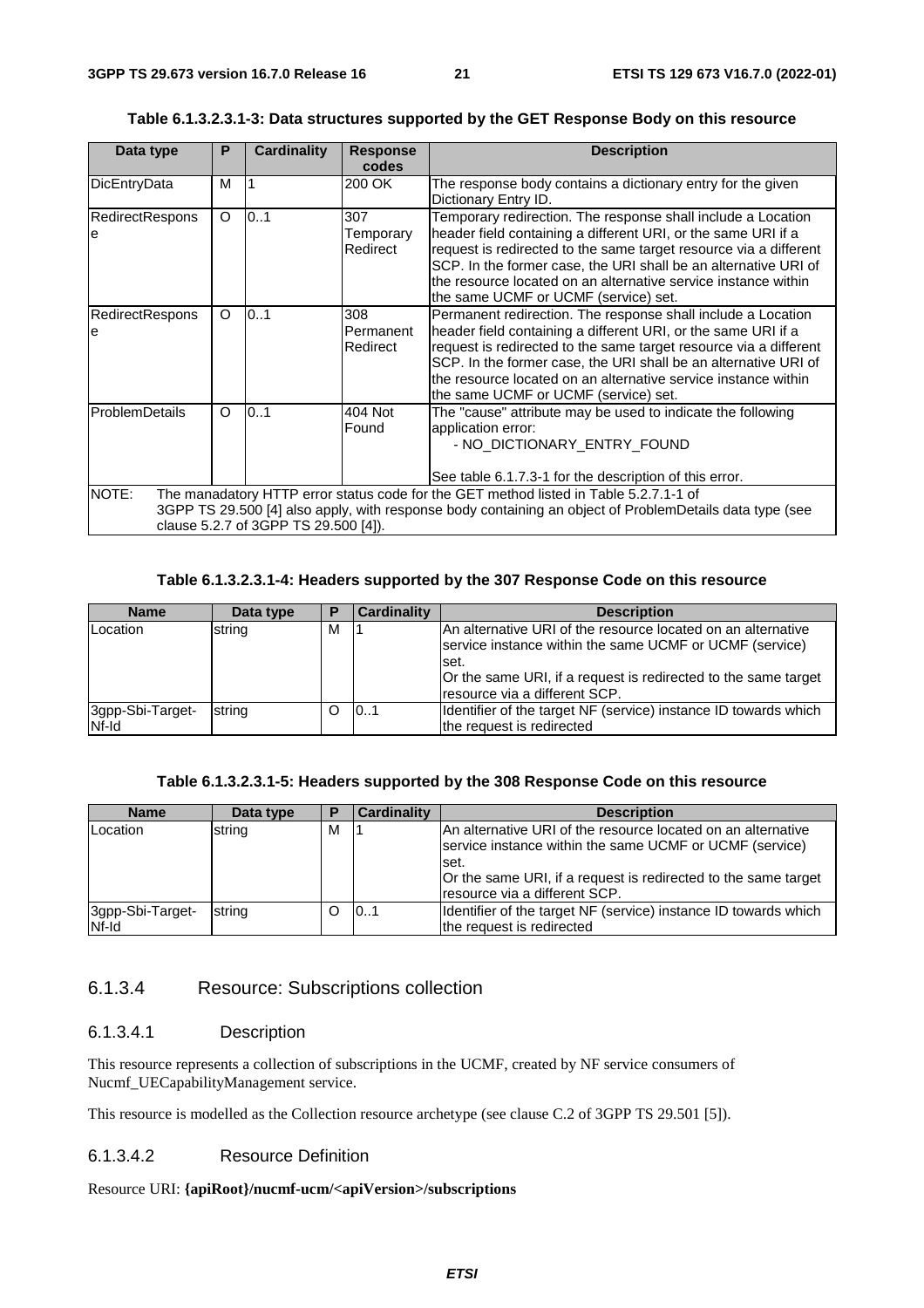This resource shall support the resource URI variables defined in table 6.1.3.4.2-1.

#### **Table 6.1.3.4.2-1: Resource URI variables for this resource**

| Name       | <b>Definition</b> |
|------------|-------------------|
| apiRoot    | lSee clause 6.1.1 |
| apiVersion | See clause 6.1.1. |

#### 6.1.3.4.3 Resource Standard Methods

#### 6.1.3.4.3.1 POST

This method shall support the URI query parameters specified in table 6.1.3.4.3.1-1.

#### **Table 6.1.3.4.3.1-1: URI query parameters supported by the POST method on this resource**

| <b>Name</b> | <b>D</b> -4-<br><b>type</b><br>Data | <b>STATISTICS</b><br>$\sim$ | ----------<br>чин |
|-------------|-------------------------------------|-----------------------------|-------------------|
| n/a         |                                     |                             |                   |

This method shall support the request data structures specified in table 6.1.3.4.3.1-2 and the response data structures and response codes specified in table 6.1.3.4.3.1-3.

#### **Table 6.1.3.4.3.1-2: Data structures supported by the POST Request Body on this resource**

| Data type         |   | <b>Cardinality</b> | <b>Description</b>                                                    |
|-------------------|---|--------------------|-----------------------------------------------------------------------|
| CreateSubscriptio | M |                    | The Subscription to be created by a NF Service consumer, e.g. an AMF. |
| ın                |   |                    |                                                                       |

#### **Table 6.1.3.4.3.1-3: Data structures supported by the POST Response Body on this resource**

| Data type                                     | P | <b>Cardinality</b> | <b>Response</b><br>codes     | <b>Description</b>                                                                                                                                                                                                                                                                                                                                                                 |
|-----------------------------------------------|---|--------------------|------------------------------|------------------------------------------------------------------------------------------------------------------------------------------------------------------------------------------------------------------------------------------------------------------------------------------------------------------------------------------------------------------------------------|
| CreatedSubscription                           | M |                    | 201<br>Created               | Represents successful creation of a Subscription in the<br><b>UCMF</b>                                                                                                                                                                                                                                                                                                             |
| RedirectResponse                              | O | 0.1                | 307<br>Temporary<br>Redirect | Temporary redirection. The response shall include a<br>Location header field containing a different URI, or the<br>same URI if a request is redirected to the same target<br>resource via a different SCP. In the former case, the URI<br>shall be an alternative URI of the resource located on an<br>alternative service instance within the same UCMF or<br>UCMF (service) set. |
| RedirectResponse                              | O | 0.1                | 308<br>Permanent<br>Redirect | Permanent redirection. The response shall include a<br>Location header field containing a different URI, or the<br>same URI if a request is redirected to the same target<br>resource via a different SCP. In the former case, the URI<br>shall be an alternative URI of the resource located on an<br>alternative service instance within the same UCMF or<br>UCMF (service) set. |
| ProblemDetails                                | O | 0.1                | 400 Bad<br>Request           | The response body contains the error reason of the<br>request message.                                                                                                                                                                                                                                                                                                             |
| NOTE:<br>clause 5.2.7 of 3GPP TS 29.500 [4]). |   |                    |                              | The mandatory HTTP error status code for the POST method listed in Table 5.2.7.1-1 of<br>3GPP TS 29.500 [4] also apply, with response body containing an object of ProblemDetails data type (see                                                                                                                                                                                   |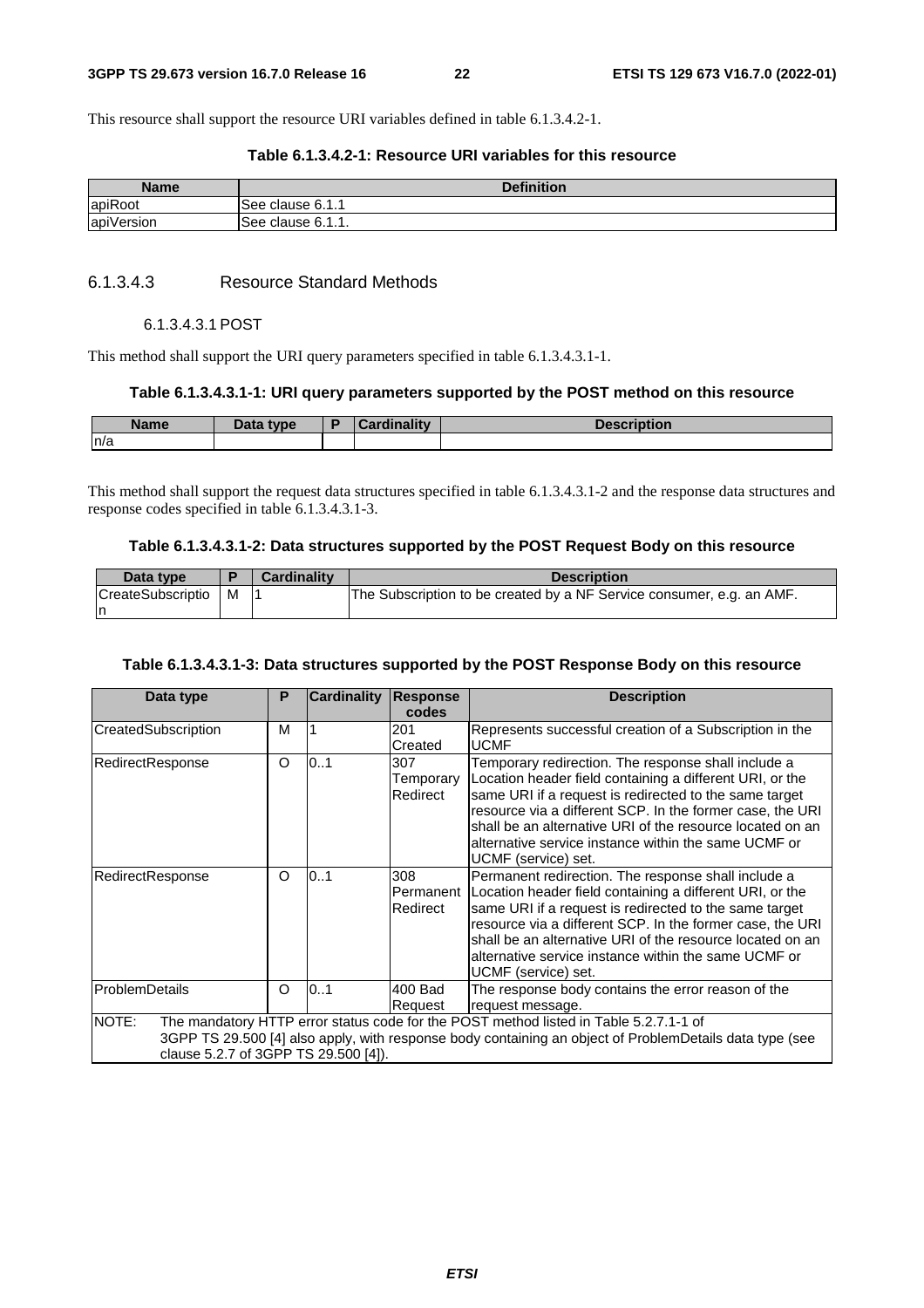| Table 6.1.3.4.3.1-4: Headers supported by the 307 Response Code on this resource |  |
|----------------------------------------------------------------------------------|--|
|----------------------------------------------------------------------------------|--|

| <b>Name</b>               | Data type | Е | <b>Cardinality</b> | <b>Description</b>                                                                                                                                                                                                                    |
|---------------------------|-----------|---|--------------------|---------------------------------------------------------------------------------------------------------------------------------------------------------------------------------------------------------------------------------------|
| Location                  | string    | M |                    | IAn alternative URI of the resource located on an alternative<br>service instance within the same UCMF or UCMF (service)<br>lset.<br>Or the same URI, if a request is redirected to the same target<br>Iresource via a different SCP. |
| 3gpp-Sbi-Target-<br>Nf-Id | string    |   | 101                | Identifier of the target NF (service) instance ID towards which<br>the request is redirected                                                                                                                                          |

#### **Table 6.1.3.4.3.1-5: Headers supported by the 308 Response Code on this resource**

| <b>Name</b>               | Data type | P | Cardinality | <b>Description</b>                                                                                                                                                                                 |
|---------------------------|-----------|---|-------------|----------------------------------------------------------------------------------------------------------------------------------------------------------------------------------------------------|
| Location                  | string    | м |             | An alternative URI of the resource located on an alternative<br>service instance within the same UCMF or UCMF (service)<br>lset.<br>Or the same URI, if a request is redirected to the same target |
|                           |           |   |             | Iresource via a different SCP.                                                                                                                                                                     |
| 3gpp-Sbi-Target-<br>Nf-Id | string    | Ω | 101         | Identifier of the target NF (service) instance ID towards which<br>the request is redirected                                                                                                       |

#### 6.1.3.4.4 Resource Custom Operations

None.

#### 6.1.3.5 Resource: Individual subscription

#### 6.1.3.5.1 Description

This resource represents an individual of subscription in the UCMF, created earlier by a NF Service Consumer of Nucmf\_UECapabilityManagement service.

This resource is modelled as the Document resource archetype (see clause C.1 of 3GPP TS 29.501 [5]).

#### 6.1.3.5.2 Resource Definition

#### Resource URI: **{apiRoot}/nucmf-ucm/<apiVersion>/subscriptions/{subscriptionId}**

This resource shall support the resource URI variables defined in table 6.1.3.5.2-1.

#### **Table 6.1.3.5.2-1: Resource URI variables for this resource**

| <b>Name</b>    | <b>Definition</b>                                         |
|----------------|-----------------------------------------------------------|
| apiRoot        | lSee clause 6.1.1                                         |
| apiVersion     | ISee clause 6.1.1.                                        |
| subscriptionId | String identifies an individual subscription in the UCMF. |

#### 6.1.3.5.3 Resource Standard Methods

#### 6.1.3.5.3.2 DELETE

This method shall support the URI query parameters specified in table 6.1.3.5.3.2-1.

#### **Table 6.1.3.5.3.2-1: URI query parameters supported by the DELETE method on this resource**

| <b>Name</b> | Data type | $--$ and in other $++$<br>.arc | <b>Description</b> |
|-------------|-----------|--------------------------------|--------------------|
| n/a         |           |                                |                    |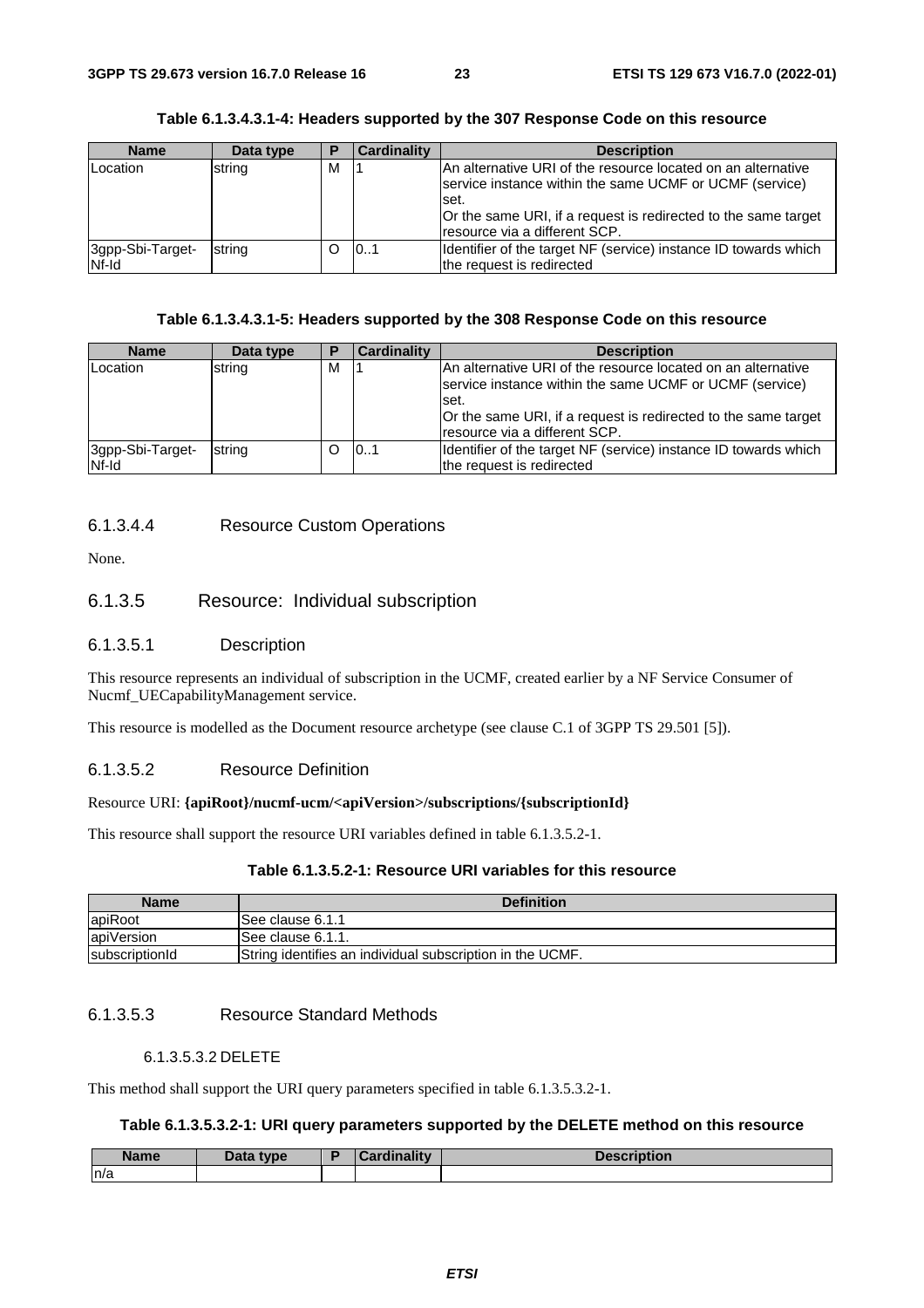This method shall support the request data structures specified in table 6.1.3.5.3.2-2 and the response data structures and response codes specified in table 6.1.3.5.3.2-3.

#### **Table 6.1.3.5.3.2-2: Data structures supported by the DELETE Request Body on this resource**

| 7515<br>tync<br>$-$ | 1980 and 1980 and | $-11 - 12$<br><b>IDUUIL</b><br>poser |
|---------------------|-------------------|--------------------------------------|
| n/a                 |                   |                                      |

#### **Table 6.1.3.5.3.2-3: Data structures supported by the DELETE Response Body on this resource**

| Data type                                     | P       | <b>Cardinality</b> | <b>Response</b><br>codes     | <b>Description</b>                                                                                                                                                                                                                                                                                                                                                                 |
|-----------------------------------------------|---------|--------------------|------------------------------|------------------------------------------------------------------------------------------------------------------------------------------------------------------------------------------------------------------------------------------------------------------------------------------------------------------------------------------------------------------------------------|
| n/a                                           |         |                    | 204 No<br>Content            |                                                                                                                                                                                                                                                                                                                                                                                    |
| RedirectResponse                              | $\circ$ | 01                 | 307<br>Temporary<br>Redirect | Temporary redirection. The response shall include a<br>Location header field containing a different URI, or the<br>same URI if a request is redirected to the same target<br>resource via a different SCP. In the former case, the URI<br>shall be an alternative URI of the resource located on an<br>alternative service instance within the same UCMF or<br>UCMF (service) set. |
| RedirectResponse                              | $\circ$ | 01                 | 308<br>Permanent<br>Redirect | Permanent redirection. The response shall include a<br>Location header field containing a different URI, or the<br>same URI if a request is redirected to the same target<br>resource via a different SCP. In the former case, the URI<br>shall be an alternative URI of the resource located on an<br>alternative service instance within the same UCMF or<br>UCMF (service) set. |
| ProblemDetails                                | $\circ$ | 0.1                | 404 Not<br>Found             | Indicates the modification of subscription has failed due to<br>application error.<br>The "cause" attribute may be used to indicate the<br>following application error:<br>SUBSCRIPTION_NOT_FOUND.                                                                                                                                                                                 |
| NOTE:<br>clause 5.2.7 of 3GPP TS 29.500 [4]). |         |                    |                              | The mandatory HTTP error status code for the DELETE method listed in Table 5.2.7.1-1 of<br>3GPP TS 29.500 [4] also apply, with response body containing an object of ProblemDetails data type (see                                                                                                                                                                                 |

#### **Table 6.1.3.5.3.2-4: Headers supported by the 307 Response Code on this resource**

| <b>Name</b>      | Data type | P | Cardinality | <b>Description</b>                                                                                                                                                                                                                   |
|------------------|-----------|---|-------------|--------------------------------------------------------------------------------------------------------------------------------------------------------------------------------------------------------------------------------------|
| Location         | string    | м |             | An alternative URI of the resource located on an alternative<br>service instance within the same UCMF or UCMF (service)<br>lset.<br>Or the same URI, if a request is redirected to the same target<br>Iresource via a different SCP. |
| 3gpp-Sbi-Target- | string    | O | 10.1        | Identifier of the target NF (service) instance ID towards which                                                                                                                                                                      |
| Nf-Id            |           |   |             | the request is redirected                                                                                                                                                                                                            |

#### **Table 6.1.3.5.3.2-5: Headers supported by the 308 Response Code on this resource**

| <b>Name</b>               | Data type | Ð | <b>Cardinality</b> | <b>Description</b>                                                                                                                                                                                                                   |
|---------------------------|-----------|---|--------------------|--------------------------------------------------------------------------------------------------------------------------------------------------------------------------------------------------------------------------------------|
| Location                  | string    | м |                    | IAn alternative URI of the resource located on an alternative<br>service instance within the same UCMF or UCMF (service)<br>set.<br>Or the same URI, if a request is redirected to the same target<br>Iresource via a different SCP. |
| 3gpp-Sbi-Target-<br>Nf-Id | string    |   | 101                | Identifier of the target NF (service) instance ID towards which<br>the request is redirected                                                                                                                                         |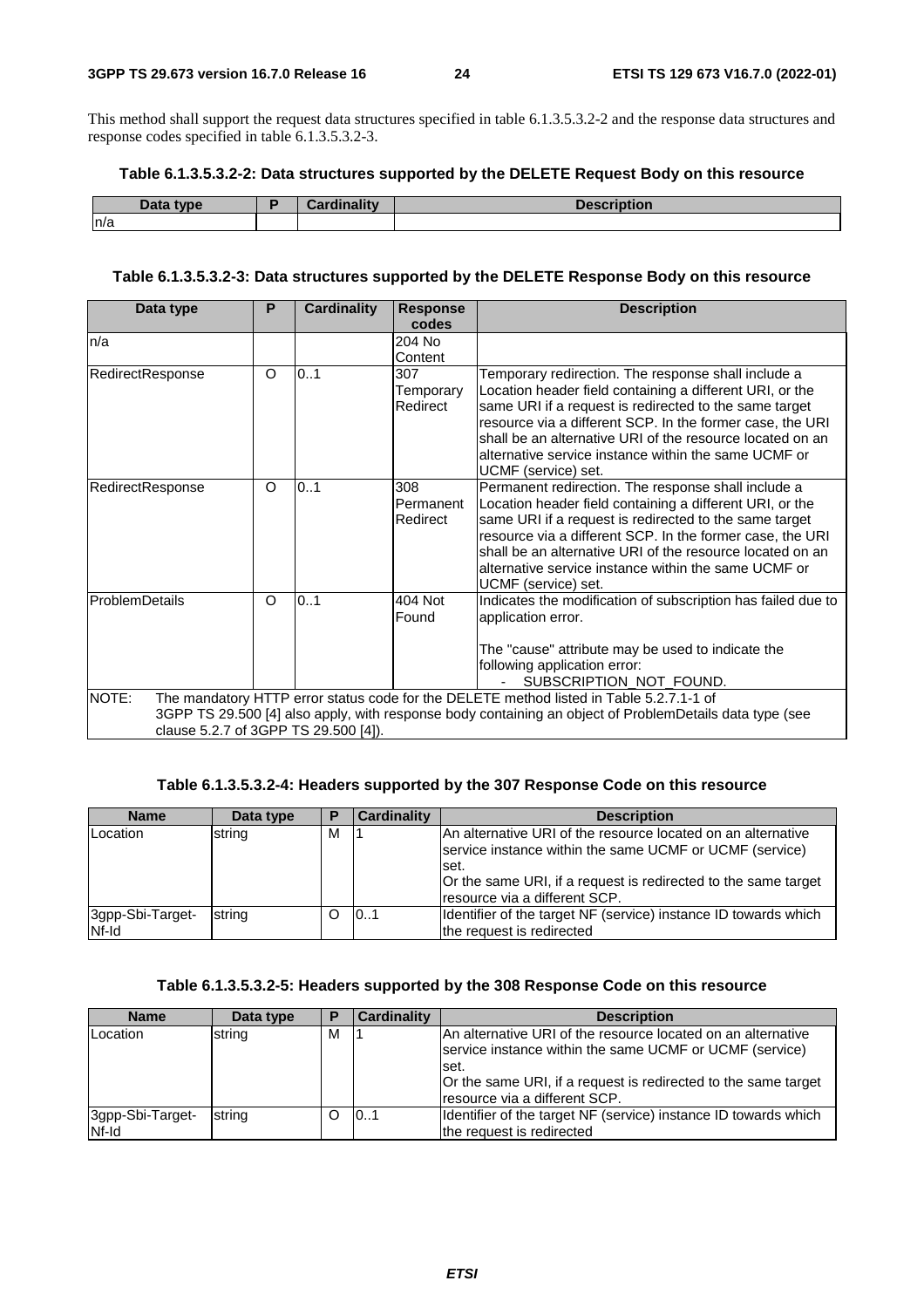#### 6.1.3.5.4 Resource Custom Operations

None.

### 6.1.4 Custom Operations without associated resources

None.

### 6.1.5 Notifications

#### 6.1.5.1 General

Notifications shall comply to clause 6.2 of 3GPP TS 29.500 [4] and clause 4.6.2.3 of 3GPP TS 29.501 [5].

#### 6.1.5.2 UCMF Notification

#### 6.1.5.2.1 Description

The UCMF Notification is used by the UCMF to report one or several observed Events to a NF service consumer that has subscribed to such Notifications via the Individual Notification Subscription Resource.

#### 6.1.5.2.2 Target URI

The Callback URI **"{**ucmfNotificationUri**}"** shall be used with the callback URI variables defined in table 6.1.5.2.2-1.

#### **Table 6.1.5.2.2-1: Callback URI variables for this resource**

| Name                       | <b>Pefinition</b>                                                           |
|----------------------------|-----------------------------------------------------------------------------|
| iNotificationUri<br>lucmf. | Callback<br>UCMF<br>Strina<br>URI<br>⊧ the<br>formatted as l<br>Uri<br>with |

#### 6.1.5.2.3 Standard Methods

#### 6.1.5.2.3.1 POST

This method shall support the request data structures specified in table 6.1.5.2.3.1-1 and the response data structures and response codes specified in table 6.1.5.2.3.1-1.

#### **Table 6.1.5.2.3.1-2: Data structures supported by the POST Request Body on this resource**

|            |   | والمترافية والمستراة المتحدة | .                                                          |
|------------|---|------------------------------|------------------------------------------------------------|
| ™ot⊞cation | м |                              | delivered<br>be<br>'epresents<br>notification<br>the<br>to |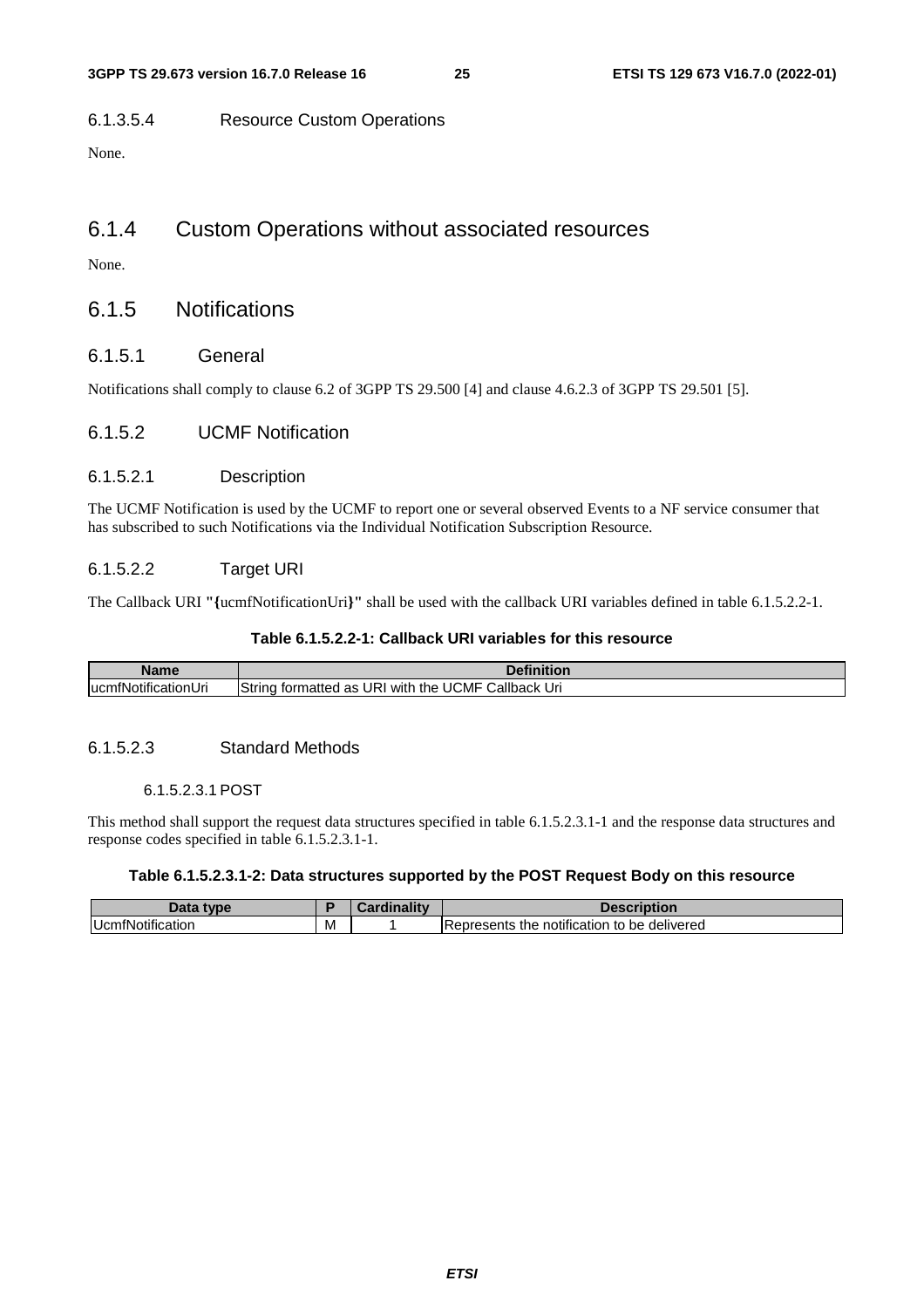|  |  | Table 6.1.5.2.3.1-3: Data structures supported by the POST Response Body on this resource |
|--|--|-------------------------------------------------------------------------------------------|
|--|--|-------------------------------------------------------------------------------------------|

| Data type                               | Р | <b>Cardinality</b> | <b>Response</b>           | <b>Description</b>                                                                                                                                                                                            |
|-----------------------------------------|---|--------------------|---------------------------|---------------------------------------------------------------------------------------------------------------------------------------------------------------------------------------------------------------|
|                                         |   |                    | codes                     |                                                                                                                                                                                                               |
| n/a                                     |   |                    | 204 No Content            |                                                                                                                                                                                                               |
| RedirectResponse                        | O | 0.1                | 307 Temporary<br>Redirect | Temporary redirection. The NF service consumer shall<br>generate a Location header field containing a URI<br>pointing to the endpoint of the NF service consumer to<br>which the notification should be sent. |
| RedirectResponse                        | O | 0.1                | 308 Permanent<br>Redirect | Permanent redirection. The NF service consumer shall<br>generate a Location header field containing a URI<br>pointing to the endpoint of the NF service consumer to<br>which the notification should be sent. |
| NOTE:<br>3GPP TS 29.500 [4] also apply. |   |                    |                           | The mandatory HTTP error status codes for the POST method listed in Table 5.2.7.1-1 of                                                                                                                        |

#### **Table 6.1.5.2.3.1-4: Headers supported by the 307 Response Code on this resource**

| <b>Name</b>               | Data type | E | <b>Cardinality</b> | <b>Description</b>                                                                                    |
|---------------------------|-----------|---|--------------------|-------------------------------------------------------------------------------------------------------|
| Location                  | string    | м |                    | A URI pointing to the endpoint of the NF service consumer to<br>which the notification should be sent |
| 3gpp-Sbi-Target-<br>Nf-Id | string    |   | 10.1               | Identifier of the target NF (service) instance ID towards which<br>the notification is redirected     |

#### **Table 6.1.5.2.3.1-5: Headers supported by the 308 Response Code on this resource**

| <b>Name</b>               | Data type | Ð | <b>Cardinality</b> | <b>Description</b>                                                                                    |
|---------------------------|-----------|---|--------------------|-------------------------------------------------------------------------------------------------------|
| <b>Location</b>           | string    | м |                    | A URI pointing to the endpoint of the NF service consumer to<br>which the notification should be sent |
| 3gpp-Sbi-Target-<br>Nf-Id | string    |   | 101                | Identifier of the target NF (service) instance ID towards which<br>the notification is redirected     |

### 6.1.6 Data Model

### 6.1.6.1 General

This clause specifies the application data model supported by the API.

Table 6.1.6.1-1 specifies the data types defined for the Nucmf\_UECapabilityManagement service based interface protocol.

| Table 6.1.6.1-1: Nucmf_UECapabilityManagement specific Data Types |  |  |  |
|-------------------------------------------------------------------|--|--|--|
|-------------------------------------------------------------------|--|--|--|

| Data type                 | <b>Clause defined</b> | <b>Description</b> | <b>Applicability</b> |
|---------------------------|-----------------------|--------------------|----------------------|
| DicEntryData              | 6.1.6.2.2             |                    |                      |
| DicEntryCreateData        | 6.1.6.2.3             |                    |                      |
| DicEntryCreatedData       | 6.1.6.2.4             |                    |                      |
| <b>UeRadioCapaId</b>      | 6.1.6.2.5             |                    |                      |
| <b>CreateSubscription</b> | 6.1.6.2.6             |                    |                      |
| CreatedSubscription       | 6.1.6.2.7             |                    |                      |
| <b>UcmfNotification</b>   | 6.1.6.2.8             |                    |                      |
| ManAssOpRequestlist       | 6.1.6.2.9             |                    |                      |
| EventType                 | 6.1.6.3.3             |                    |                      |
| RacFormat                 | 6.1.6.3.4             |                    |                      |

Table 6.1.6.1-2 specifies data types re-used by the Nucmf\_UECapabilityManagement service based interface protocol from other specifications, including a reference to their respective specifications and when needed, a short description of their use within the N<sub><NF></sub> service based interface.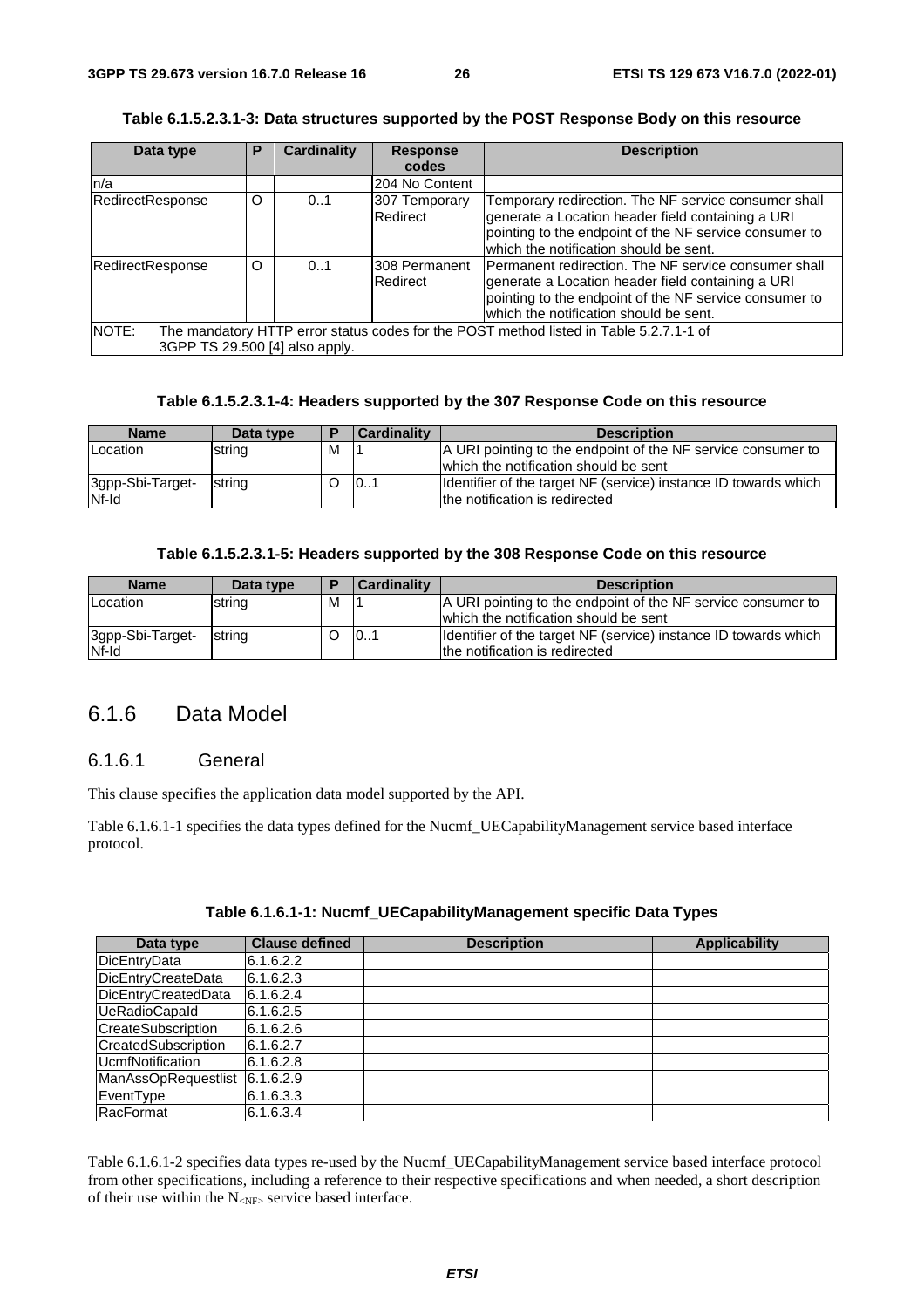| Data type            | <b>Reference</b>                       | <b>Comments</b>                                            | <b>Applicability</b> |
|----------------------|----------------------------------------|------------------------------------------------------------|----------------------|
| PImnAssiUeRadioCapId | 3GPP TS 29.571 [14]                    |                                                            |                      |
| ManAssiUeRadioCapId  | 3GPP TS 29.571 [14]                    |                                                            |                      |
| TypeAllocationCode   | 3GPP TS 29.571 [14]                    |                                                            |                      |
| Nflnstanceld         | 3GPP TS 29.571 [14]                    |                                                            |                      |
| DateTime             | 3GPP TS 29.571 [14]                    |                                                            |                      |
| SupportedFeatures    | 3GPP TS 29.571 [14] Supported Features |                                                            |                      |
| ProblemDetails       |                                        | 3GPP TS 29.571 [14] Detailed problems in failure case      |                      |
| RedirectResponse     |                                        | 3GPP TS 29.571 [14] Response body of the redirect response |                      |
|                      |                                        | message.                                                   |                      |

**Table 6.1.6.1-2: Nucmf\_UECapabilityManagement re-used Data Types** 

## 6.1.6.2 Structured data types

#### 6.1.6.2.1 Introduction

This clause defines the structures to be used in resource representations.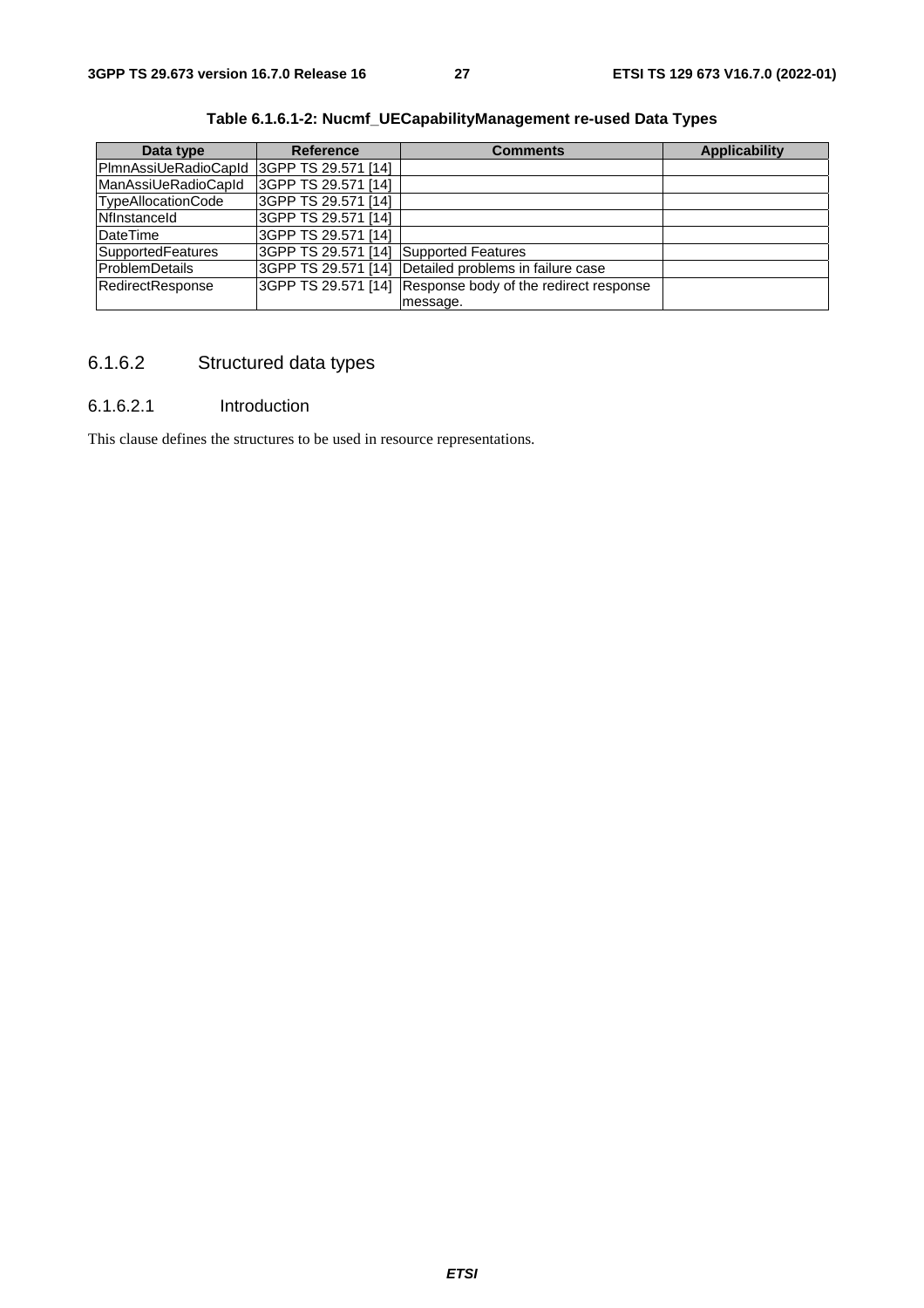## 6.1.6.2.2 Type: DicEntryData

| <b>Attribute name</b>      | Data type                             | P                     | <b>Cardinality</b> | <b>Description</b>                                                                                                                                                                                                                                                                                                                         |
|----------------------------|---------------------------------------|-----------------------|--------------------|--------------------------------------------------------------------------------------------------------------------------------------------------------------------------------------------------------------------------------------------------------------------------------------------------------------------------------------------|
| dicEntryId                 | DicEntryId                            | $\overline{\text{c}}$ | 0.1                | Identifier of the Dictionary Entry                                                                                                                                                                                                                                                                                                         |
| plmnAssiUeRadioCapId       | PImnAssiUeRadi<br>oCapId              | $\overline{c}$        | 0.1                | This IE shall include a PLMN Assigned UE Radio<br>Capability ID if allocated in the dictionary entry.                                                                                                                                                                                                                                      |
| manAssiUeRadioCapId        | ManAssiUeRadio<br>CapId               | C                     | 01                 | This IE shall include a Manufacturer Assigned UE<br>Radio Capability ID if available in the dictionary<br>entry.                                                                                                                                                                                                                           |
| typeAllocationCode         | <b>TypeAllocationCo</b><br>de         | M                     | $\overline{1}$     | This IE shall contain the Type Allocation Code in<br>corresponding to the UE Radio Access Capability in<br>the dictionary entry.                                                                                                                                                                                                           |
| ueRadioCapability5GS       | RefToBinaryData                       | C                     | 0.1                | This IE shall be included to contain the UE Radio<br>Access Capability Information encoded either as<br>OCTET STRING of UE Radio Capability IE as<br>specified in clause 9.3.1.74 of 3GPP TS 38.413 [15],<br>when the message is sent to AMF, otherwise it may<br>be included.                                                             |
| ueRadioCapabilityEPS       | RefToBinaryData                       | $\overline{C}$        | 0.1                | This IE shall be included to contain the UE Radio<br>Access Capability Information encoded as OCTET<br>STRING of UE Radio Capability IE as specified in<br>clause 9.2.1.27 of 3GPP TS 36.413 [x], when the<br>message is sent to MME, otherwise it may be<br>included.                                                                     |
| ueRadioCap5GSForPag<br>ing | <b>RefToBinaryData</b>                | O                     | 0.1                | May be present if ueRadioCapability5GS is present.<br>If present it shall contain the UE Radio Access<br>Capability Information for paging encoded as<br>OCTET STRING of UE Radio Capability for Paging<br>IE as specified in clause 9.3.1.68 of<br>3GPP TS 38.413 [15], when the message is sent to<br><b>AMF</b>                         |
| ueRadioCapEPSForPag<br>ing | <b>RefToBinaryData</b>                | O                     | 0.1                | May be present if ueRadioCapabilityEPS is present.<br>If present it shall contain the UE Radio Access<br>Capability Information for paging encoded as<br>OCTET STRING of UE Radio Capability for Paging<br>IE as specified in clause 9.2.1.98 of<br>3GPP TS 36.413 [17], when the message is sent to<br>MME, otherwise it may be included. |
| NOTE:                      | request message shall not be present. |                       |                    | The information in the dictionary entry which is included as the query parameter(s) or URI variable in the                                                                                                                                                                                                                                 |
|                            |                                       |                       |                    |                                                                                                                                                                                                                                                                                                                                            |

### **Table 6.1.6.2.2-1: Definition of type DicEntryData**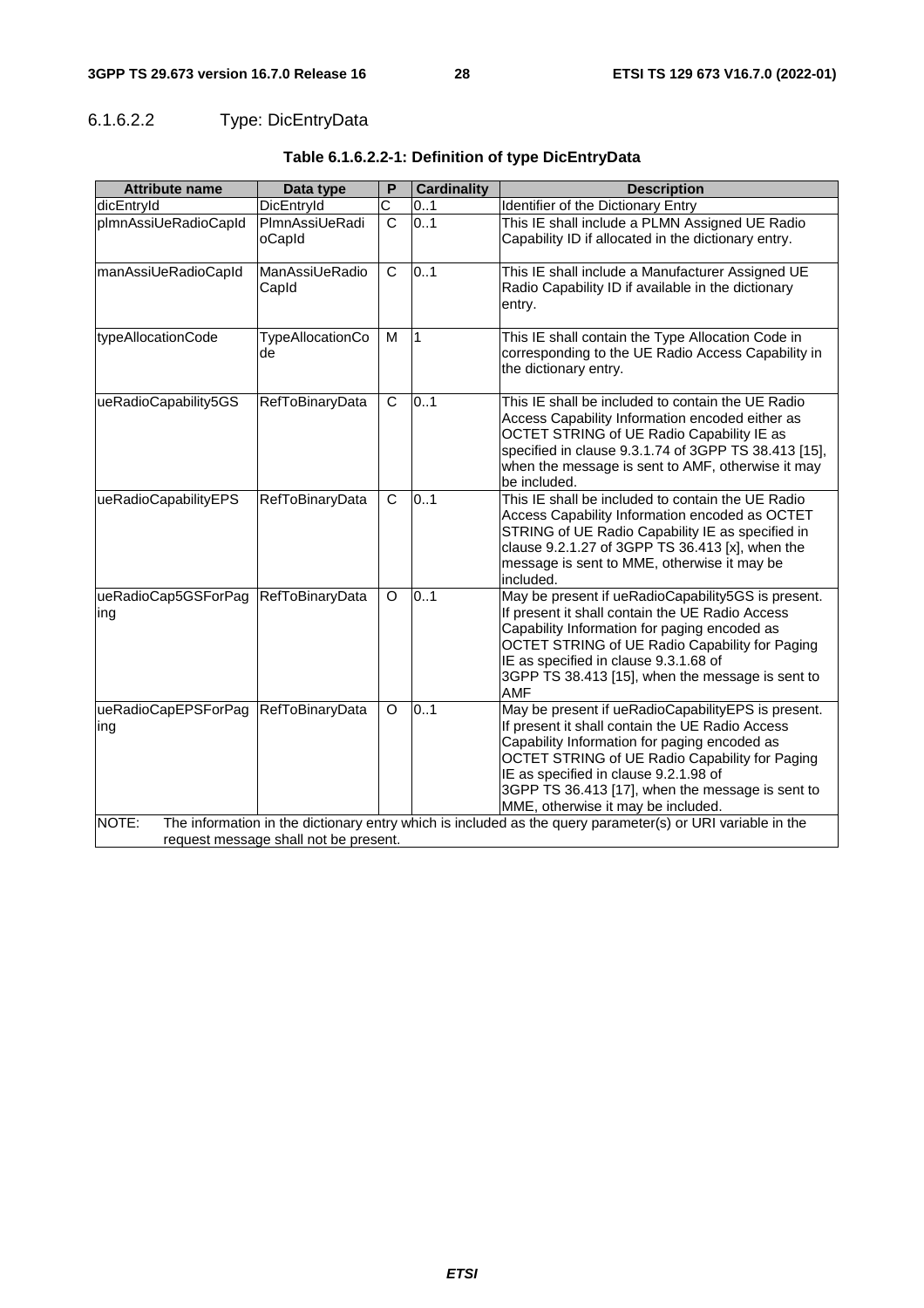### 6.1.6.2.3 Type: DicEntryCreateData

| <b>Attribute name</b>                      | Data type              | P            | <b>Cardinality</b> | <b>Description</b>                                                                                                                                                                                                                                                       |
|--------------------------------------------|------------------------|--------------|--------------------|--------------------------------------------------------------------------------------------------------------------------------------------------------------------------------------------------------------------------------------------------------------------------|
| typeAllocationCode                         | TypeAllocationCo<br>de | M            |                    | This IE shall contain the Type Allocation Code in<br>corresponding to the UE Radio Access Capability in<br>the dictionary entry.                                                                                                                                         |
| ueRadioCapability5GS                       | RefToBinaryData        | $\mathsf{C}$ | 101                | This IE shall be included to contain the UE Radio<br>Access Capability Information encoded as OCTET<br>STRING of UE Radio Capability IE specified in<br>clause 9.3.1.74 of 3GPP TS 38.413 [15].                                                                          |
| ueRadioCapabilityEPS                       | <b>RefToBinaryData</b> | C            | 0.1                | This IE shall be included to contain the UE Radio<br>Access Capability Information encoded as OCTET<br>STRING of UE Radio Capability IE specified in<br>clause 9.2.1.27 of 3GPP TS 36.413 [17]. (NOTE)                                                                   |
| supportedFeatures                          | SupportedFeatur<br>es  | $\mathsf{C}$ | 0.1                | This IE shall be present if at least one optional<br>feature defined in clause 6.1.8 is supported.                                                                                                                                                                       |
| ueRadioCap5GSForPag<br>ing                 | <b>RefToBinaryData</b> | $\circ$      | 0.1                | May be present if ueRadioCapability5GS is present.<br>If present it shall contain the UE Radio Access<br>Capability Information for paging encoded as<br>OCTET STRING of UE Radio Capability for Paging<br>IE as specified in clause 9.3.1.68 of<br>3GPP TS 38.413 [15]. |
| ueRadioCapEPSForPag RefToBinaryData<br>ing |                        | O            | 0.1                | May be present if ueRadioCapabilityEPS is present.<br>If present it shall contain the UE Radio Access<br>Capability Information for paging encoded as<br>OCTET STRING of UE Radio Capability for Paging<br>IE as specified in clause 9.2.1.98 of<br>3GPP TS 36.413 [17]. |
| NOTE:                                      |                        |              |                    | At least one of ueRadioCapability5GS or ueRadioCapabilityEPS shall be present.                                                                                                                                                                                           |

#### **Table 6.1.6.2.3-1: Definition of type DicEntryCreateData**

#### 6.1.6.2.4 Type: DicEntryCreatedData

#### **Table 6.1.6.2.4-1: Definition of type DicEntryCreatedData**

| Attribute name        | Data type             |   | <b>Cardinality</b> | <b>Description</b>                             |
|-----------------------|-----------------------|---|--------------------|------------------------------------------------|
| IplmnAssiUeRadioCapId | <b>PlmnAssiUeRadi</b> | м |                    | This IE shall include a PLMN Assigned UE Radio |
|                       | loCapid               |   |                    | Capability ID if allocated.                    |
|                       |                       |   |                    |                                                |

### 6.1.6.2.5 Type: UeRadioCapaId

#### **Table 6.1.6.2.5-1: Definition of type UeRadioCapaId**

| <b>Attribute name</b>                                                                                                                                                     | Data type                 | Р | Cardinality                                      | <b>Description</b>                                                      |  |
|---------------------------------------------------------------------------------------------------------------------------------------------------------------------------|---------------------------|---|--------------------------------------------------|-------------------------------------------------------------------------|--|
| plmnAssiUeRadioCapId                                                                                                                                                      | lPlmnAssiUeRadi<br>oCapid | C | 101                                              | This IE shall include a PLMN Assigned UE Radio<br>Capability ID. (NOTE) |  |
| <b>ManAssiUeRadio</b><br>C<br>101<br>manAssiUeRadioCapId<br>Radio Capability ID. (NOTE)<br>Capld                                                                          |                           |   | This IE shall include a Manufacturer Assigned UE |                                                                         |  |
| INOTE:<br>Only one of plmnAssiUeRadioCapId and manAssiUeRadioCapId shall be present during retrieving UE<br>Radio Access Capability Information. (See clause 6.1.3.2.3.1) |                           |   |                                                  |                                                                         |  |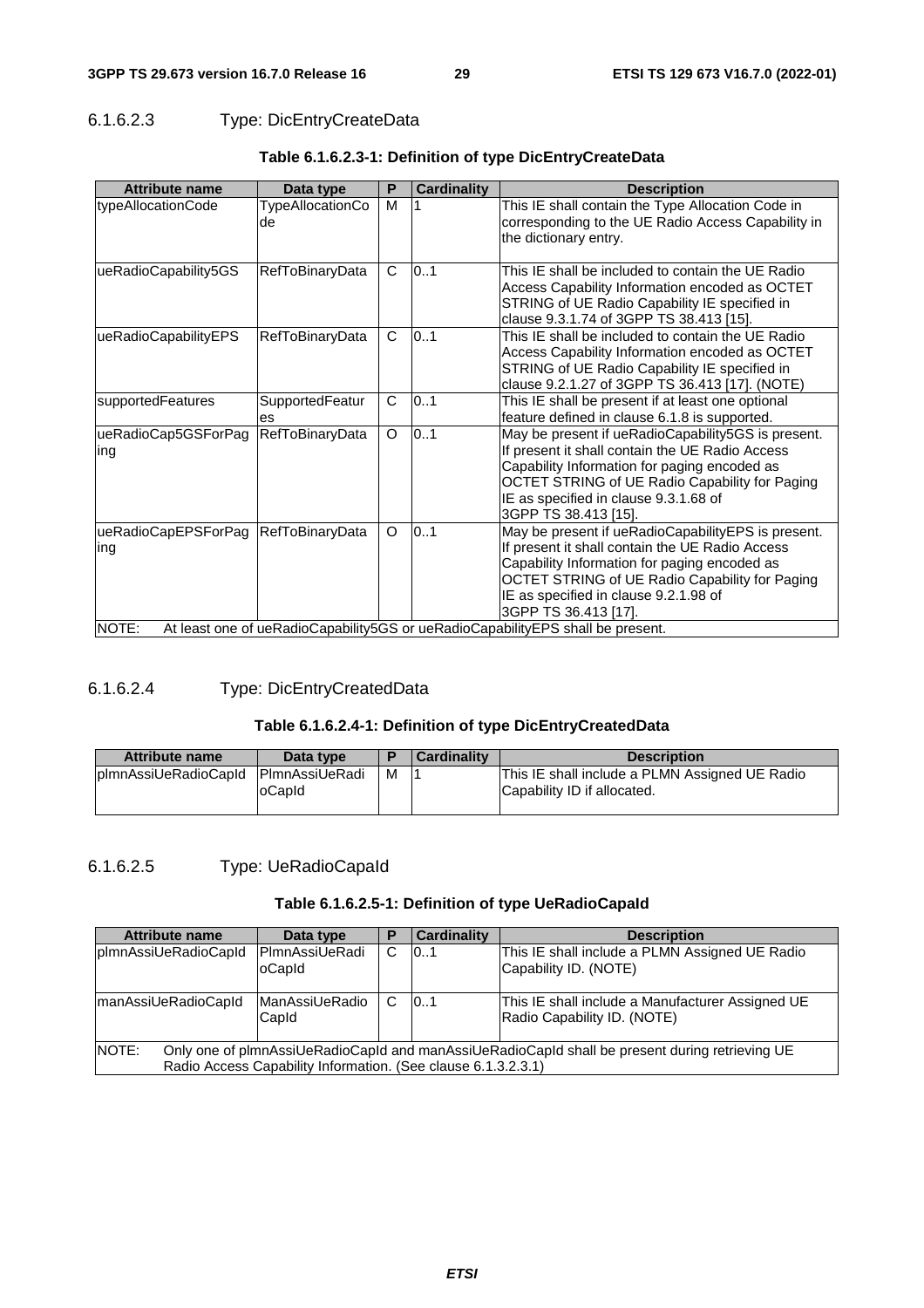### 6.1.6.2.6 Type: CreateSubscription

| <b>Attribute name</b> | Data type           | Р  | <b>Cardinality</b> | <b>Description</b>                                   |
|-----------------------|---------------------|----|--------------------|------------------------------------------------------|
| Infld                 | <b>Nflnstanceld</b> | C. | 101                | This IE shall contain the NF Instance ID of the      |
|                       |                     |    |                    | service consumer, e.g. an AMF, if it is available.   |
| lucmfNotificationUri  | Uri                 | м  |                    | This IE shall contain the callback URI on which the  |
|                       |                     |    |                    | subscribed events shall be notified.                 |
| suggestedExpires      | <b>DateTime</b>     | ∩  | 0.1                | If present, indicates the point in time at which the |
|                       |                     |    |                    | subscription expires, which is suggested by the      |
|                       |                     |    |                    | service consumer.                                    |
| supportedFeatures     | SupportedFeatur     | C. | 101                | This IE shall be present if at least one optional    |
|                       | es                  |    |                    | feature defined in clause 6.1.8 is supported.        |

#### **Table 6.1.6.2.6-1: Definition of type CreateSubscription**

### 6.1.6.2.7 Type: CreatedSubscription

#### **Table 6.1.6.2.7-1: Definition of type CreatedSubscription**

| <b>Attribute name</b> | Data type       | D | <b>Cardinality</b> | <b>Description</b>                                                                                                           |
|-----------------------|-----------------|---|--------------------|------------------------------------------------------------------------------------------------------------------------------|
| dicEntryId            | DicEntryId      | M |                    | This IE shall contain the highest DicEntryld has been                                                                        |
|                       |                 |   |                    | lallocated in the UCMF.                                                                                                      |
| confirmedExpires      | <b>DateTime</b> | O | 101                | If present, indicates the point in time at which the<br>subscription expires, which is confirmed by the<br>service producer. |
| supportedFeatures     | SupportedFeatur | C | 101                | This IE shall be present if at least one optional                                                                            |
|                       | es              |   |                    | feature defined in clause 6.1.8 is supported.                                                                                |

### 6.2.6.2.8 Type: UcmfNotification

#### **Table 6.2.6.2.8-1: Definition of type UcmfNotification**

| <b>Attribute name</b> | Data type                      | P       | <b>Cardinality</b> | <b>Description</b>                                                                                                                                                                                                                                                                                                       |
|-----------------------|--------------------------------|---------|--------------------|--------------------------------------------------------------------------------------------------------------------------------------------------------------------------------------------------------------------------------------------------------------------------------------------------------------------------|
| dicEntryId            | DicEntryId                     | м       |                    | This IE shall contain the highest DicEntryld has been<br>allocated in the UCMF.                                                                                                                                                                                                                                          |
| eventType             | EventType                      | м       |                    | This IE shall contain the different events type<br>included in the notification.                                                                                                                                                                                                                                         |
| manAssOpRequestlist   | <b>ManAssOpReque</b><br>stlist | C.      | 101                | This IE shall be present to contain the Manufacturer<br>Assigned operation requested list which includes a<br>list of PLMN Assigned UE Radio Capability IDs or a<br>list of TACs if the event type indicates the deletion of<br>one or more PLMN Assigned UE Radio Capability<br>IDs as specified in 3GPP TS 23.501 [2]. |
| versionId             | Uinteger                       | $\circ$ | 0.1                | Uinteger with the range between 0 and 255.<br>This IE may be present if event Type indicates to<br>notify a new version id of PLMN Assigned UE Radio<br>Capability Id(s).                                                                                                                                                |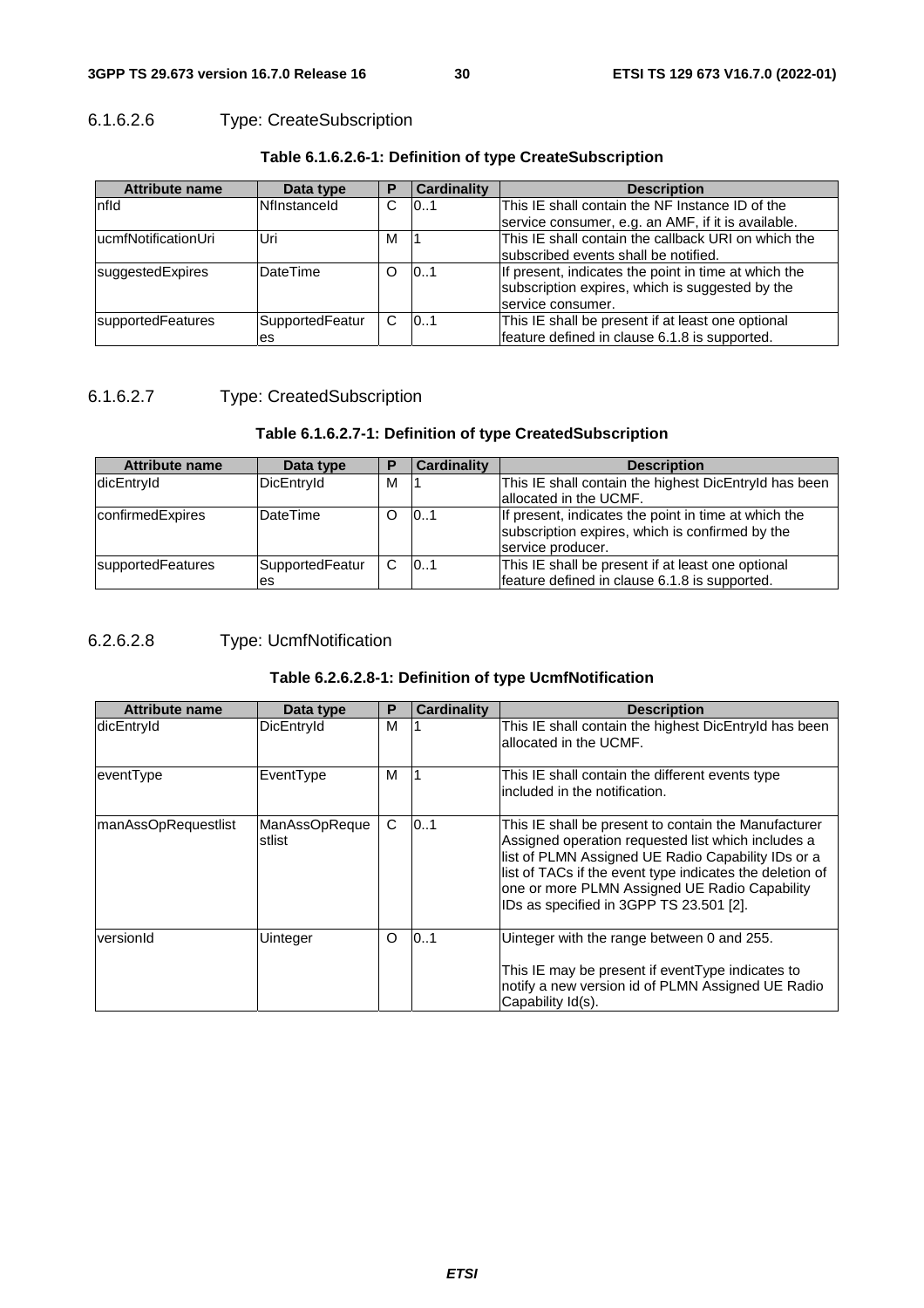#### 6.2.6.2.9 Type: ManAssOpRequestlist

| <b>Attribute name</b> | Data type                         | Р | <b>Cardinality</b> | <b>Description</b>                                                                                                                               |
|-----------------------|-----------------------------------|---|--------------------|--------------------------------------------------------------------------------------------------------------------------------------------------|
| plmnAssiUeRadioCapId  | array(PlmnAssiU<br>eRadioCapId)   | C | 10N                | This IE shall contain one or more PLMN Assigned<br>UE Radio Capability IDs to be deleted. (NOTE)                                                 |
|                       |                                   |   |                    | The UCMF shall always provide a complete list of<br>PLMN Assigned UE Radio Capability IDs to enable<br>the AMF to overwrite the existing list.   |
| typeAllocationCode    | array<br>(TypeAllocationC<br>ode) | C | 0.N                | This IE shall contain one or more Type Allocation<br>Code in corresponding to the PLMN Assigned UE<br>Radio Capability IDs to be deleted. (NOTE) |
|                       |                                   |   |                    | The UCMF shall always provide a complete list of<br>Type Allocation Codes to enable the AMF to<br>overwrite the existing list.                   |
| NOTE:                 |                                   |   |                    | Either plmnAssiUeRadioCapId or typeAllocationCode shall be present, not for both.                                                                |

#### **Table 6.2.6.2.9-1: Definition of type DelPlmnAssiUeRadioCapIdData**

#### 6.1.6.3 Simple data types and enumerations

#### 6.1.6.3.1 Introduction

This clause defines simple data types and enumerations that can be referenced from data structures defined in the previous clauses.

#### 6.1.6.3.2 Simple data types

The simple data types defined in table 6.1.6.3.2-1 shall be supported.

#### **Table 6.1.6.3.2-1: Simple data types**

| <b>Type Name</b> | <b>Definition</b><br><b>Type</b> | Description                                | <b>Applicability</b> |
|------------------|----------------------------------|--------------------------------------------|----------------------|
| DicEntryId       | Integer                          | 1-4294967295.<br>with<br>range<br>iinteaer |                      |

#### 6.1.6.3.3 Enumeration: EventType

The enumeration EventType represents different type of events included in a notification from the UCMF. It shall comply with the provisions defined in table 6.1.5.3.3-1.

#### **Table 6.1.6.3.3-1: Enumeration EventType**

| <b>Enumeration value</b>              | <b>Description</b>                                                     | <b>Applicability</b> |
|---------------------------------------|------------------------------------------------------------------------|----------------------|
| "CREATION OF DICTIONARY ENTRY"        | New dictionary entries are created in the<br>UCMF.                     |                      |
| "DELETION OF PLMN ASSIGNED IDS"       | One or more PLMN-assigned UE Radio<br>Capability IDs are deleted.      |                      |
| "NEW_VERSION_ID_OF_PLMN_ASSIGNED_IDs" | Notify a new version id of PLMN Assigned<br>UE Radio Capability Id(s). |                      |

#### 6.1.6.3.4 Enumeration: RacFormat

The enumeration RacFormat represents the encoding type of the UE's Radio Access Capability Information.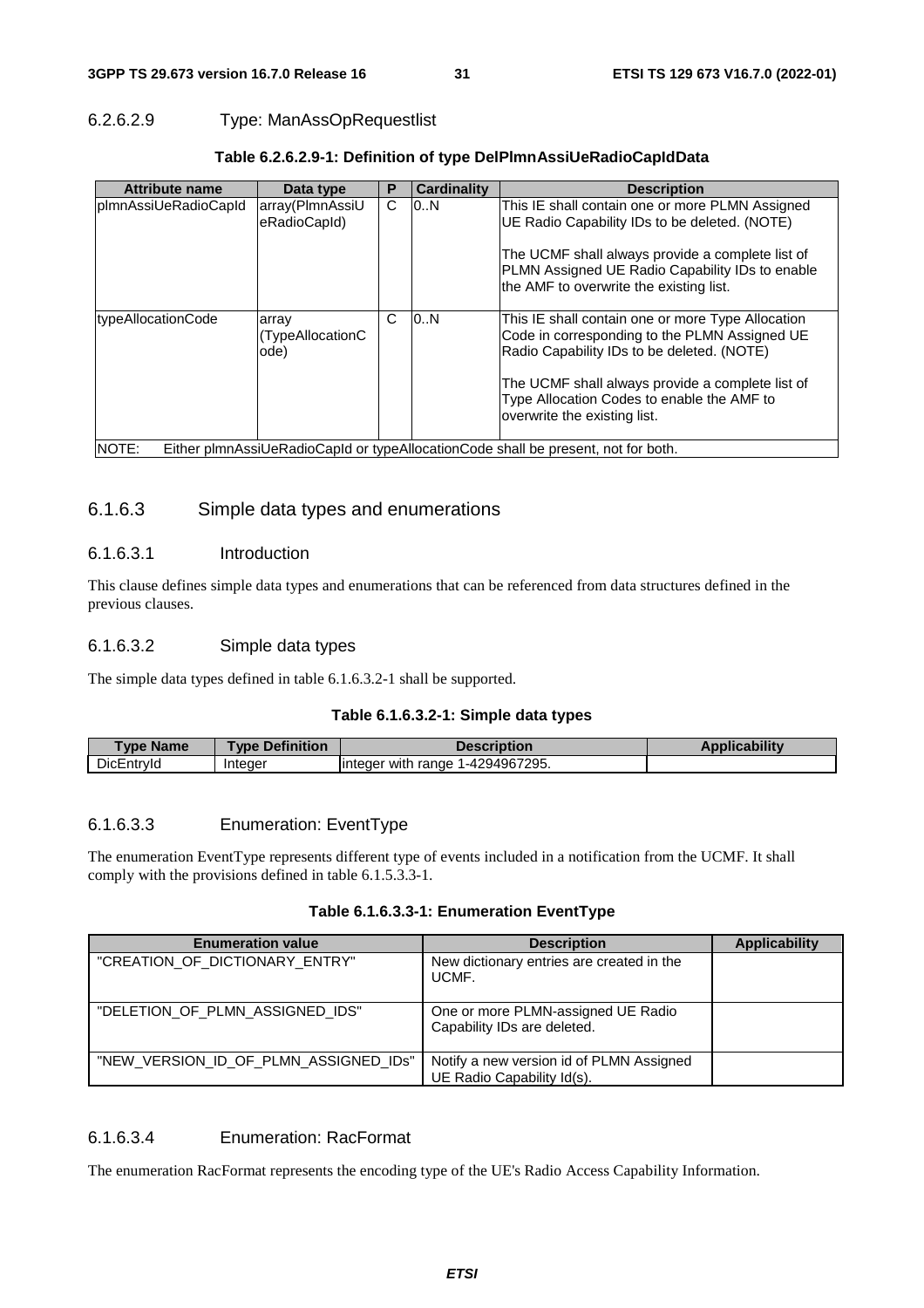| <b>Enumeration value</b> | <b>Description</b>                                                                                                                                                                   | <b>Applicability</b> |
|--------------------------|--------------------------------------------------------------------------------------------------------------------------------------------------------------------------------------|----------------------|
| "5GS"                    | This value indicates UE Radio Access Capability<br>Information shall be encoded as OCTET STRING of<br>UE Radio Capability IE specified in clause 9.3.1.74 of<br>3GPP TS 38.413 [15]. |                      |
| "FPS"                    | This value indicates UE Radio Access Capability<br>Information shall be encoded as OCTET STRING of<br>UE Radio Capability IE specified in clause 9.2.1.27 of<br>3GPP TS 36.413 [17]. |                      |

#### **Table 6.1.6.3.4-1: Enumeration racFormat**

#### 6.1.6.4 Data types describing alternative data types or combinations of data types

None.

#### 6.1.6.5 Binary data

#### 6.1.6.5.1 Introduction

This clause defines the binary data that shall be supported in a binary body part in an HTTP multipart message (see clauses 6.1.2.2.2 and 6.1.2.4).

#### 6.1.6.5.2 UE Radio Capability Information

UeRadioCapability5GS shall be encoded with the OCTET STRING of UE Radio Capability IE (i.e. excluding the IEI, Criticality and octet string length indicator, see also Annex B of 3GPP TS 29.274 [16]) as specified in clause 9.3.1.74 of 3GPP TS 38.413 [15], using the vnd.3gpp.ngap content-type.

UeRadioCapabilityEPS shall be encoded with the OCTET STRING of UE Radio Capability IE (i.e. excluding the IEI, Criticality and octet string length indicator, see also Annex B of 3GPP TS 29.274 [16]) as specified in clause 9.2.1.27 of 3GPP TS 36.413 [17], using the vnd.3gpp.s1ap content-type.

ueRadioCap5GSForPaging shall be encoded as OCTET STRING of UE Radio Capability for Paging IE as specified in clause 9.3.1.68 of 3GPP TS 38.413 [15].

ueRadioCapEPSForPaging shall be encoded as OCTET STRING of UE Radio Capability for Paging IE as specified in clause 9.2.1.98 of 3GPP TS 36.413 [17].

## 6.1.7 Error Handling

#### 6.1.7.1 General

For the Nucmf\_UECapabilityManagement API, HTTP error responses shall be supported as specified in clause 4.8 of 3GPP TS 29.501 [5]. Protocol errors and application errors specified in table 5.2.7.2-1 of 3GPP TS 29.500 [4] shall be supported for an HTTP method if the corresponding HTTP status codes are specified as mandatory for that HTTP method in table 5.2.7.1-1 of 3GPP TS 29.500 [4].

In addition, the requirements in the following clauses are applicable for the Nucmf\_UECapabilityManagement API.

#### 6.1.7.2 Protocol Errors

No specific procedures for the Nucmf\_UECapabilityManagement service are specified.

#### 6.1.7.3 Application Errors

The application errors defined for the Nucmf\_UECapabilityManagement service are listed in Table 6.1.7.3-1.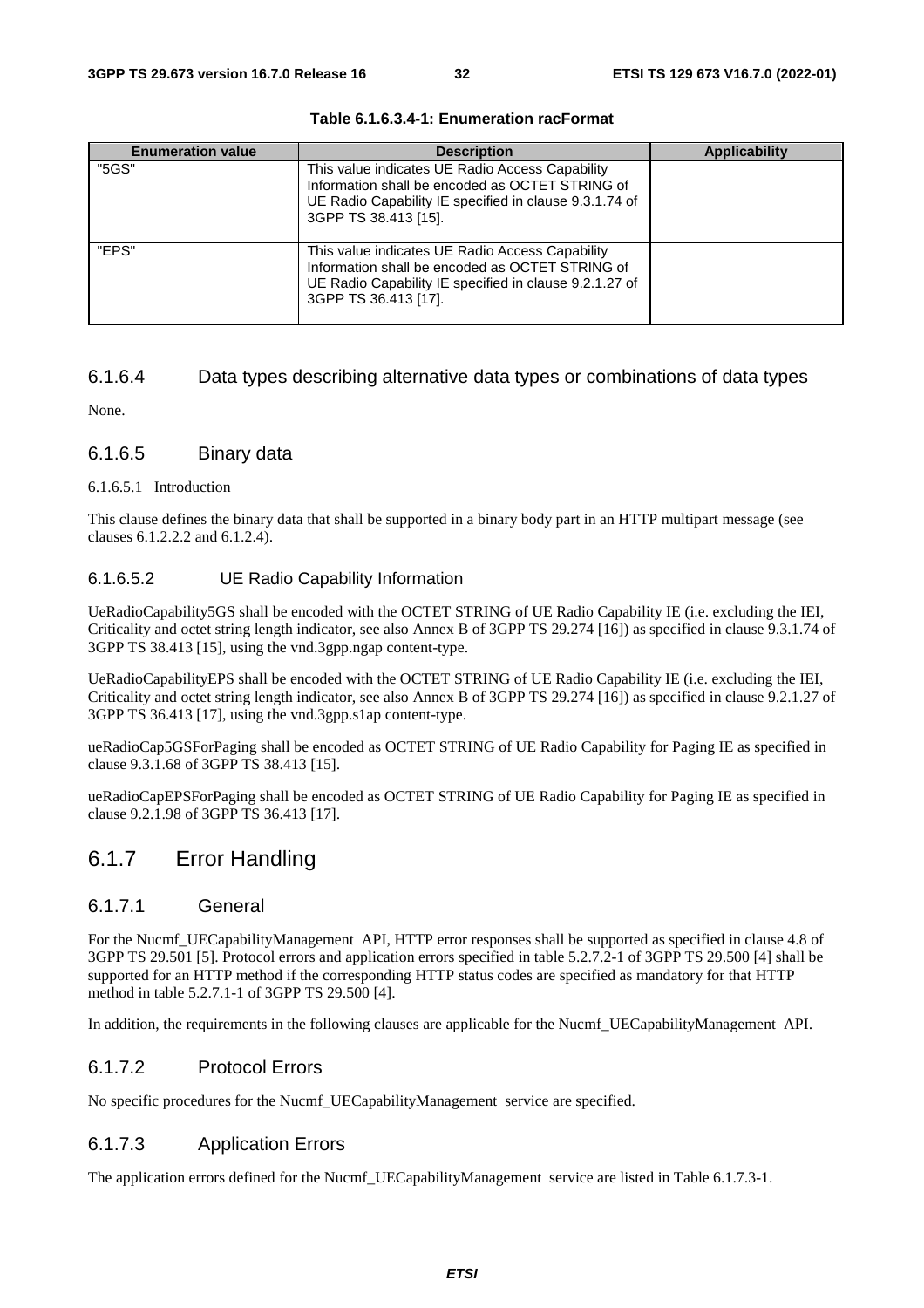| <b>Application Error</b>           | <b>HTTP status</b><br>code | <b>Description</b>                                                                    |
|------------------------------------|----------------------------|---------------------------------------------------------------------------------------|
| INO DICTIONARY ENTRY FOUND         | 404                        | There is no dictionary entry matching the UE Radio<br>Capability ID in query.         |
| OUT DATED VERSION ID IN RAC ID 404 |                            | The version id in the requested PLMN Assigned UE<br>Radio Capability Id is out-dated. |

**Table 6.1.7.3-1: Application errors** 

## 6.1.8 Feature negotiation

The optional features in table 6.1.8-1 are defined for the Nucmf\_UECapabilityManagement API. They shall be negotiated using the extensibility mechanism defined in clause 6.6 of 3GPP TS 29.500 [4].

| <b>Feature</b><br>number | <b>Feature Name</b> | M/O | <b>Description</b>                                                                                                                                                                                                                                                                                                          |
|--------------------------|---------------------|-----|-----------------------------------------------------------------------------------------------------------------------------------------------------------------------------------------------------------------------------------------------------------------------------------------------------------------------------|
|                          | ES3XX               | м   | Extended Support of HTTP 307/308 redirection                                                                                                                                                                                                                                                                                |
|                          |                     |     | An NF Service Consumer (e.g. AMF) that supports this feature shall<br>support handling of HTTP 307/308 redirection for any service operation<br>of the UECapabilityManagement service. An NF Service Consumer<br>that does not support this feature does only support HTTP redirection<br>as specified for 3GPP Release 15. |

## 6.1.9 Security

As indicated in 3GPP TS 33.501 [8] and 3GPP TS 29.500 [4], the access to the Nucmf\_UECapabilityManagement API may be authorized by means of the OAuth2 protocol (see IETF RFC 6749 [9]), based on local configuration, using the "Client Credentials" authorization grant, where the NRF (see 3GPP TS 29.510 [10]) plays the role of the authorization server.

If OAuth2 is used, an NF Service Consumer, prior to consuming services offered by the Nucmf\_UECapabilityManagement API, shall obtain a "token" from the authorization server, by invoking the Access Token Request service, as described in 3GPP TS 29.510 [10], clause 5.4.2.2.

NOTE: When multiple NRFs are deployed in a network, the NRF used as authorization server is the same NRF that the NF Service Consumer used for discovering the Nucmf\_UECapabilityManagement service.

The Nucmf UECapabilityManagement API defines a single scope "nucmf uecapabilitymanagement" for the entire service, and it does not define any additional scopes at resource or operation level.

### 6.1.10 HTTP redirection

An HTTP request may be redirected to a different UCMF service instance, within the same UCMF or a different UCMF of an UCMF set, e.g. when an UCMF service instance is part of an UCMF (service) set or when using indirect communications (see 3GPP TS 29.500 [4]). See also the ES3XX feature in clause 6.1.8.

An SCP that reselects a different UCMF producer instance will return the NF Instance ID of the new UCMF producer instance in the 3gpp-Sbi-Producer-Id header, as specified in clause 6.10.3.4 of 3GPP TS 29.500 [4].

If an UCMF within an UCMF set redirects a service request to a different UCMF of the set using an 307 Temporary Redirect or 308 Permanent Redirect status code, the identity of the new UCMF towards which the service request is redirected shall be indicated in the 3gpp-Sbi-Target-Nf-Id header of the 307 Temporary Redirect or 308 Permanent Redirect response as specified in clause 6.10.9.1 of 3GPP TS 29.500 [4].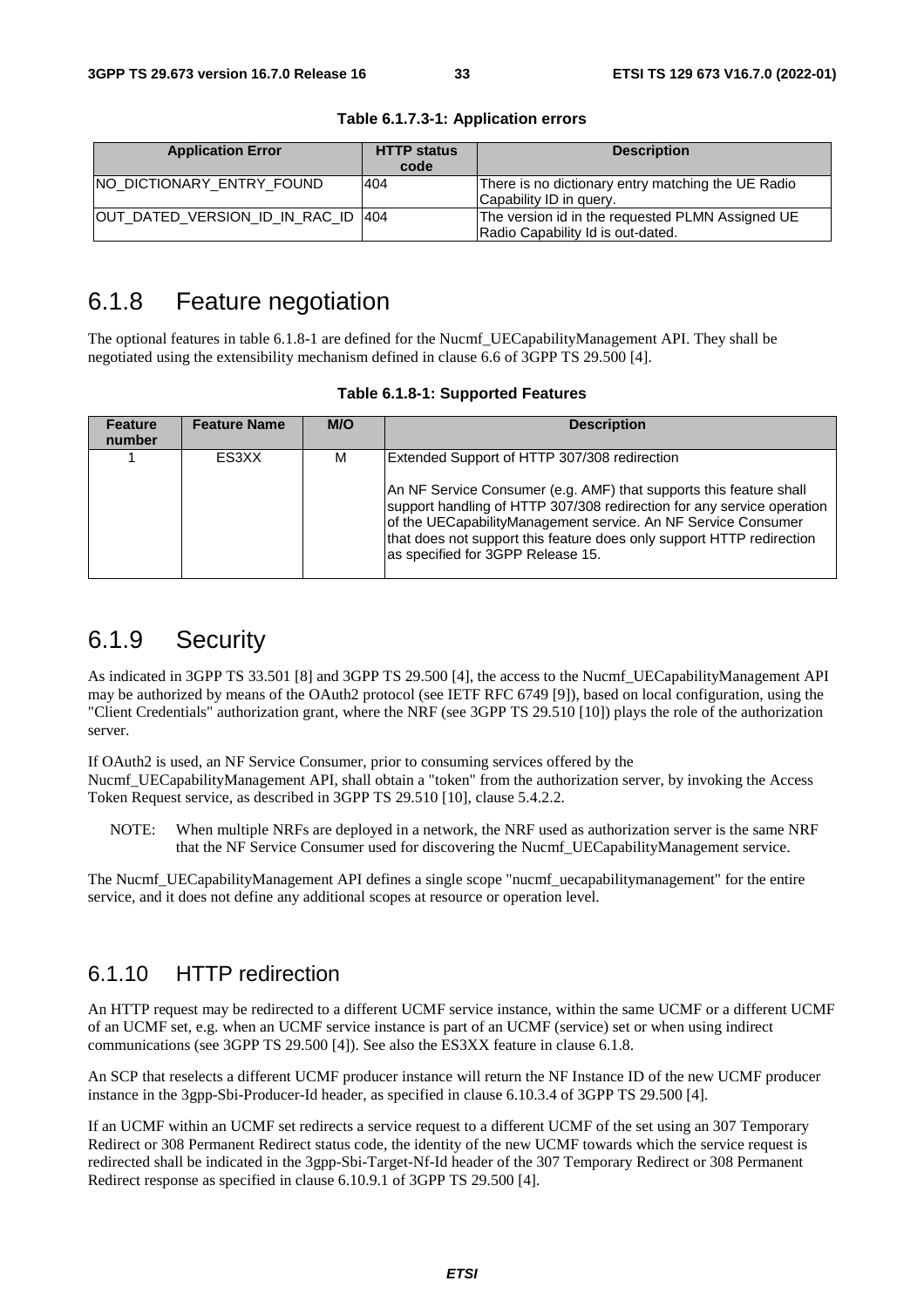## Annex A (normative): OpenAPI specification

## A.1 General

This Annex specifies the formal definition of the API(s) defined in the present specification. It consists of OpenAPI 3.0.0 specifications in YAML format.

This Annex takes precedence when being discrepant to other parts of the specification with respect to the encoding of information elements and methods within the API(s).

NOTE : The semantics and procedures, as well as conditions, e.g. for the applicability and allowed combinations of attributes or values, not expressed in the OpenAPI definitions but defined in other parts of the specification also apply.

Informative copies of the OpenAPI specification files contained in this 3GPP Technical Specification are available on a Git-based repository, that uses the GitLab software version control system (see 3GPP TS 29.501 [5] clause 5.3.1 and 3GPP TR 21.900 [7] clause 5B).

## A.2 Nucmf\_UECapabilityManagement API

```
openapi: 3.0.0 
info: 
   title: Nucmf_UECapabilityManagement 
   version: 1.0.6 
   description: | 
     Nucmf_UECapabilityManagement Service. 
     © 2021, 3GPP Organizational Partners (ARIB, ATIS, CCSA, ETSI, TSDSI, TTA, TTC). 
    All rights reserved.
externalDocs: 
   description: 3GPP TS 29.673 V16.7.0; 5G System; UE Radio Capability Management Services 
   url: http://www.3gpp.org/ftp/Specs/archive/29_series/29.673/ 
servers: 
   - url: '{apiRoot}/nucmf-uecm/v1' 
     variables: 
       apiRoot: 
         default: https://example.com 
         description: apiRoot as defined in clause 4.4 of 3GPP TS 29.501 
security: 
   - {} 
   - oAuth2ClientCredentials: 
     - nucmf-uecm 
paths: 
   /dic-entries: 
     get: 
       summary: retrieve a dictionary entry matching query parameters 
       operationId: RetrieveDictionaryEntry 
       tags: 
          - Dictionary Entry (Store) 
       parameters: 
          - name: ue-radio-capa-id 
           in: query 
           required: true 
           description: UE Radio Capability ID, either PLMN Assigned or Manufacturer Assigned 
           schema: 
             $ref: '#/components/schemas/UeRadioCapaId' 
          - name: rac-format 
            in: query 
           description: Encoding format of RAC Info 
           schema: 
              $ref: '#/components/schemas/RacFormat'
```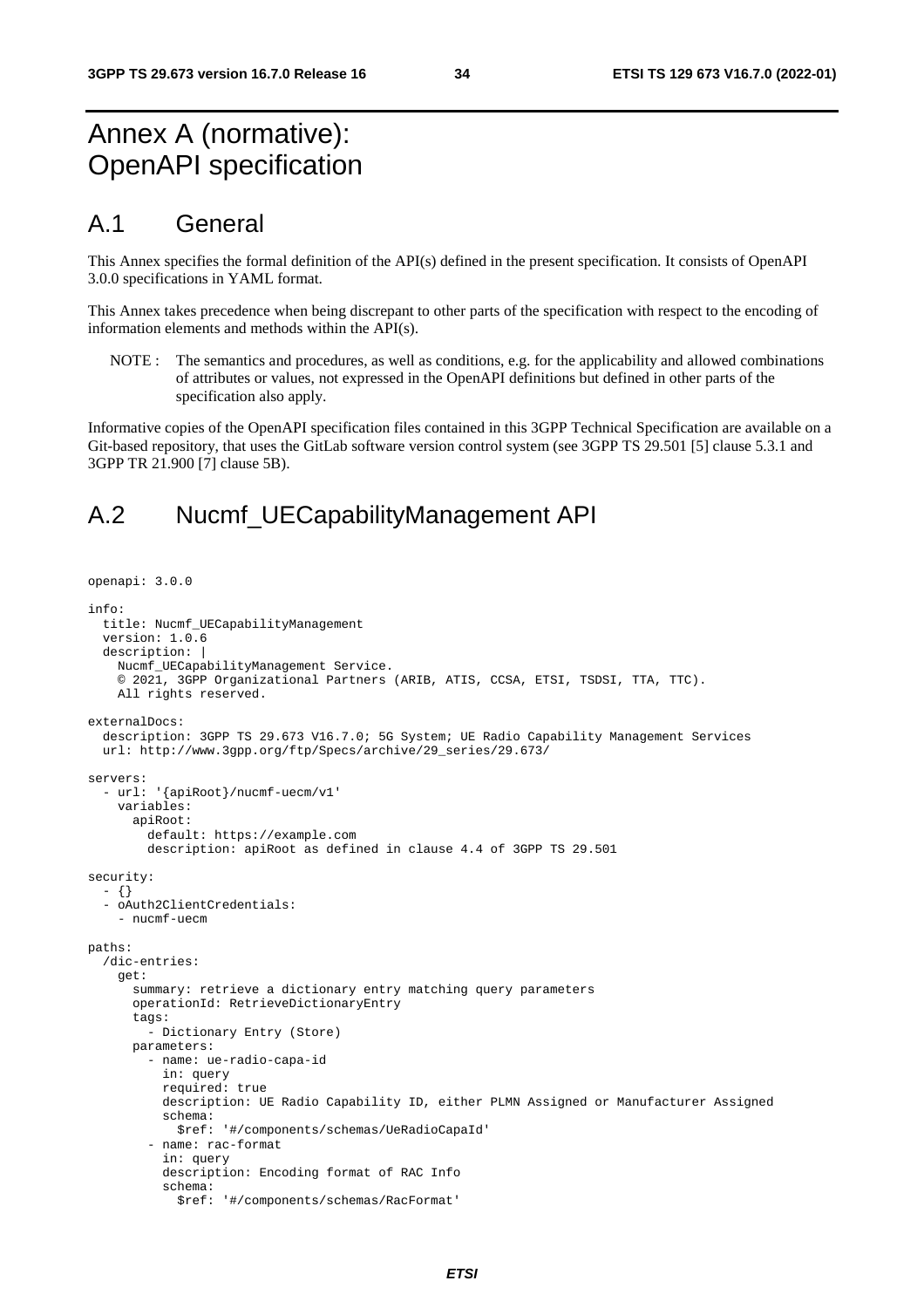```
 - name: supported-features 
     in: query 
     description: supported features of the NF consumer 
     schema: 
       $ref: 'TS29571_CommonData.yaml#/components/schemas/SupportedFeatures' 
 responses: 
   '200': 
    description: Expected response to a valid request
     content: 
       multipart/related: # message with binary body part(s) 
         schema: 
            type: object 
            properties: # Request parts 
             jsonData: 
               $ref: '#/components/schemas/DicEntryData' 
             binaryDataUeRadioCapability5GS: 
                type: string 
                format: binary 
             binaryDataUeRadioCapabilityEPS: 
                type: string 
                format: binary 
             binaryDataUeRadioCap5GSForPaging: 
                type: string 
                format: binary 
             binaryDataUeRadioCapEPSForPaging: 
                type: string 
                format: binary 
         encoding: 
            jsonData: 
              contentType: application/json 
           binaryDataUeRadioCapability5GS: 
             contentType: application/vnd.3gpp.ngap 
             headers: 
               Content-Id: 
                  schema: 
                    type: string 
            binaryDataUeRadioCapabilityEPS: 
              contentType: application/vnd.3gpp.s1ap 
             headers: 
               Content-Id: 
                  schema: 
                   type: string 
            binaryDataUeRadioCap5GSForPaging: 
              contentType: application/vnd.3gpp.ngap 
             headers: 
               Content-Id: 
                  schema: 
                    type: string 
            binaryDataUeRadioCapEPSForPaging: 
              contentType: application/vnd.3gpp.s1ap 
             headers: 
               Content-Id: 
                  schema: 
                    type: string 
   '307': 
     $ref: 'TS29571_CommonData.yaml#/components/responses/307' 
   '308': 
     $ref: 'TS29571_CommonData.yaml#/components/responses/308' 
   '400': 
     $ref: 'TS29571_CommonData.yaml#/components/responses/400' 
   '401': 
     $ref: 'TS29571_CommonData.yaml#/components/responses/401' 
   '403': 
     $ref: 'TS29571_CommonData.yaml#/components/responses/403' 
   '404': 
     $ref: 'TS29571_CommonData.yaml#/components/responses/404' 
   '406': 
     $ref: 'TS29571_CommonData.yaml#/components/responses/406' 
   '411': 
     $ref: 'TS29571_CommonData.yaml#/components/responses/411' 
   '413': 
     $ref: 'TS29571_CommonData.yaml#/components/responses/413' 
   '415': 
     $ref: 'TS29571_CommonData.yaml#/components/responses/415' 
   '429': 
     $ref: 'TS29571_CommonData.yaml#/components/responses/429' 
   '500': 
     $ref: 'TS29571_CommonData.yaml#/components/responses/500'
```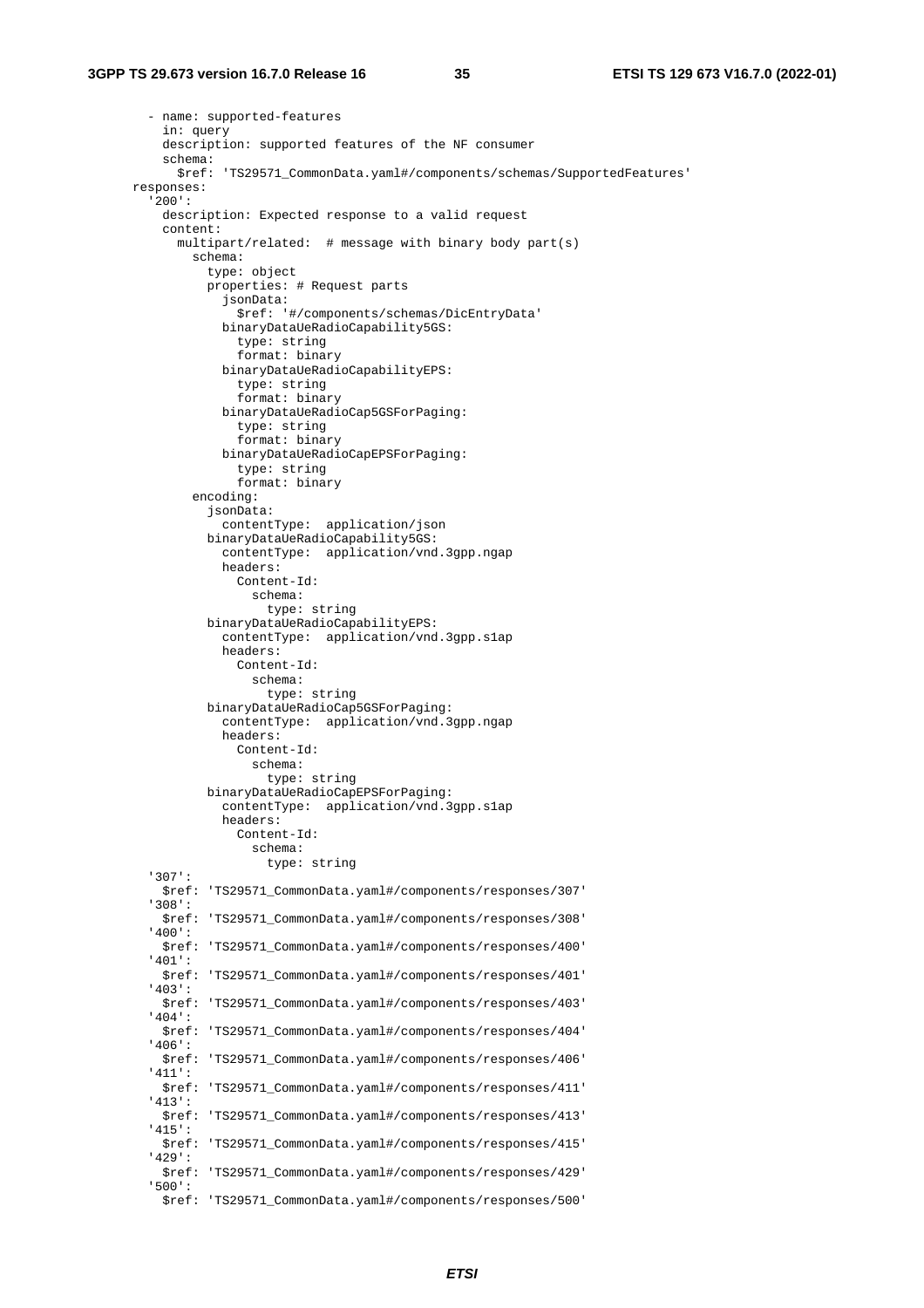#### **3GPP TS 29.673 version 16.7.0 Release 16 36 ETSI TS 129 673 V16.7.0 (2022-01)**

 '501': \$ref: 'TS29571\_CommonData.yaml#/components/responses/501' '503': \$ref: 'TS29571\_CommonData.yaml#/components/responses/503' default: \$ref: 'TS29571\_CommonData.yaml#/components/responses/default' post: summary: Create a dictionary entry in the UCMF tags: - a dictionary entry (Document) operationId: CreateDictionaryEntry requestBody: content: multipart/related: # message with binary body part(s) schema: type: object properties: # Request parts jsonData: \$ref: '#/components/schemas/DicEntryCreateData' binaryDataUeRadioCapability5GS: type: string format: binary binaryDataUeRadioCapabilityEPS: type: string format: binary binaryDataUeRadioCap5GSForPaging: type: string format: binary binaryDataUeRadioCapEPSForPaging: type: string format: binary encoding: jsonData: contentType: application/json binaryDataUeRadioCapability5GS: contentType: application/vnd.3gpp.ngap headers: Content-Id: schema: type: string binaryDataUeRadioCapabilityEPS: contentType: application/vnd.3gpp.s1ap headers: Content-Id: schema: type: string binaryDataUeRadioCap5GSForPaging: contentType: application/vnd.3gpp.ngap headers: Content-Id: schema: type: string binaryDataUeRadioCapEPSForPaging: contentType: application/vnd.3gpp.s1ap headers: Content-Id: schema: type: string responses: '201': description: Dictionary Created headers: Location: description: 'Contains the URI of the newly created resource, according to the structure: {apiRoot}/nucmf-uecm/<apiVersion>/dic-entries/{dicEntryId}' required: true schema: type: string content: application/json: schema: \$ref: '#/components/schemas/DicEntryCreatedData' '307': \$ref: 'TS29571\_CommonData.yaml#/components/responses/307' '308': \$ref: 'TS29571\_CommonData.yaml#/components/responses/308' '400':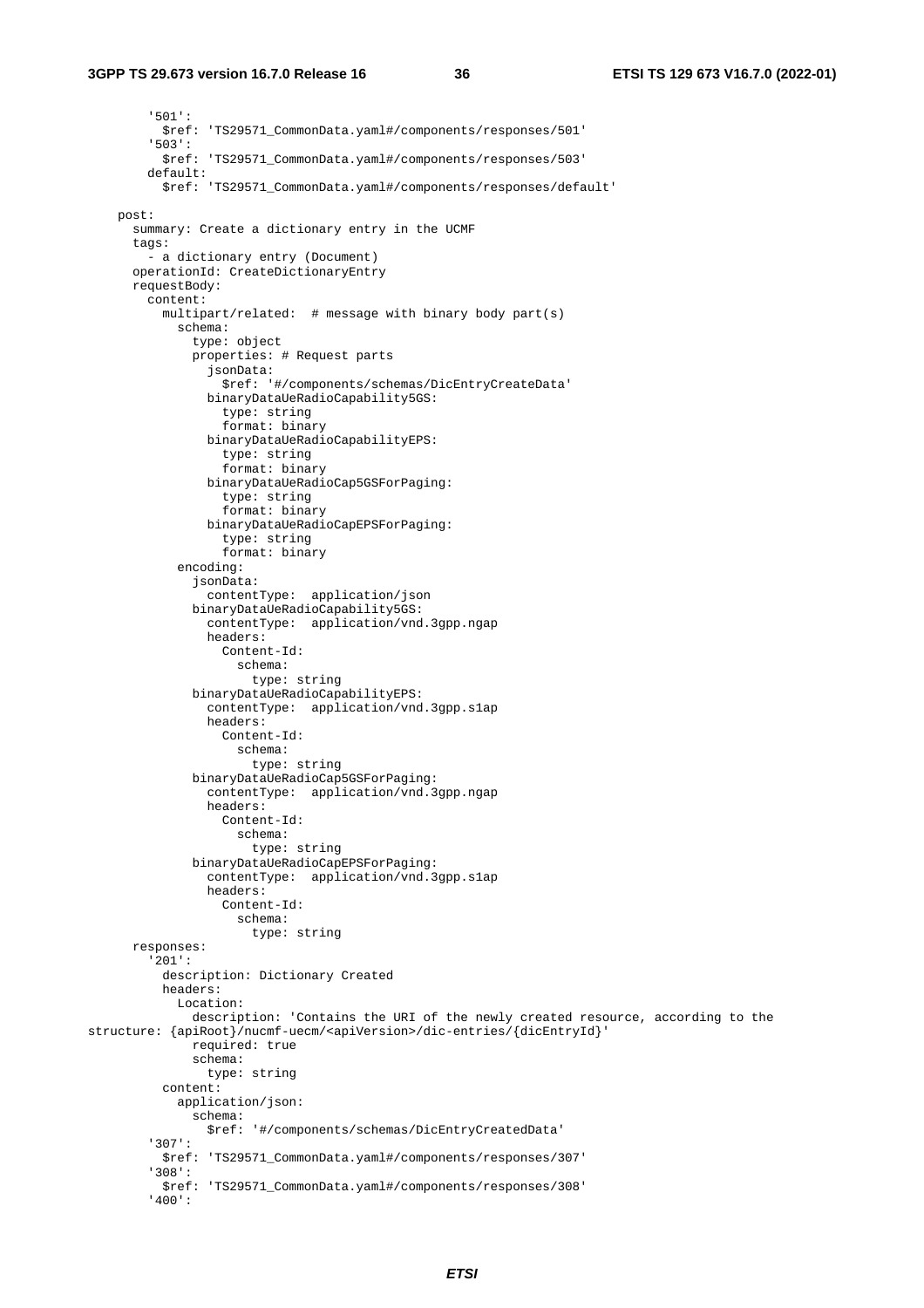\$ref: 'TS29571\_CommonData.yaml#/components/responses/400' '403': \$ref: 'TS29571\_CommonData.yaml#/components/responses/403' '411': \$ref: 'TS29571\_CommonData.yaml#/components/responses/411' '413': \$ref: 'TS29571\_CommonData.yaml#/components/responses/413' '415': \$ref: 'TS29571\_CommonData.yaml#/components/responses/415' '429': \$ref: 'TS29571\_CommonData.yaml#/components/responses/429' '500': \$ref: 'TS29571\_CommonData.yaml#/components/responses/500' '501': \$ref: 'TS29571\_CommonData.yaml#/components/responses/501' '503': \$ref: 'TS29571\_CommonData.yaml#/components/responses/503' default: \$ref: 'TS29571\_CommonData.yaml#/components/responses/default' /dic-entries/{dicEntryId}: get: summary: Get an individual dictionary entry via dicEntryId operationId: GetDicEntry tags: - dic Entry Id (Document) parameters: - name: dicEntryId in: path description: the ID of a dictionary entry in the UCMF required: true schema: \$ref: '#/components/schemas/DicEntryId' - name: rac-format in: query description: Encoding format of of RAC Info schema: \$ref: '#/components/schemas/RacFormat' - name: supported-features in: query description: supported features of the NF consumer schema: \$ref: 'TS29571\_CommonData.yaml#/components/schemas/SupportedFeatures' responses: '200': description: Expected response to a valid request content: multipart/related: # message with binary body part(s) schema: type: object properties: # Request parts jsonData: \$ref: '#/components/schemas/DicEntryData' binaryDataUeRadioCapability5GS: type: string format: binary binaryDataUeRadioCapabilityEPS: type: string format: binary binaryDataUeRadioCap5GSForPaging: type: string format: binary binaryDataUeRadioCapEPSForPaging: type: string format: binary encoding: jsonData: contentType: application/json binaryDataUeRadioCapability5GS: contentType: application/vnd.3gpp.ngap headers: Content-Id: schema: type: string binaryDataUeRadioCapabilityEPS: contentType: application/vnd.3gpp.s1ap headers: Content-Id: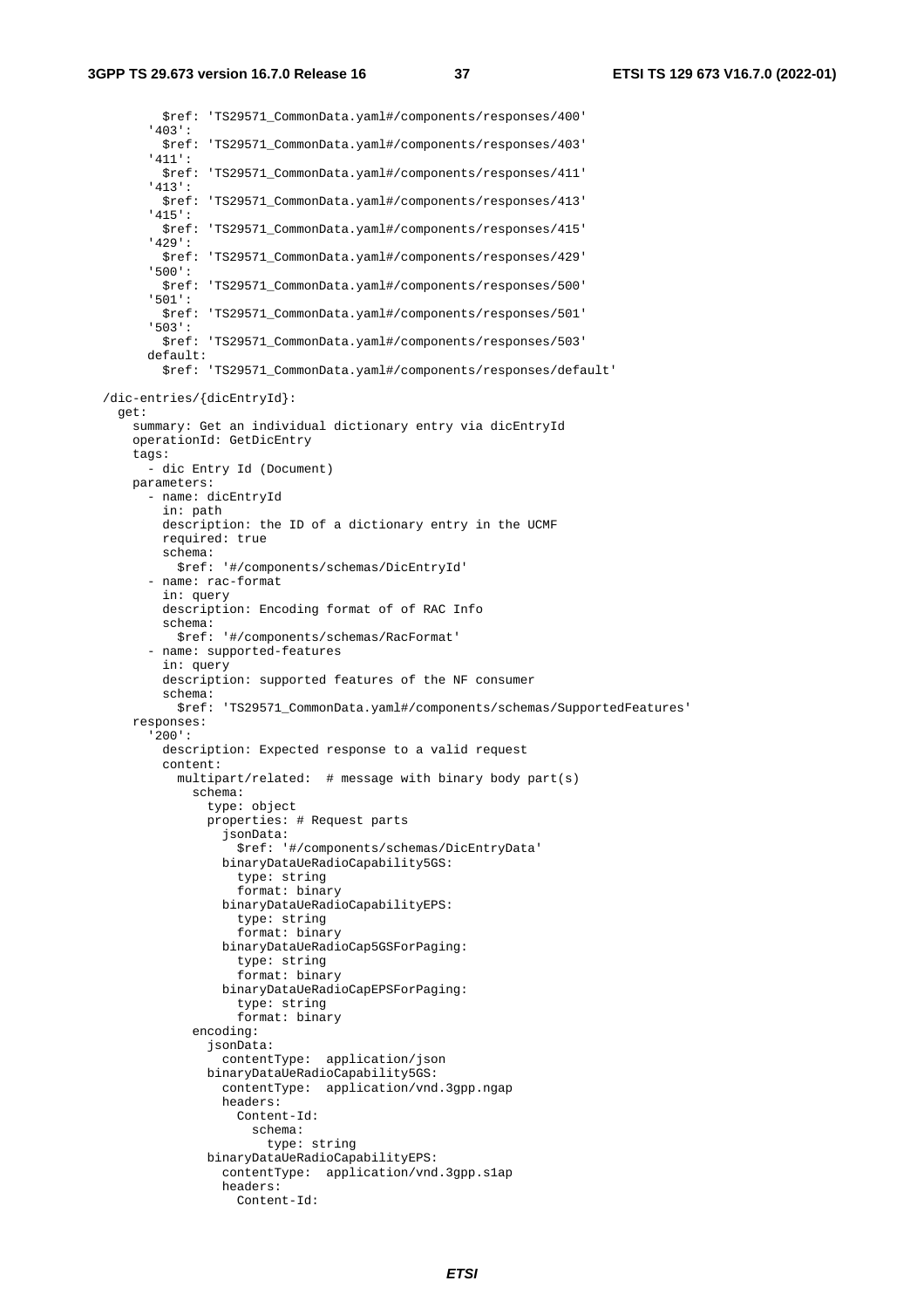schema:

```
 type: string 
                  binaryDataUeRadioCap5GSForPaging: 
                    contentType: application/vnd.3gpp.ngap 
                    headers: 
                      Content-Id: 
                        schema: 
                          type: string 
                  binaryDataUeRadioCapEPSForPaging: 
                    contentType: application/vnd.3gpp.s1ap 
                    headers: 
                      Content-Id: 
                        schema: 
                           type: string 
          '307': 
           $ref: 'TS29571_CommonData.yaml#/components/responses/307' 
          '308': 
           $ref: 'TS29571_CommonData.yaml#/components/responses/308' 
          '400': 
           $ref: 'TS29571_CommonData.yaml#/components/responses/400' 
          '401': 
           $ref: 'TS29571_CommonData.yaml#/components/responses/401' 
          '403': 
           $ref: 'TS29571_CommonData.yaml#/components/responses/403' 
          '404': 
           $ref: 'TS29571_CommonData.yaml#/components/responses/404' 
          '406': 
           $ref: 'TS29571_CommonData.yaml#/components/responses/406' 
          '411': 
           $ref: 'TS29571_CommonData.yaml#/components/responses/411' 
          '413': 
           $ref: 'TS29571_CommonData.yaml#/components/responses/413' 
          '415': 
           $ref: 'TS29571_CommonData.yaml#/components/responses/415' 
          '429': 
            $ref: 'TS29571_CommonData.yaml#/components/responses/429' 
          '500': 
           $ref: 'TS29571_CommonData.yaml#/components/responses/500' 
          '501': 
           $ref: 'TS29571_CommonData.yaml#/components/responses/501' 
          '503': 
           $ref: 'TS29571_CommonData.yaml#/components/responses/503' 
         default: 
           $ref: 'TS29571_CommonData.yaml#/components/responses/default' 
   /subscriptions: 
     post: 
       summary: Nucmf_UECapabilityManagement Subscribe service Operation 
       operationId: CreateIndividualSubcription 
       tags: 
         - Subscriptions (Collection) 
       requestBody: 
         required: true 
         content: 
           application/json: 
             schema: 
                $ref: '#/components/schemas/CreateSubscription' 
       responses: 
          '201': 
           description: Success 
           content: 
             application/json: 
                schema: 
                 $ref: '#/components/schemas/CreatedSubscription' 
           headers: 
              Location: 
               description: 'Contains the URI of the newly created resource, according to the 
structure: {apiRoot}/nucmf-uecm/<apiVersion>/subscriptions/{subscriptionId}' 
                required: true 
                schema: 
                 type: string 
          '307': 
           $ref: 'TS29571_CommonData.yaml#/components/responses/307' 
          '308': 
           $ref: 'TS29571_CommonData.yaml#/components/responses/308' 
          '400': 
           $ref: 'TS29571_CommonData.yaml#/components/responses/400'
```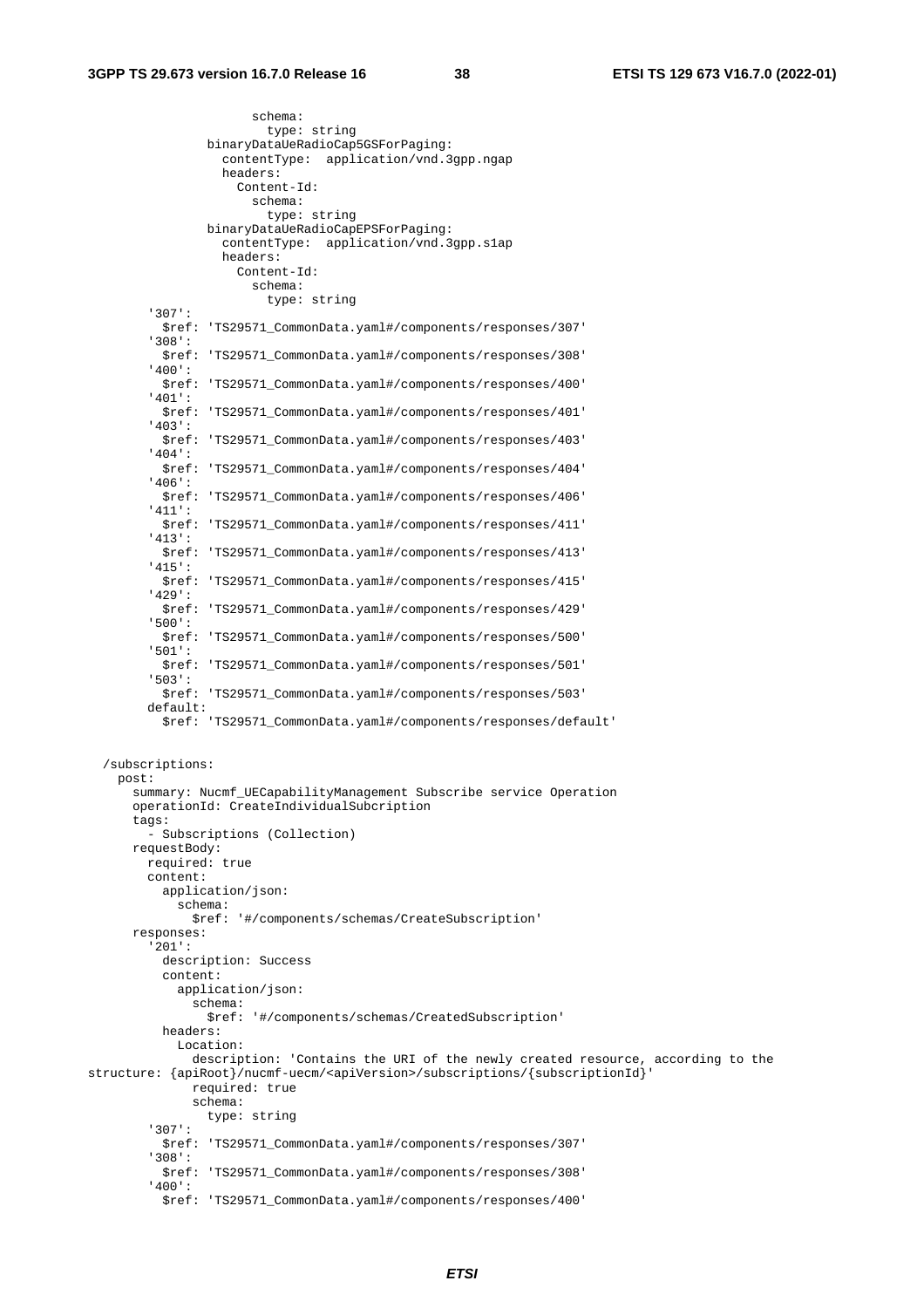'401': \$ref: 'TS29571\_CommonData.yaml#/components/responses/401' '403': \$ref: 'TS29571\_CommonData.yaml#/components/responses/403' '404': \$ref: 'TS29571\_CommonData.yaml#/components/responses/404' '411': \$ref: 'TS29571\_CommonData.yaml#/components/responses/411' '413': \$ref: 'TS29571\_CommonData.yaml#/components/responses/413' '415': \$ref: 'TS29571\_CommonData.yaml#/components/responses/415' '429': \$ref: 'TS29571\_CommonData.yaml#/components/responses/429' '500': \$ref: 'TS29571\_CommonData.yaml#/components/responses/500' '503': \$ref: 'TS29571\_CommonData.yaml#/components/responses/503' default: \$ref: 'TS29571\_CommonData.yaml#/components/responses/default' callbacks: myNotification: '{\$request.body#/ucmfNotificationUri}': post: requestBody: required: true content: application/json: schema: \$ref: '#/components/schemas/UcmfNotification' responses: '204': description: No Content, Notification was succesfull '307': \$ref: 'TS29571\_CommonData.yaml#/components/responses/307' '308': \$ref: 'TS29571\_CommonData.yaml#/components/responses/308' '400': \$ref: 'TS29571\_CommonData.yaml#/components/responses/400' '401': \$ref: 'TS29571\_CommonData.yaml#/components/responses/401' '403': \$ref: 'TS29571\_CommonData.yaml#/components/responses/403' '404': \$ref: 'TS29571\_CommonData.yaml#/components/responses/404' '411': \$ref: 'TS29571\_CommonData.yaml#/components/responses/411' '413': \$ref: 'TS29571\_CommonData.yaml#/components/responses/413' '415': \$ref: 'TS29571\_CommonData.yaml#/components/responses/415' '429': \$ref: 'TS29571\_CommonData.yaml#/components/responses/429' '500': \$ref: 'TS29571\_CommonData.yaml#/components/responses/500' '503': \$ref: 'TS29571\_CommonData.yaml#/components/responses/503' default: \$ref: 'TS29571\_CommonData.yaml#/components/responses/default' /subscriptions/{subscriptionId}: delete: summary: unsubscribe from notifications operationId: DeleteIndividualSubcription tags: - IndividualSubscription (Document) parameters: - name: subscriptionId in: path description: Event Subscription ID required: true schema: type: string responses: '204': description: No Content. Resource was succesfully deleted '307': \$ref: 'TS29571\_CommonData.yaml#/components/responses/307'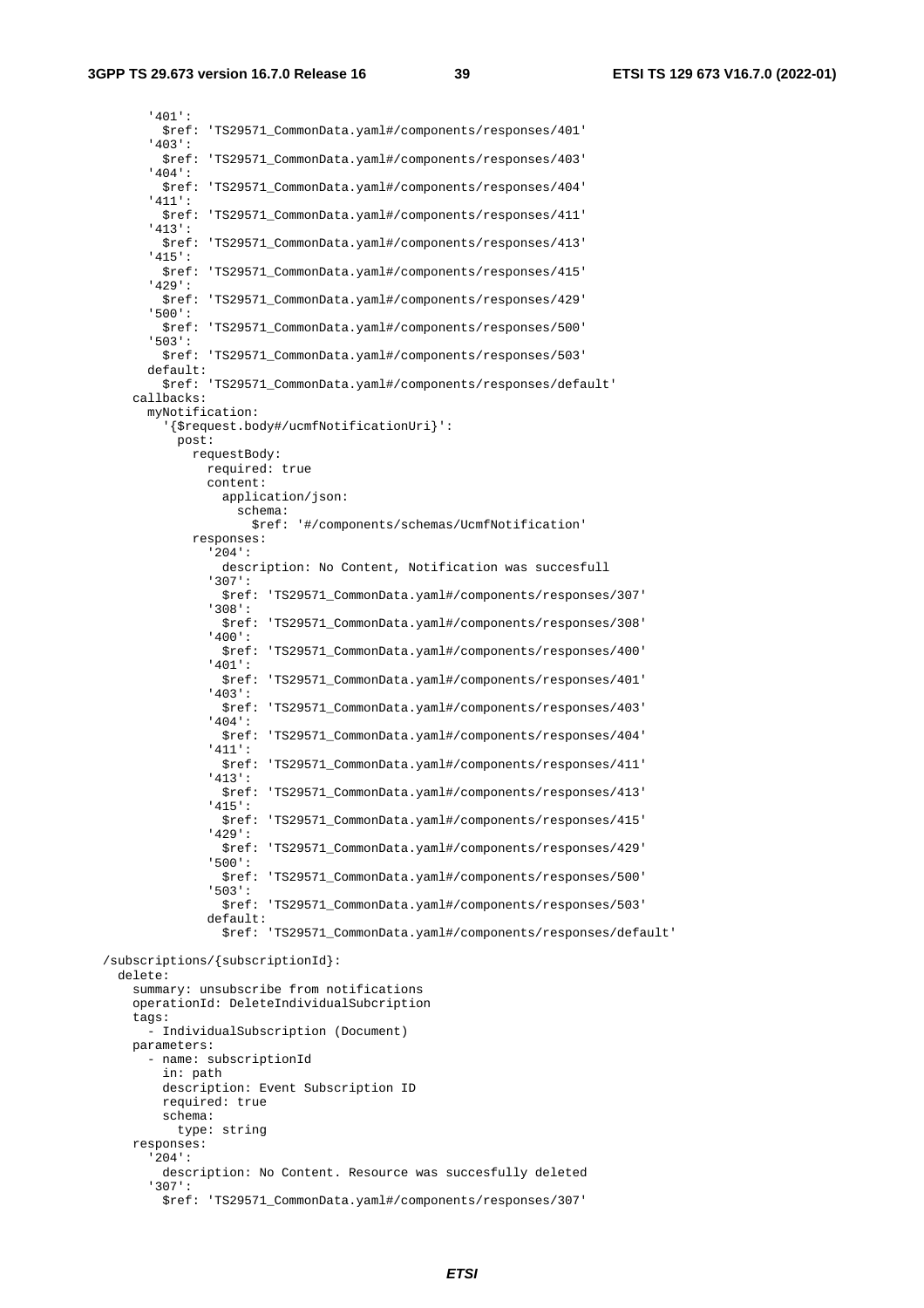'308': \$ref: 'TS29571\_CommonData.yaml#/components/responses/308' '400': \$ref: 'TS29571\_CommonData.yaml#/components/responses/400' '401': \$ref: 'TS29571\_CommonData.yaml#/components/responses/401' '403': \$ref: 'TS29571\_CommonData.yaml#/components/responses/403' '404': \$ref: 'TS29571\_CommonData.yaml#/components/responses/404' '429': \$ref: 'TS29571\_CommonData.yaml#/components/responses/429' '500': \$ref: 'TS29571\_CommonData.yaml#/components/responses/500' '503': \$ref: 'TS29571\_CommonData.yaml#/components/responses/503' default: \$ref: 'TS29571\_CommonData.yaml#/components/responses/default' components: securitySchemes: oAuth2ClientCredentials: type: oauth2 flows: clientCredentials: tokenUrl: '{nrfApiRoot}/oauth2/token' scopes: nucmf-uecm: Access to the Nucmf\_UECapabilityManagement API schemas: DicEntryData: type: object required: - typeAllocationCode properties: dicEntryId: \$ref: '#/components/schemas/DicEntryId' typeAllocationCode: \$ref: 'TS29571\_CommonData.yaml#/components/schemas/TypeAllocationCode' plmnAssiUeRadioCapId: \$ref: 'TS29571\_CommonData.yaml#/components/schemas/PlmnAssiUeRadioCapId' manAssiUeRadioCapId: \$ref: 'TS29571\_CommonData.yaml#/components/schemas/ManAssiUeRadioCapId' ueRadioCapability5GS: \$ref: 'TS29571\_CommonData.yaml#/components/schemas/RefToBinaryData' ueRadioCapabilityEPS: \$ref: 'TS29571\_CommonData.yaml#/components/schemas/RefToBinaryData' ueRadioCap5GSForPaging: \$ref: 'TS29571\_CommonData.yaml#/components/schemas/RefToBinaryData' ueRadioCapEPSForPaging: \$ref: 'TS29571\_CommonData.yaml#/components/schemas/RefToBinaryData' DicEntryCreateData: type: object required: - typeAllocationCode properties: typeAllocationCode: \$ref: 'TS29571\_CommonData.yaml#/components/schemas/TypeAllocationCode' ueRadioCapability5GS: \$ref: 'TS29571\_CommonData.yaml#/components/schemas/RefToBinaryData' ueRadioCapabilityEPS: \$ref: 'TS29571\_CommonData.yaml#/components/schemas/RefToBinaryData' supportedFeatures: \$ref: 'TS29571\_CommonData.yaml#/components/schemas/SupportedFeatures' ueRadioCap5GSForPaging: \$ref: 'TS29571\_CommonData.yaml#/components/schemas/RefToBinaryData' ueRadioCapEPSForPaging: \$ref: 'TS29571\_CommonData.yaml#/components/schemas/RefToBinaryData' DicEntryCreatedData: type: object required: - plmnAssiUeRadioCapId properties: plmnAssiUeRadioCapId: \$ref: 'TS29571\_CommonData.yaml#/components/schemas/PlmnAssiUeRadioCapId'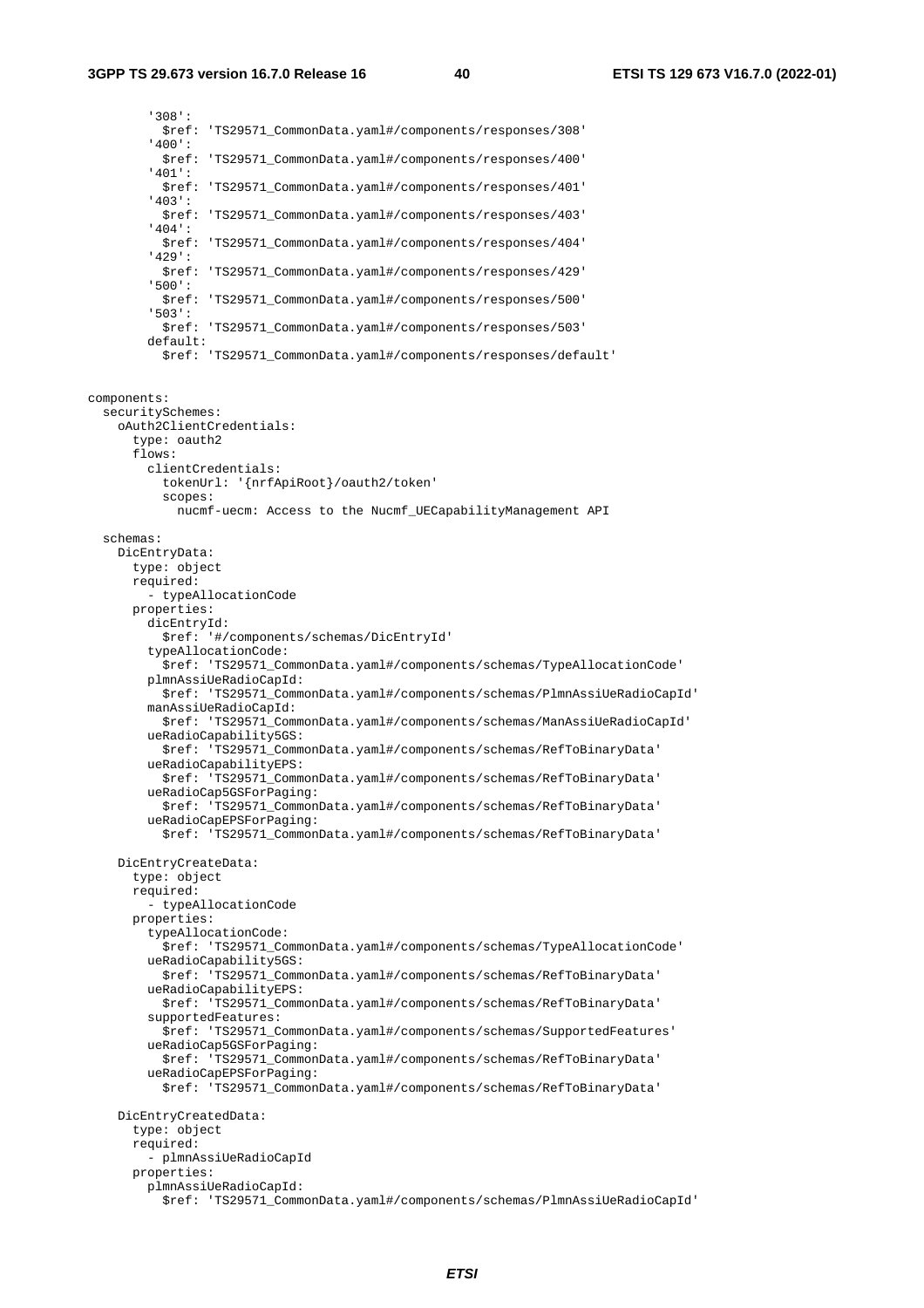#

#

 UeRadioCapaId: type: object properties: plmnAssiUeRadioCapId: \$ref: 'TS29571\_CommonData.yaml#/components/schemas/PlmnAssiUeRadioCapId' manAssiUeRadioCapId: \$ref: 'TS29571\_CommonData.yaml#/components/schemas/ManAssiUeRadioCapId' CreateSubscription: type: object required: - ucmfNotificationUri properties: nfId: \$ref: 'TS29571\_CommonData.yaml#/components/schemas/NfInstanceId' ucmfNotificationUri: \$ref: 'TS29571\_CommonData.yaml#/components/schemas/Uri' suggestedExpires: \$ref: 'TS29571\_CommonData.yaml#/components/schemas/DateTime' supportedFeatures: \$ref: 'TS29571\_CommonData.yaml#/components/schemas/SupportedFeatures' CreatedSubscription: type: object required: - dicEntryId properties: dicEntryId: \$ref: '#/components/schemas/DicEntryId' confirmedExpires: \$ref: 'TS29571\_CommonData.yaml#/components/schemas/DateTime' supportedFeatures: \$ref: 'TS29571\_CommonData.yaml#/components/schemas/SupportedFeatures' UcmfNotification: type: object required: - dicEntryId - eventType properties: dicEntryId: \$ref: '#/components/schemas/DicEntryId' eventType: \$ref: '#/components/schemas/EventType' manAssOpRequestlist: \$ref: '#/components/schemas/manAssOpRequestlist' minItems: 1 versionId: \$ref: 'TS29571\_CommonData.yaml#/components/schemas/Uinteger' manAssOpRequestlist: type: object oneOf: - required: [plmnAssiUeRadioCapId] - required: [typeAllocationCod] properties: plmnAssiUeRadioCapId: type: array items: \$ref: 'TS29571\_CommonData.yaml#/components/schemas/PlmnAssiUeRadioCapId' minItems: 1 typeAllocationCode: type: array items: \$ref: 'TS29571\_CommonData.yaml#/components/schemas/TypeAllocationCode' # SIMPLE DATA TYPES DicEntryId: type: integer minimum: 0 maximum: 4294967295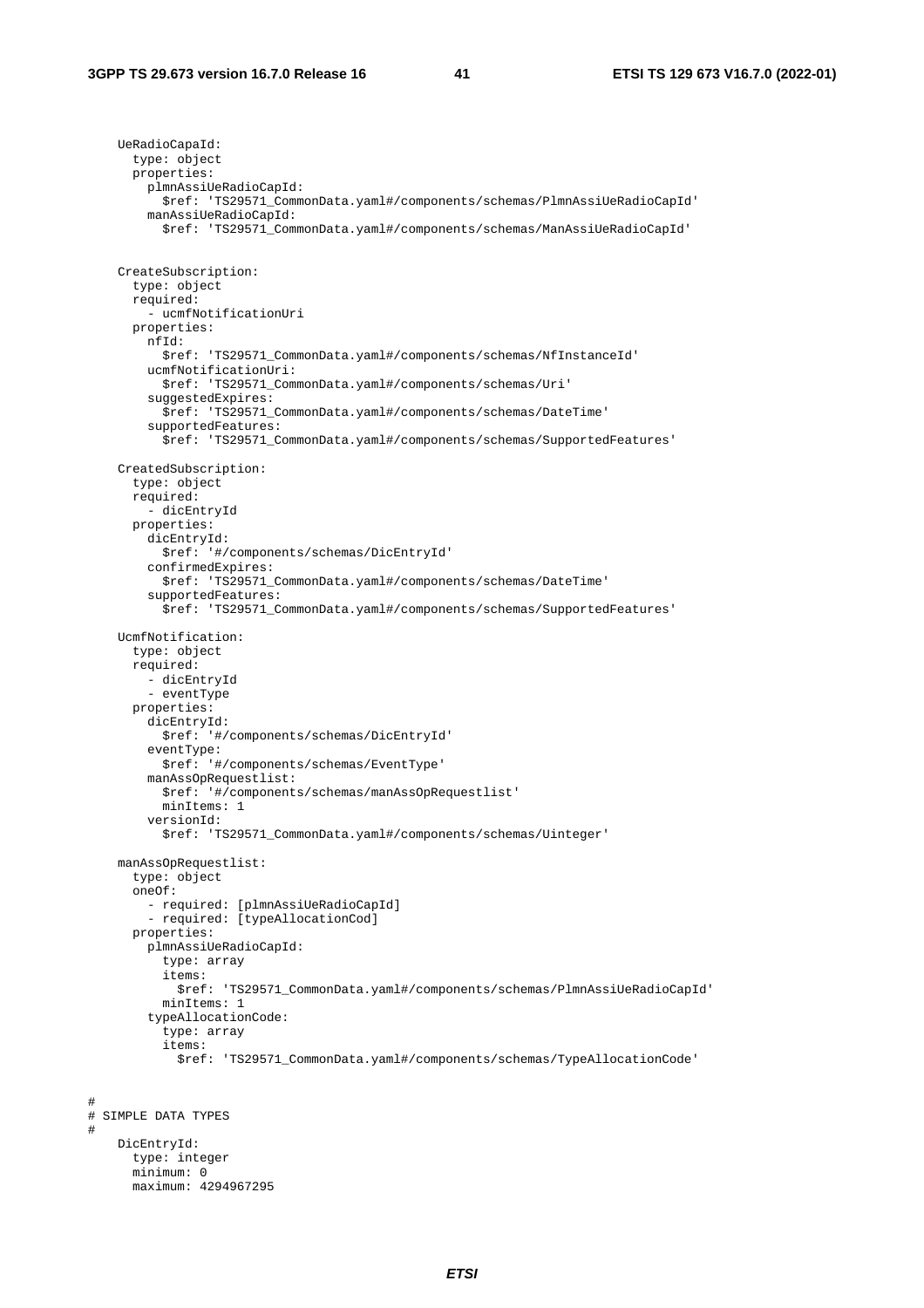```
# 
# ENUMERATIONS 
# 
    EventType: 
      anyOf: 
      - type: string 
        enum: 
         - CREATION_OF_DICTIONARY_ENTRY 
 - DELETION_OF_PLMN_ASSIGNED_IDS 
 - NEW_VERSION_ID_OF_PLMN_ASSIGNED_IDs 
      - type: string 
    RacFormat: 
      anyOf: 
      - type: string 
       enum: 
-5GS
```
- EPS
	- type: string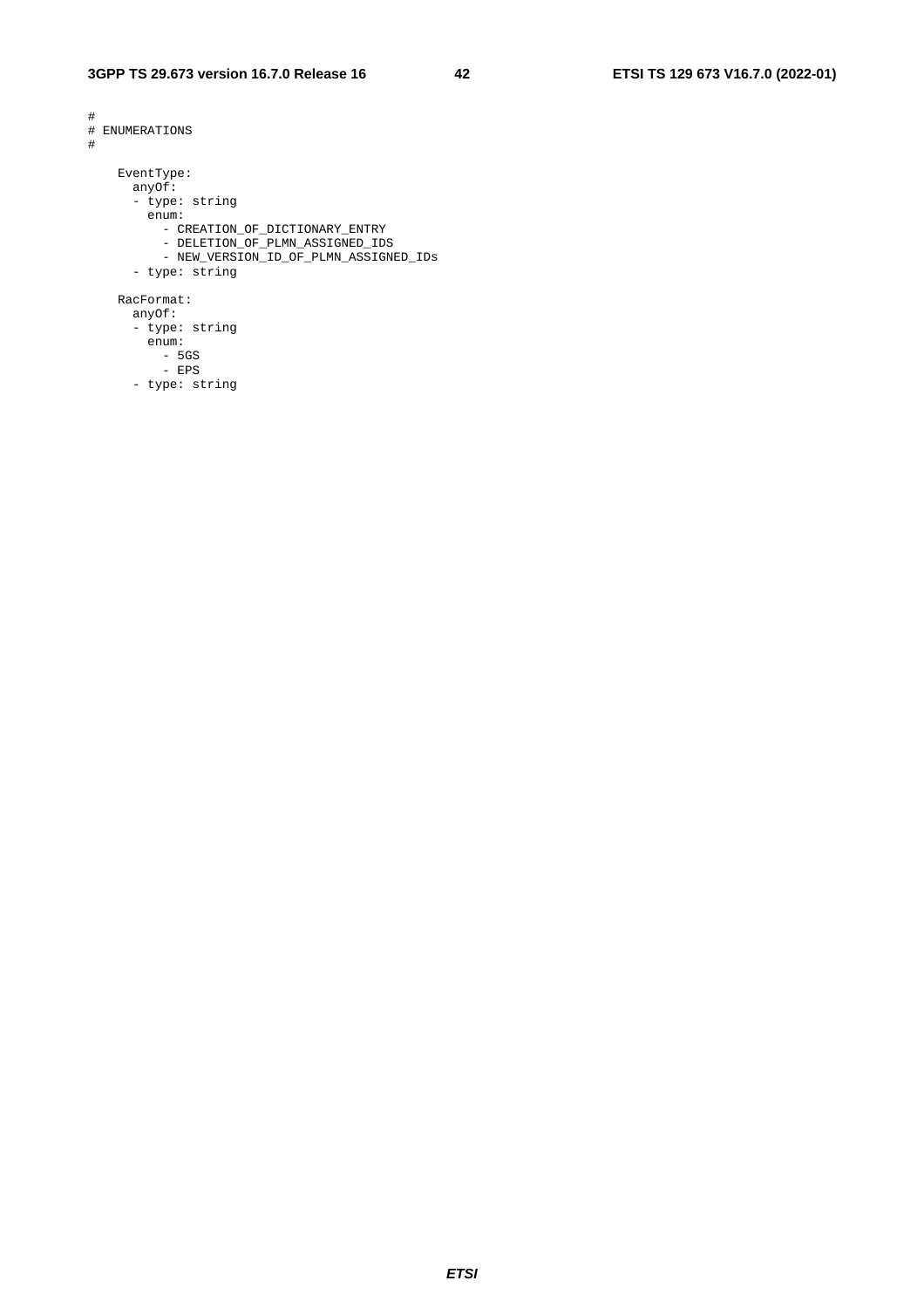## Annex B (informative): Change history

|             | <b>Change history</b> |             |           |                |     |                                                        |            |
|-------------|-----------------------|-------------|-----------|----------------|-----|--------------------------------------------------------|------------|
| <b>Date</b> | <b>Meeting</b>        | <b>TDoc</b> | <b>CR</b> | Re             | Cat | Subject/Comment                                        | <b>New</b> |
|             |                       |             |           | $\mathbf v$    |     |                                                        | version    |
| 2019-09     | CT4#93                | C4-193849   |           |                |     | Initial draft                                          | 0.1.0      |
| 2019-10     | CT4#94                | C4-194356   |           |                |     | Subscribe, Unsubscribe and Notify                      | 0.2.0      |
| 2019-10     | CT4#94                | C4-194357   |           |                |     | Individual dictionary entry resource                   | 0.2.0      |
| 2019-11     | CT4#95                | C4-195436   |           |                |     | Data type and openAPI related to Resolve, Assign       | 0.3.0      |
| 2019-11     | CT4#95                | C4-195438   |           |                |     | Data type and openAPI related to (un)Subscribe/Notify  | 0.3.0      |
| 2019-12     | CT#86                 | CP-193069   |           |                |     | TS presented for information                           | 1.0.0      |
| 2020-03     | CT4#96e               | C4-200622   |           |                |     | UcmfNotification for deletion                          | 1.1.0      |
| 2020-03     | CT4#96e               | C4-200623   |           |                |     | Other alignment with stage 2 requirements              | 1.1.0      |
| 2020-03     | CT#87e                | CP-200067   |           |                |     | TS presented for approval                              | 2.0.0      |
| 2020-03     | CT#87e                |             |           |                |     | Approved at CT#87e                                     | 16.0.0     |
| 2020-06     | CT#88e                | CP-201279   | 0001      | $\overline{2}$ | B   | Multiple RAC Coding Format Support in RACS Operation   | 16.1.0     |
| 2020-06     | CT#88e                | CP-201035   | 0003      |                | F   | Storage of YAML files in ETSI Forge                    | 16.1.0     |
| 2020-06     | CT#88e                | CP-201035   | 0004      |                | B   | New application error at receiving out-dated UE RAC-ID | 16.1.0     |
| 2020-06     | CT#88e                | CP-201035   | 0005      |                | B   | Populating New Version Id via Notification             | 16.1.0     |
| 2020-06     | CT#88e                | CP-201187   | 0006      |                | F   | 3GPP TS 29.673 API version update Rel-16               | 16.1.0     |
| 2020-09     | CT#89e                | CP-202108   | 0007      |                | F   | DicEntryId in DicEntryData                             | 16.2.0     |
| 2020-09     | CT#89e                | CP-202108   | 0008      |                | F   | UE Radio Capability ID retrieval                       | 16.2.0     |
| 2020-09     | CT#89e                | CP-202108   | 0009      |                | F   | Optionality of ProblemDetails in TS29.673 cleanup      | 16.2.0     |
| 2020-09     | CT#89e                | CP-202096   | 0010      |                | F   | 29.673 Rel-16 API version and External doc update      | 16.2.0     |
| 2020-12     | CT#90e                | CP-203047   | 0011      |                | F   | TAC is mandatory in DicEntryData                       | 16.3.0     |
| 2020-12     | CT#90e                | CP-203036   | 0012      |                |     | 29.673 Rel-16 API version and External doc update      | 16.3.0     |
| 2021-03     | CT#91e                | CP-210043   | 0014      |                | F   | Storage of YAML files                                  | 16.4.0     |
| 2021-03     | CT#91e                | CP-210037   | 0015      | 1              | F   | HTTP 3xx redirection                                   | 16.4.0     |
| 2021-03     | CT#91e                | CP-210054   | 0018      |                | F   | 29.673 Rel-16 API version and External doc update      | 16.4.0     |
| 2021-06     | CT#92e                | CP-211059   | 0022      |                | F   | Redirect Response for Nucmf_UECapabilityManagement     | 16.5.0     |
| 2021-06     | CT#92e                | CP-211073   | 0025      |                | F   | 29.673 Rel-16 API version and External doc update      | 16.5.0     |
| 2021-09     | CT#93e                | CP-212065   | 0026      | 1              | F   | Handling of UE Radio Capability for Paging             | 16.6.0     |
| 2021-09     | CT#93e                | CP-212060   | 0028      |                | F   | 3xx description correction for SCP                     | 16.6.0     |
| 2021-09     | CT#93e                | CP-212080   | 0031      |                | F   | 29.673 Rel-16 API version and External doc update      | 16.6.0     |
| 2021-12     | CT#93e                | CP-213130   | 0032      |                | F   | Binary Information for UE Radio Capability for Paging  | 16.7.0     |
| 2021-12     | CT#93e                | CP-213146   | 0036      |                | F   | 29.673 Rel-16 API version and External doc update      | 16.7.0     |